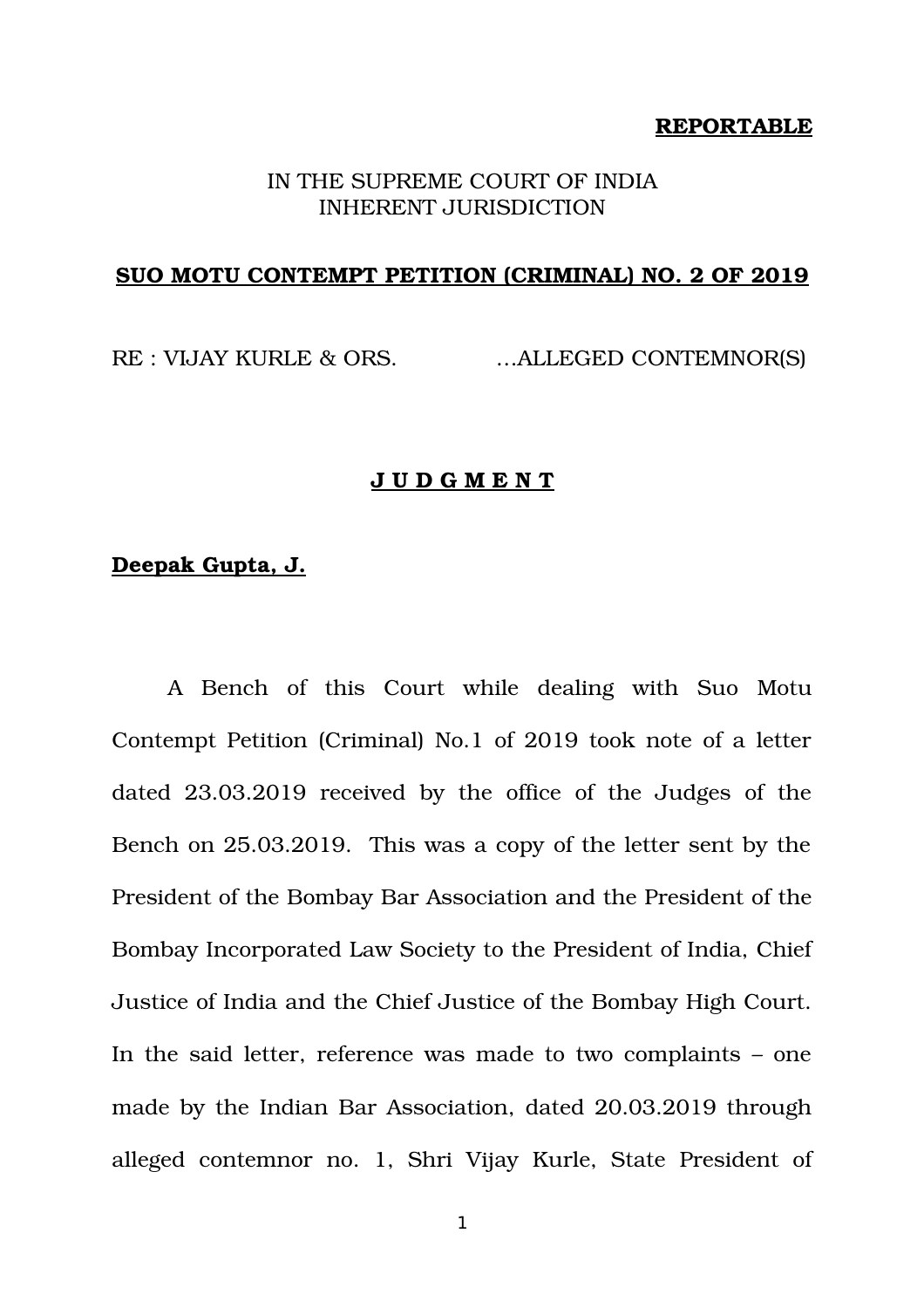Maharashtra and Goa of the Indian Bar Association, and the second complaint dated 19.03.2019 made by alleged contemnor no. 2. Shri Rashid Khan Pathan, National Secretary of the Human Rights Security Council. It was mentioned that these complaints have not only been sent to the President of India and the Chief Justice of India but also have been circulated in the social media and the complaints were attached as Annexures-1 and 2 to the said letter. The Bench took note of the letter and the complaints attached to the said letter and specifically noted the prayers made in both the complaints and found that both the complaints are substantially similar. The Bench on noting the allegations made in the complaints was of the view that scandalous allegations have been made against the members of the said Bench and, therefore, notice was issued to Shri Vijay Kurle, alleged contemnor no. 1, Shri Rashid Khan Pathan, alleged contemnor no. 2, Shri Nilesh Ojha, alleged contemnor no. 3 and Shri Mathews Nedumpara, alleged contemnor no. 4. The Bench also directed that the matter be placed before the Chief Justice of India to constitute an appropriate Bench to hear and decide the contempt case.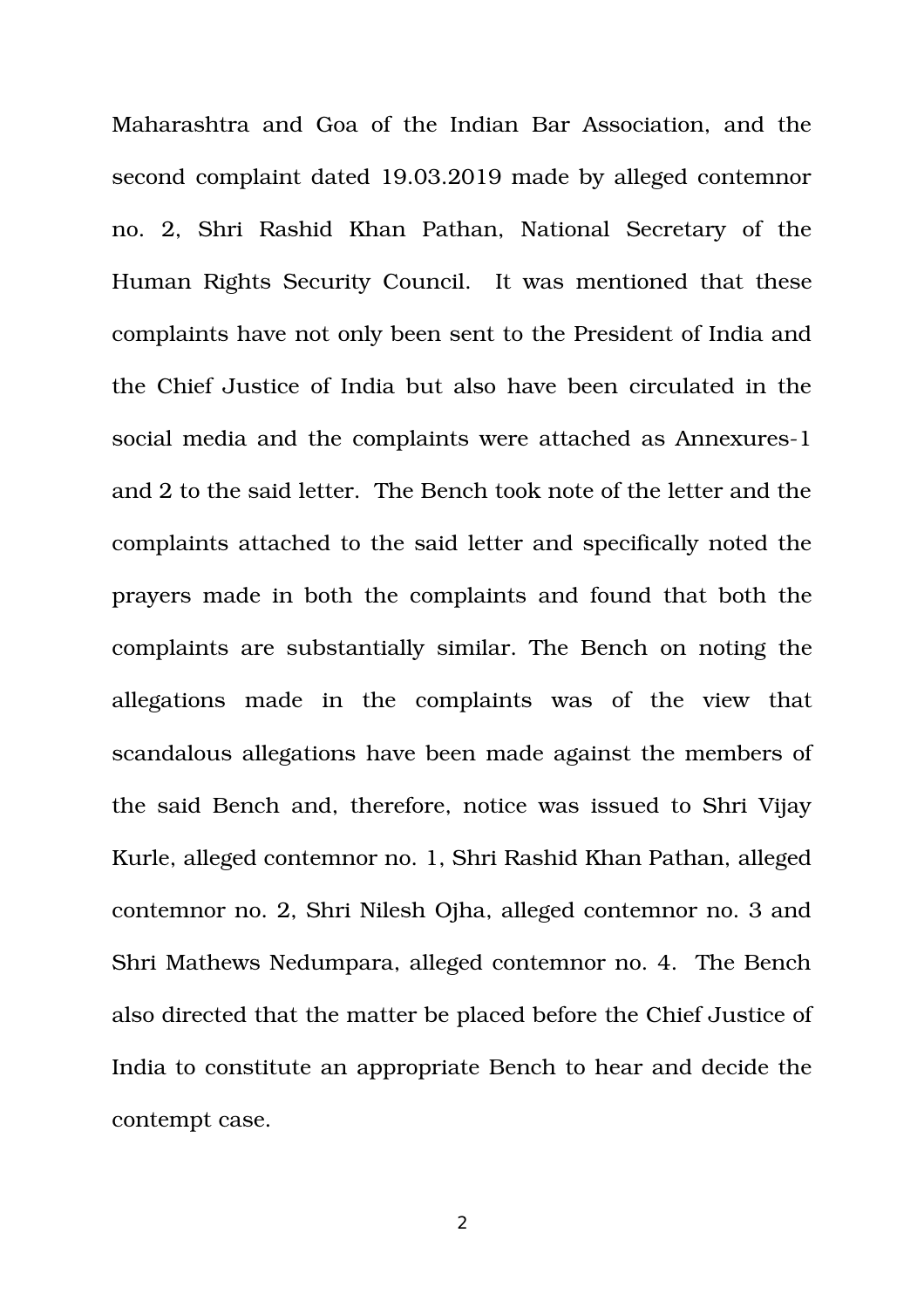2. After notice was issued, Shri Nedumpara filed an application, being Criminal M.P. No. 60568/2019 for discharge in which he stated that he barely knew Shri Vijay Kurle and Shri Nilesh Ojha, and did not know Shri Rashid Khan Pathan at all. He denied any role in sending those complaints. Therefore, vide order dated 02.09.2019 we had discharged Shri Mathews Nedumpara but made it clear that if during the course of proceedings any evidence comes up against him, he would be summoned again. On the same date, Shri Nilesh Ojha who appears in person stated that the Registry has not given complete copy of the annexures attached with the letter of the Bombay Bar Association and Bombay Incorporated Law Society to him along with the notice. The Registry was directed to supply the annexures to him. On 30.09.2019 we were informed that the Registry has not given complete annexures. Thereafter, we had directed the Registry to supply 3 sets of Annexures P1 to P15 attached with the letter which were sent to alleged contemnor nos. 1 to 3. On the same date, we appointed Shri Sidharth Luthra, learned senior counsel, as amicus curiae to assist the Court. On 04.11.2019, alleged contemnor nos. 1 to 3 admitted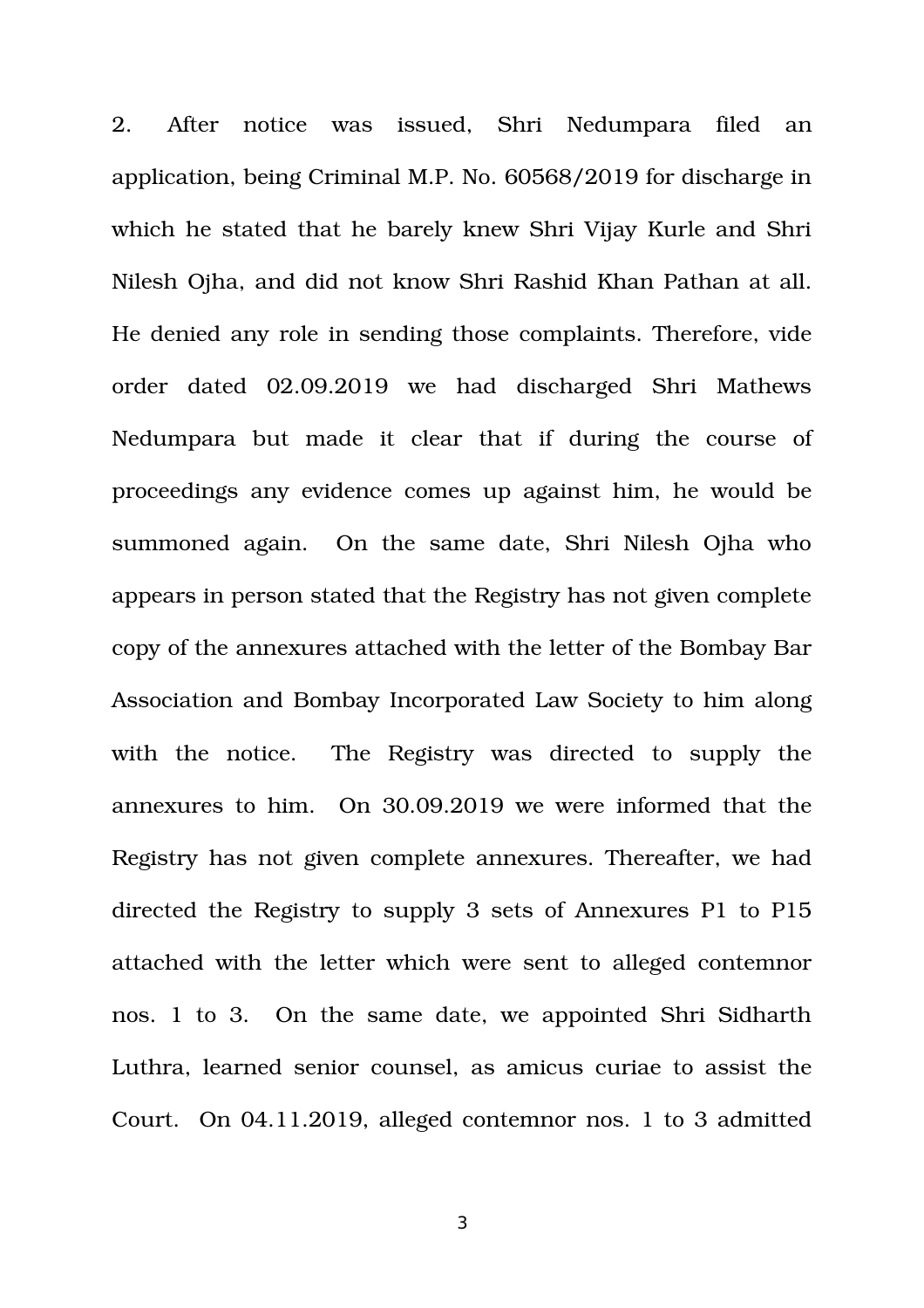that all the documents have been supplied to them and thereafter, fresh replies were permitted to be filed.

3. In the letter of the Bombay Bar Association and the Bombay Incorporated Law Society reference was made not only to the allegations in the complaints levelled against the 2 Hon'ble Judges of this Court but also other allegations were made which indicated that alleged contemnor nos. 1 to 3 had committed contempt of the Bombay High Court also. On 09.12.2019 we had clarified that in view of the original order taking *suo motu* notice and the documents placed on record, the charge against Shri Vijay Kurle, alleged contemnor no. 1 was only in respect of the scandalous allegations levelled against 2 Judges of this Court in the letter dated 20.03.2019 sent by him as State President of Maharashtra and Goa of the Indian Bar Association. We have also clarified that as far as Shri Rashid Khan Pathan, alleged contemnor no. 2, is concerned, the charge against him only relates to the scandalous allegations made against 2 Judges of this Court in the letter dated 19.03.2019 sent by him. As far as Shri Nilesh Ojha, alleged contemnor no. 3 was concerned, the only document against him was also the letter dated 20.03.2019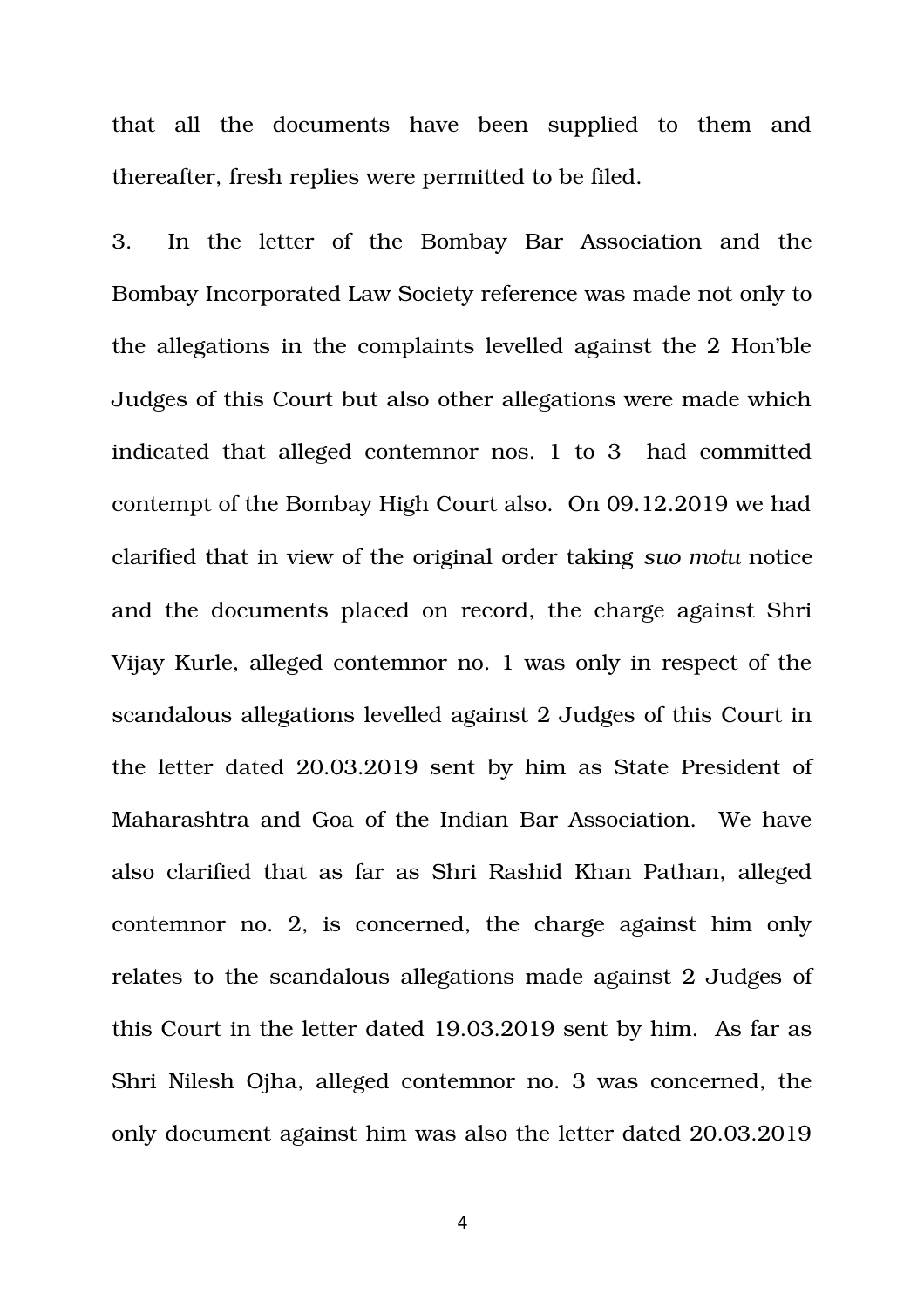which letter was not signed by him, but admittedly, he is President of the Indian Bar Association. We had given opportunity to Shri Nilesh Ojha to explain his position whether the letter dated 20.03.2019 was sent with his consent or under his authority.

4. It would be pertinent to mention that Shri Vijay Kurle and Shri Rashid Khan Pathan have not denied that they are the authors of the letters which are signed by them.

5. The basis of the present contempt are the two letters dated 20.03.2019 and 19.03.2019 admittedly signed by alleged contemnor nos. 1 and 2 i.e. Shri Vijay Kurle and Shri Rashid Khan Pathan respectively. These letters are very lengthy running into more than 250 pages combined. Therefore, it would not be feasible to extract the entire letters but we have no doubt in our mind that the tenor of the letters is highly disrespectful, and scandalous and scurrilous allegations have been levelled against 2 Judges of this Court.

6. The three alleged contemnors have raised a number of preliminary issues. We may summarise the same as follows: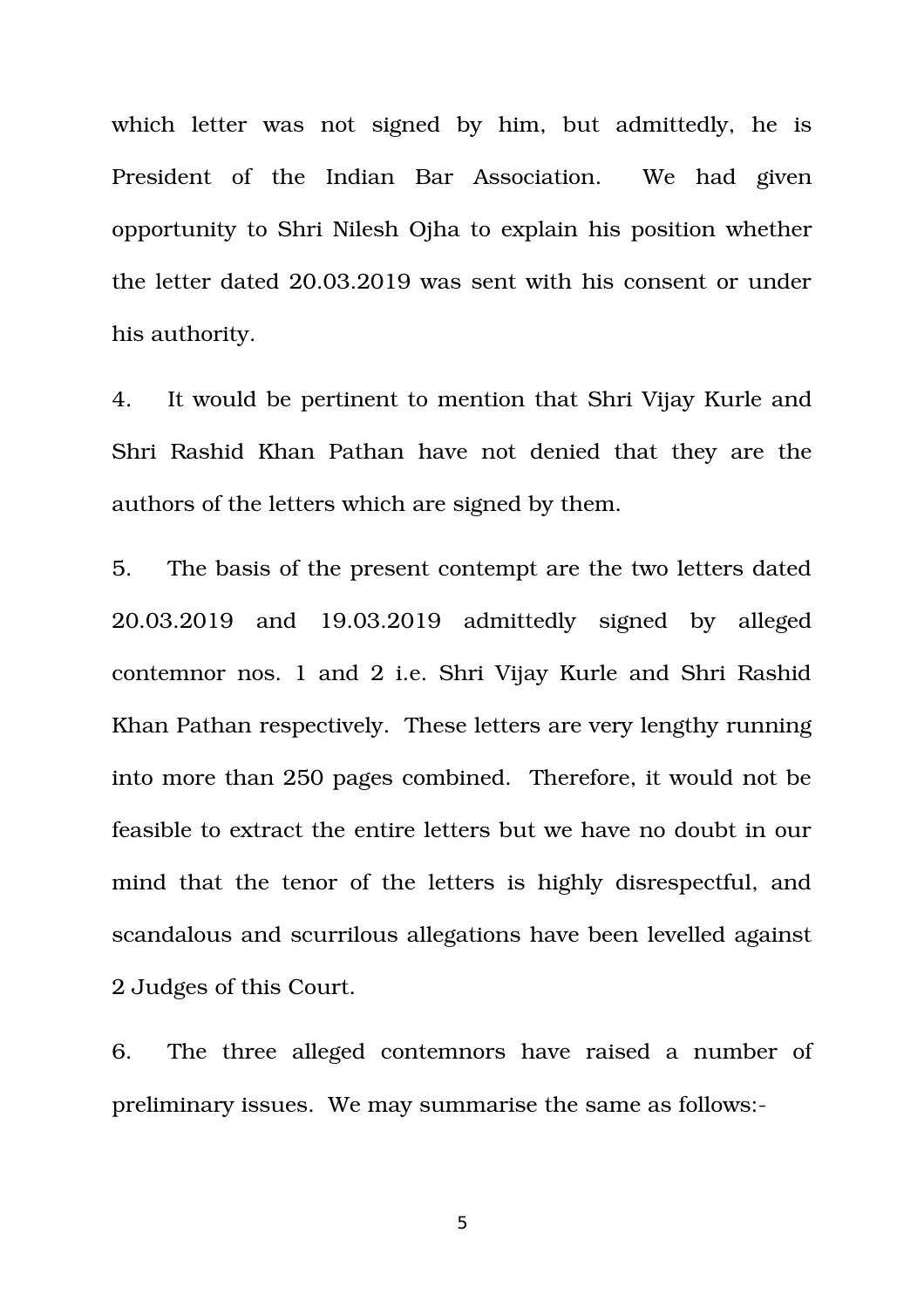- (i) That the Bench of Justice R. F. Nariman and Justice Vineet Saran could not have taken cognizance of the case because the case was not assigned to them by the Chief Justice and that both the Judges acted as Judge in their own cause.
- (ii) That the Bench has not *suo motu* taken notice of the contempt and therefore the Registry cannot treat it as a *suo motu* petition.
- (iii) That even in *suo motu* contempt proceedings the consent
- of the Attorney General is necessary. (iv) That the proper procedure of framing a charge is not followed because the defects at the initial stage cannot be cured by later orders/developments.
- (v) That the Judges were bound to disclose the source of

information.

# **Powers of the Supreme Court**

7. Before we deal with the objections individually, we need to understand what are the powers of the Supreme Court of India in relation to dealing with contempt of the Supreme Court in the light of Articles 129 and 142 of the Constitution of India when read in conjunction with the Contempt of Courts Act, 1971. According to the alleged contemnors, the Contempt of Courts Act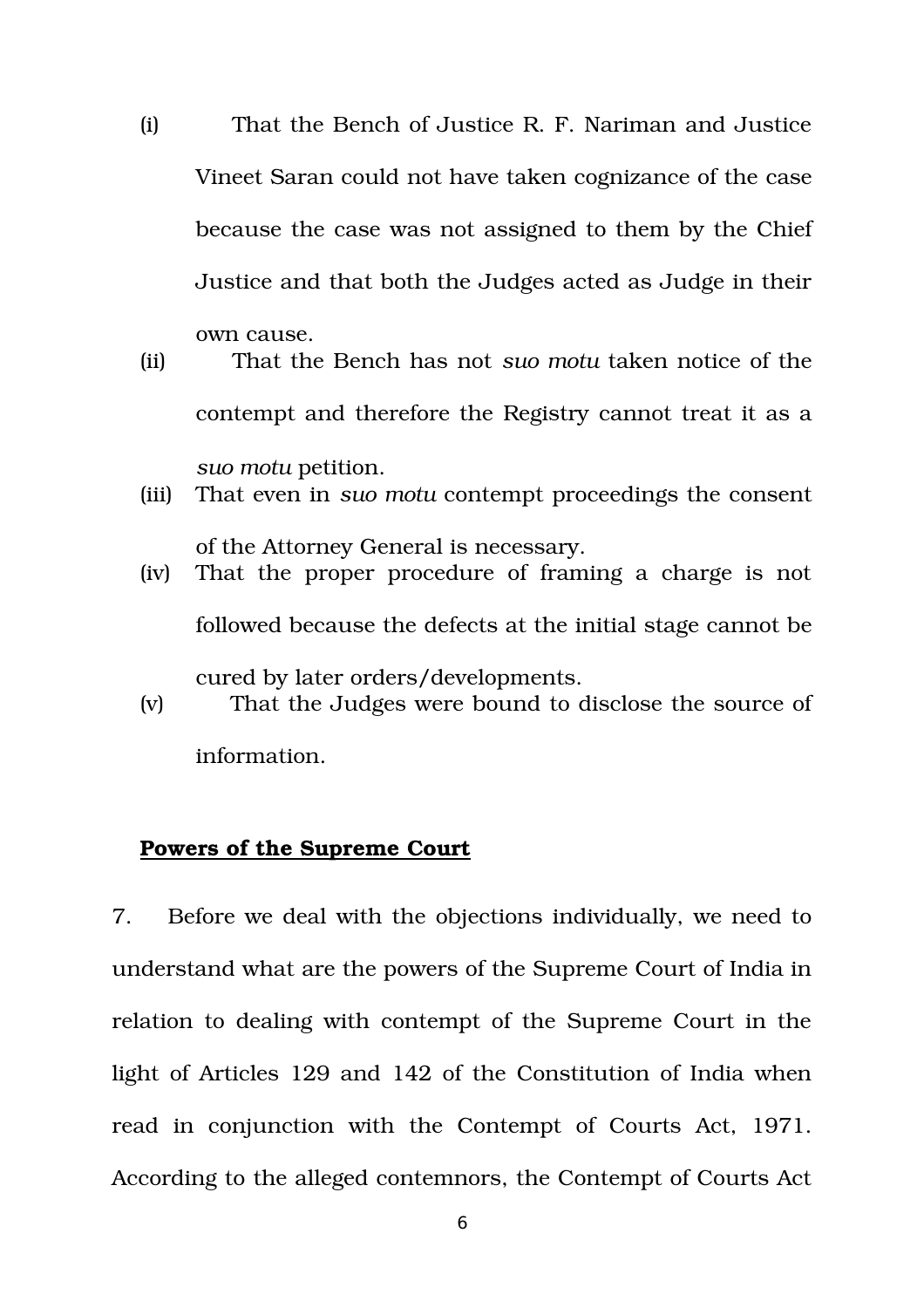is the final word in the matter and if the procedure prescribed under the Contempt of Courts Act has not been followed then the proceedings have to be dropped. On the other hand, Shri Sidharth Luthra, learned amicus curiae while making reference to a large number of decisions contends that the Supreme Court being a Court of Record is not bound by the provisions of the Contempt of Courts Act. The only requirement is that the procedure followed is just and fair and in accordance with the principles of natural justice.

Article 129 of the Constitution of India reads as follows:

"**129. Supreme Court to be a court of record.** The Supreme Court shall be a court of record and shall have all the powers of such a court including the power to punish for contempt of itself."

A bare reading of Article 129 clearly shows that this Court being a Court of Record shall have all the powers of such a Court of Record including the power to punish for contempt of itself. This is a constitutional power which cannot be taken away or in any manner abridged by statute.

Article 142 of the Constitution of India reads as follows: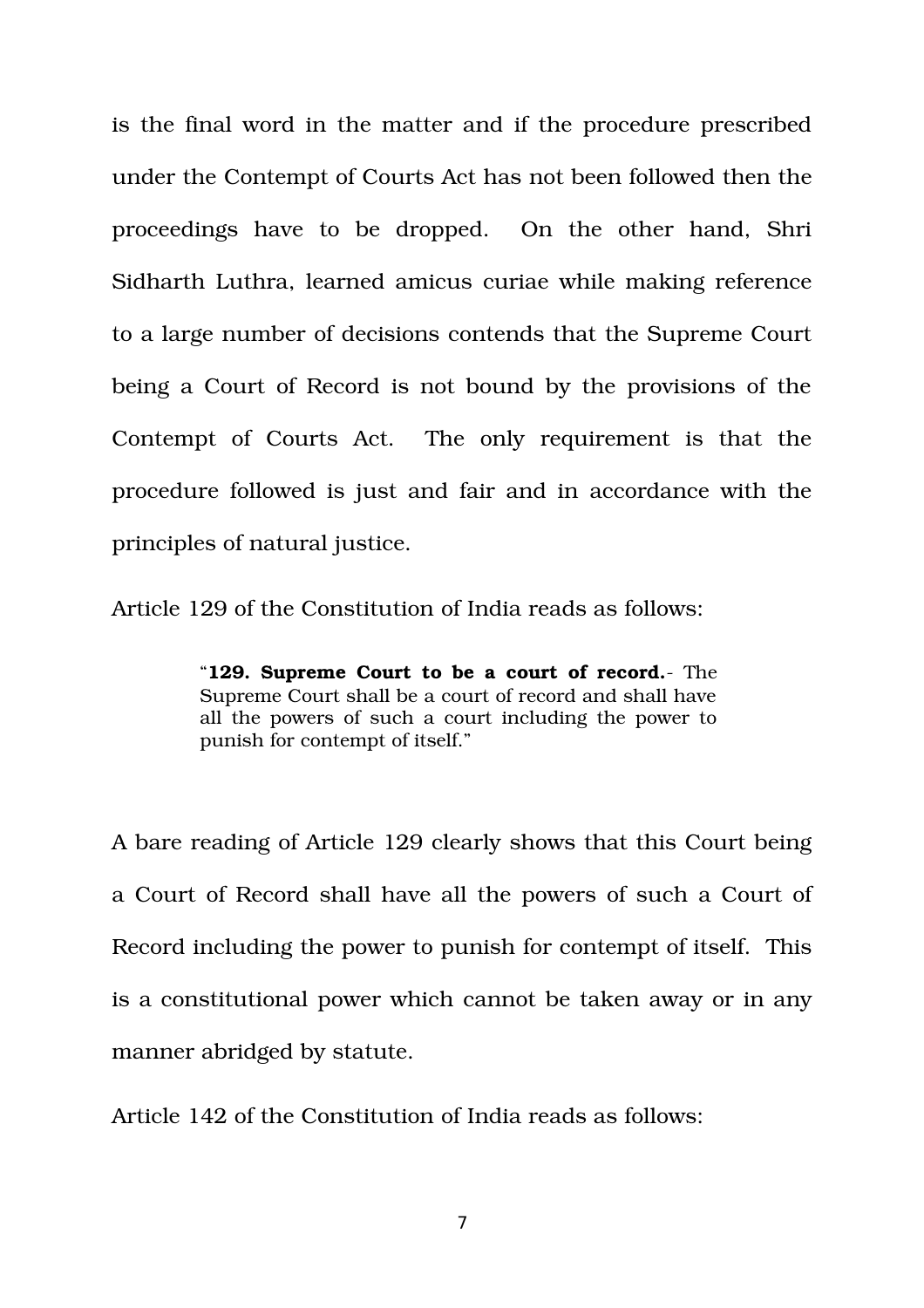"**142. Enforcement of decrees and orders of Supreme Court and orders as to discovery, etc.**- (1) The Supreme Court in the exercise of its jurisdiction may pass such decree or make such order as is necessary for doing complete justice in any cause or matter pending before it, and any decree so passed or order so made shall be enforceable throughout the territory of India in such manner as may be prescribed by or under any law made by Parliament and, until provision in that behalf is so made, in such manner as the President may by order prescribe.

(2) Subject to the provisions of any law made in this behalf by Parliament, the Supreme Court shall, as respects the whole of the territory of India, have all and every power to make any order for the purpose of securing the attendance of any person, the discovery or production of any documents, or the investigation or punishment of any contempt of itself."

Article 142 also provides that this Court can punish any person for contempt of itself but this power is subject to the provisions of any law made by parliament. A comparison of the provisions of Article 129 and clause (2) of Article 142 clearly shows that whereas the founding fathers felt that the powers under clause 92) of Article 142 could be subject to any law made by parliament, there is no such restriction as far as Article 129 is concerned. The power under clause (2) of Article 142 is not the primary source of power of Court of Record which is Article 129 and there is no such restriction in Article 129. Samaraditya Pal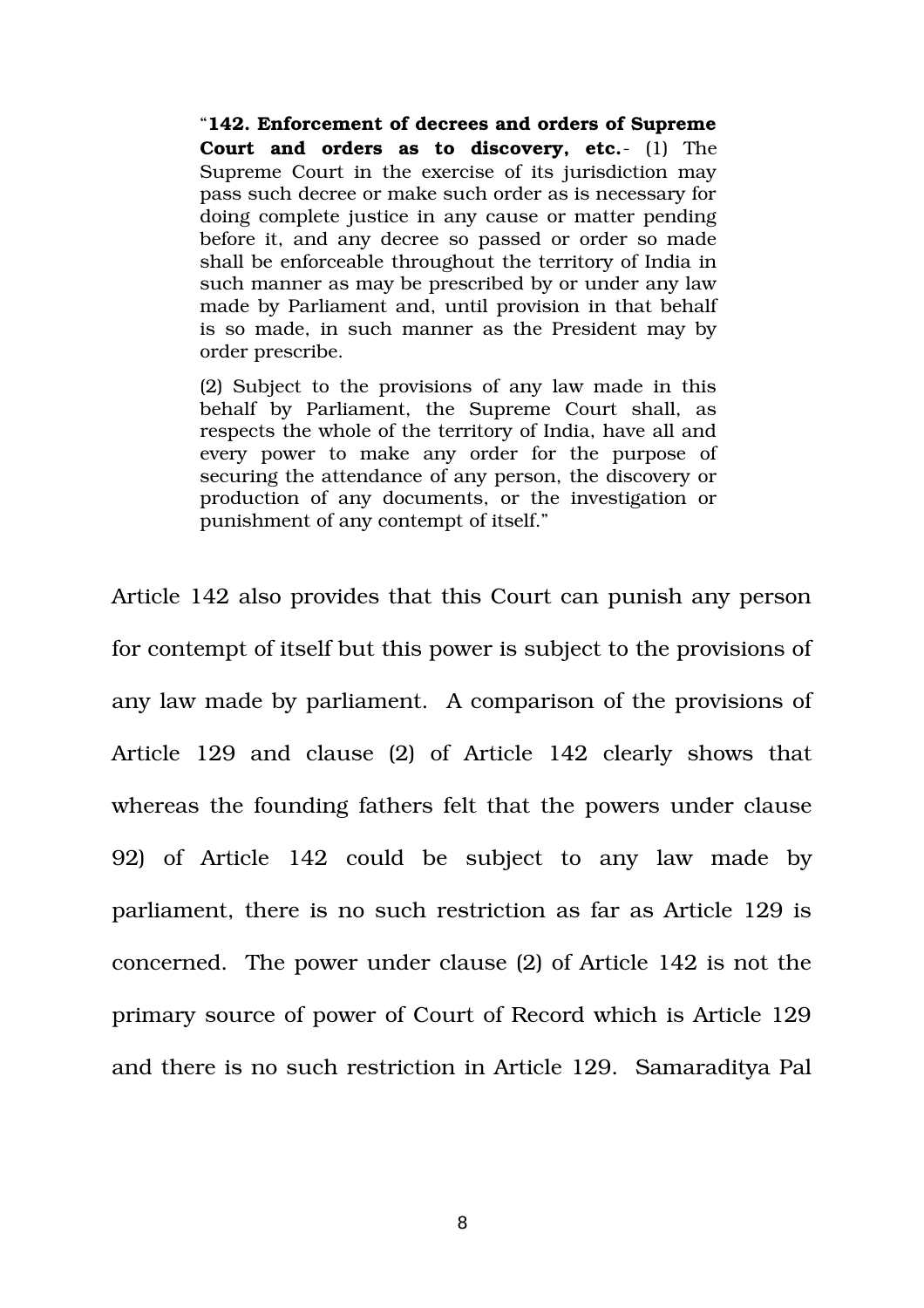in the Law of Contempt<sup>[1](#page-8-0)</sup> has very succinctly stated the legal position as follows:

> "Although the law of contempt is largely governed by the 1971 Act, it is now settled law in India that the High Courts and the Supreme Court derive their jurisdiction and power from Articles 215 and 129 of the Constitution. This situation results in giving scope for "judicial self-dealing".

The High Courts also enjoy similar powers like the Supreme Court under Article 215 of the Constitution. The main argument of the alleged contemnors is that notice should have been issued in terms of the provisions of the Contempt of Courts Act and any violation of the Contempt of Courts Act would vitiate the entire proceedings. We do not accept this argument. In view of the fact that the power to punish for contempt of itself is a constitutional power vested in this Court, such power cannot be abridged or taken away even by legislative enactment.

8. To appreciate the rival contention, we shall have to make reference to a number of decisions relied upon by both the parties. The first judgment on the point is *Sukhdev Singh Sodhi* v. *The Chief Justice and Judges of the Pepsu High*

<span id="page-8-0"></span> $1$  Pgs. 9-10, The Law of Contempt: Contempt of Courts and Legislatures, Fifth Edn., LexisNexis Butterworths Wadhwa, Nagpur (2013)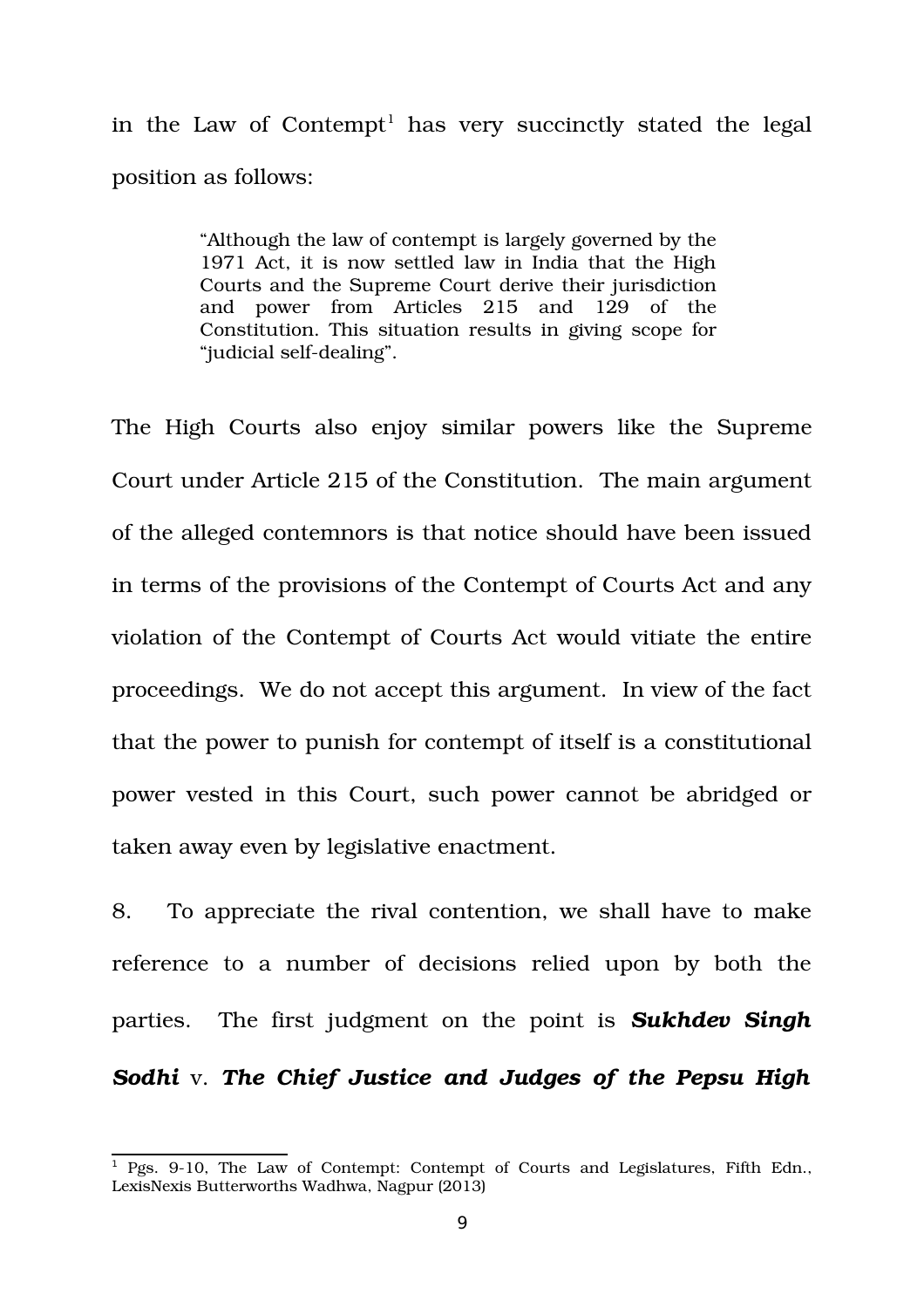*Court[2](#page-9-0)* . It would be pertinent to mention that the said judgment was given in the context of the Contempt of Courts Act, 1952. The issue before this Court in the said case was whether contempt proceedings could said to be the proceedings under the Criminal Procedure Code, 1973 (Cr.PC) and the Supreme Court had the power to transfer the proceedings from one court to another under the Cr.PC. Rejecting the prayer for transfer, this Court held as follows:

> "....We hold therefore that the Code of Criminal Procedure does not apply in matters of contempt triable by the High Court. The High Court can deal with it summarily and adopt its own procedure. All that is necessary is that the procedure is fair and that the contemner is made aware of the charge against him and given a fair and reasonable opportunity to defend himself. This rule was laid down by the Privy Council in *In re Pollard* (L.R. 2 P.C. 106 at 120) and was followed in India and in Burma in *In re Vallabhdas* (I.L.R. 27 Bom. 394 at 390) and *Ebrahim Mamoojee Parekh* v. *King Emperor* (I.L.R. 4 Rang. 257 at 259-261). In our view that is still the law."

9. A Constitution Bench of this Court in *Shri C. K. Daphtary and Others* v. *Shri O.P. Gupta and Others[3](#page-9-1)* was dealing with a case where the contemnor had published a pamphlet casting scurrilous aspersions on 2 Judges of this Court. During the

<span id="page-9-0"></span><sup>2</sup> 1954 SCR 454

<span id="page-9-1"></span><sup>3</sup> 1971 (1) SCC 626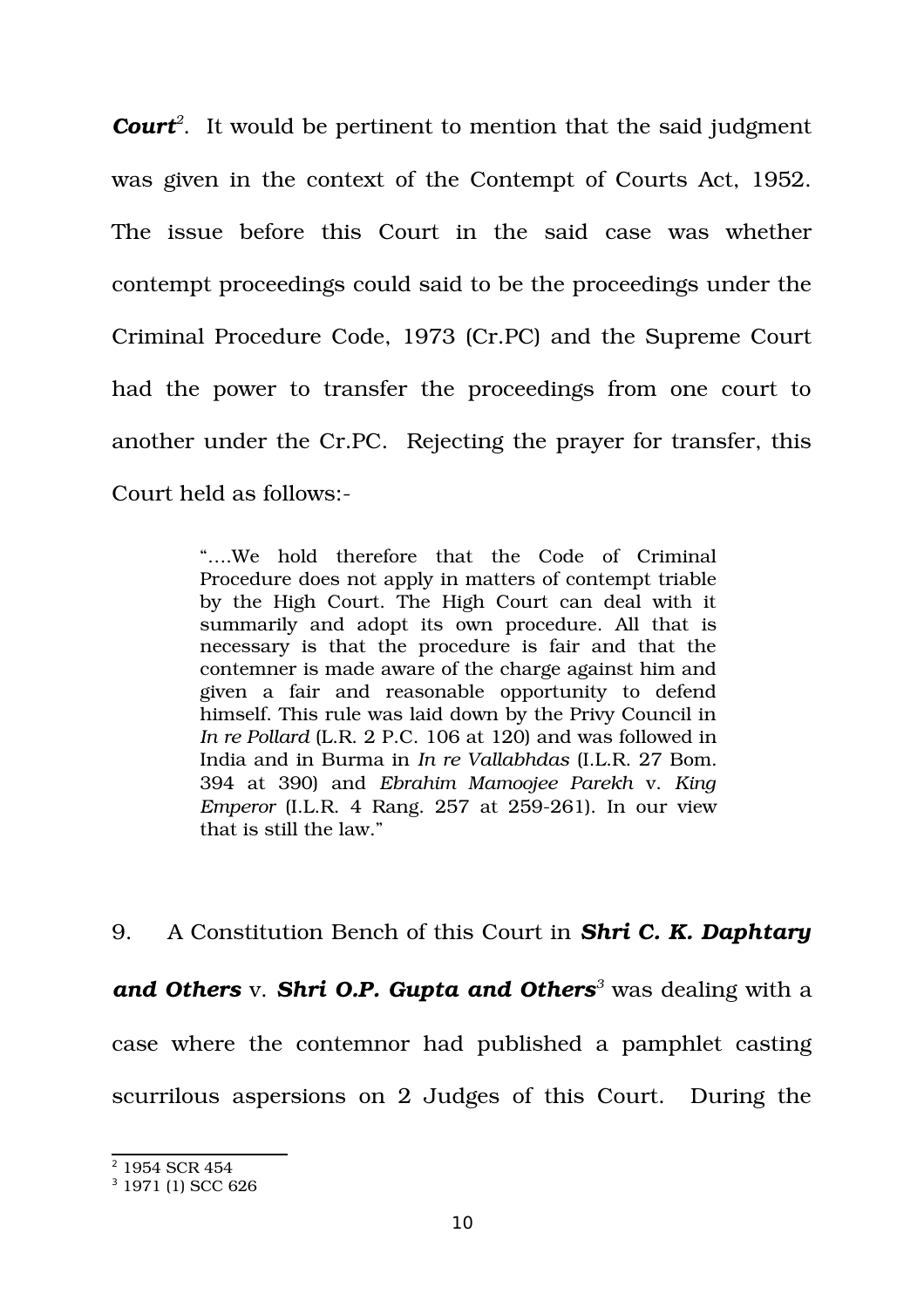course of argument, the contemnor raised a plea that all the evidence has not been furnished to him and made a request that the petitioner be asked to furnish the "pamphlet" or "book" annexed to the petition. The Court rejected this argument holding that the booklet/pamphlet had been annexed to the petition in original and the Court had directed that the matter be decided on affidavits.

10. In respect of the absence of a specific charge being framed, the Court held that a specific charge was not required to be framed and the only requirement was that a fair procedure should be followed. Dealing with the Contempt of Courts Act, 1952 this Court held as follows:

> "**58**. We are here also not concerned with any law made by Parliament. Article 129 shows that the Supreme Court has all the powers of a Court of Record, including the power to punish for contempt of itself; and Article 142(2) goes further and enables us to investigate any contempt of this Court."

11. Thereafter, this Court approved the observations in

*Sukhdev Singh Sodhi's* case (supra) and held as follows:

"**78**. In our view that is still the law. It is in accordance with the practice of this Court that a notice was issued to the respondents and opportunity given to them to file affidavits stating facts and their contentions. At one stage, after arguments had begun Respondent No. 1 asked for postponement of the case to engage some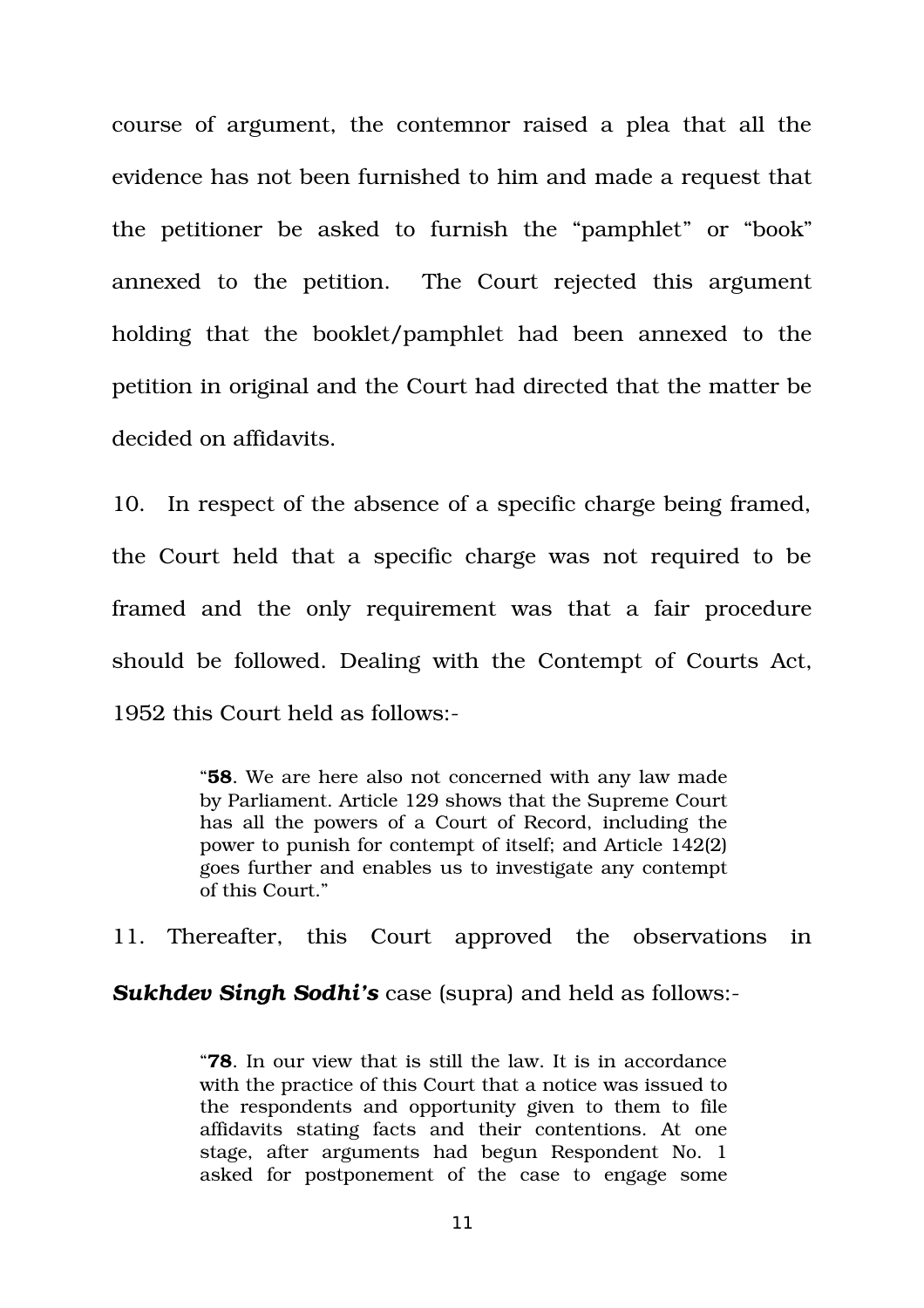lawyers who were engaged in fighting elections. We refused adjournment because we were of the view that the request was not reasonable and was made with a view to delay matters. We may mention that the first respondent fully argued his case for a number of days. The procedure adopted by us is the usual procedure followed in all cases."

12. According to the alleged contemnors, both the aforesaid judgments are *per incuriam* after coming into force of the Contempt of Courts Act, 1971. They are definitely not *per incuriam* because they have been decided on the basis of the law which admittedly existed, but for the purposes of this case, we shall treat the argument of the alleged contemnors to be that the judgments are no longer good law and do not bind this Court. It has been contended by the alleged contemnors that both the aforesaid cases are overruled by later judgments. We shall now refer to some of the decisions cited by the parties.

<span id="page-11-0"></span>13. In **P.N. Duda** v. **P.Shiv Shanker and Others<sup>[4](#page-11-0)</sup> the** respondent, Shri P. Shiv Shiv Shanker, who was a former judge of the High Court and was the Minister for Law, Justice and Company Affairs delivered a speech which was said to be contemptuous. A petition was filed by the petitioner P. N. Duda who was an advocate of this Court but this Court declined to 4 (1988) 3 SCC 167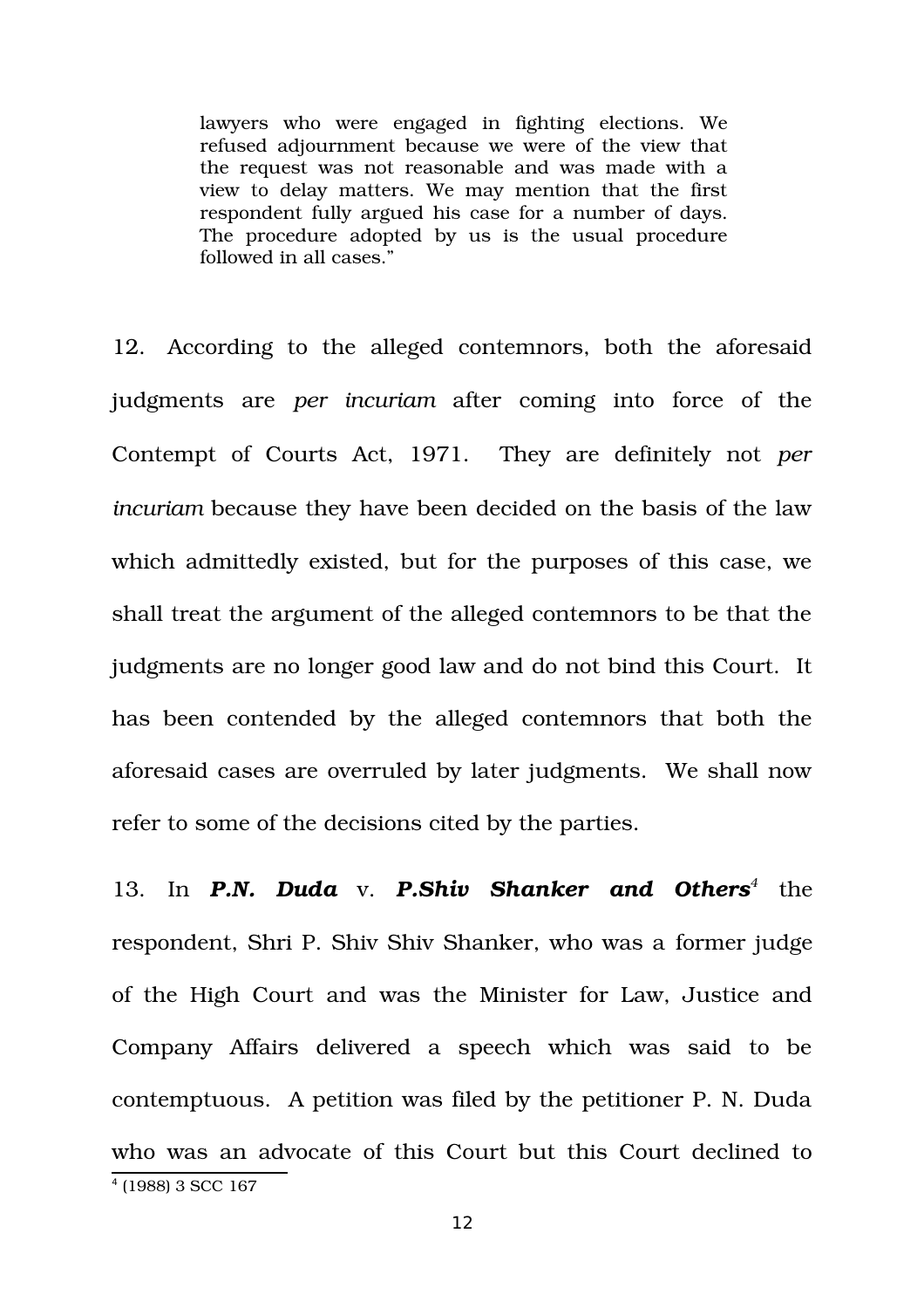initiate contempt proceedings. At the outset, we may note that while giving the reasons for not initiating contempt, though this Court held that the contempt petition was not maintainable, it went into the merits of the speech delivered by Shri P. Shiv Shanker and held that there was no imminent danger of interference with the administration of the justice and bringing administration into disrepute. It was held that Shri P. Shiv Shanker was not guilty of contempt of this Court. Having held so, the Court went on to decide whether the petition could have been entertained on behalf of Shri Duda. In the said petition, Shri Duda had written a letter to the Attorney General seeking consent for initiating contempt proceedings against Shri P. Shiv Shanker. A copy of the said letter was also sent to the Solicitor General of India. While seeking consent, the petitioner had also stated that the Attorney General may be embarrassed to give consent for prosecution of the Law Minister and in view of the said allegations, the Attorney General felt that the credibility and authority of the office of the Attorney General was undermined and therefore did not deny or grant sanction for prosecution. The Court held that the petitioner could not move the Court for initiating contempt proceedings against the respondent without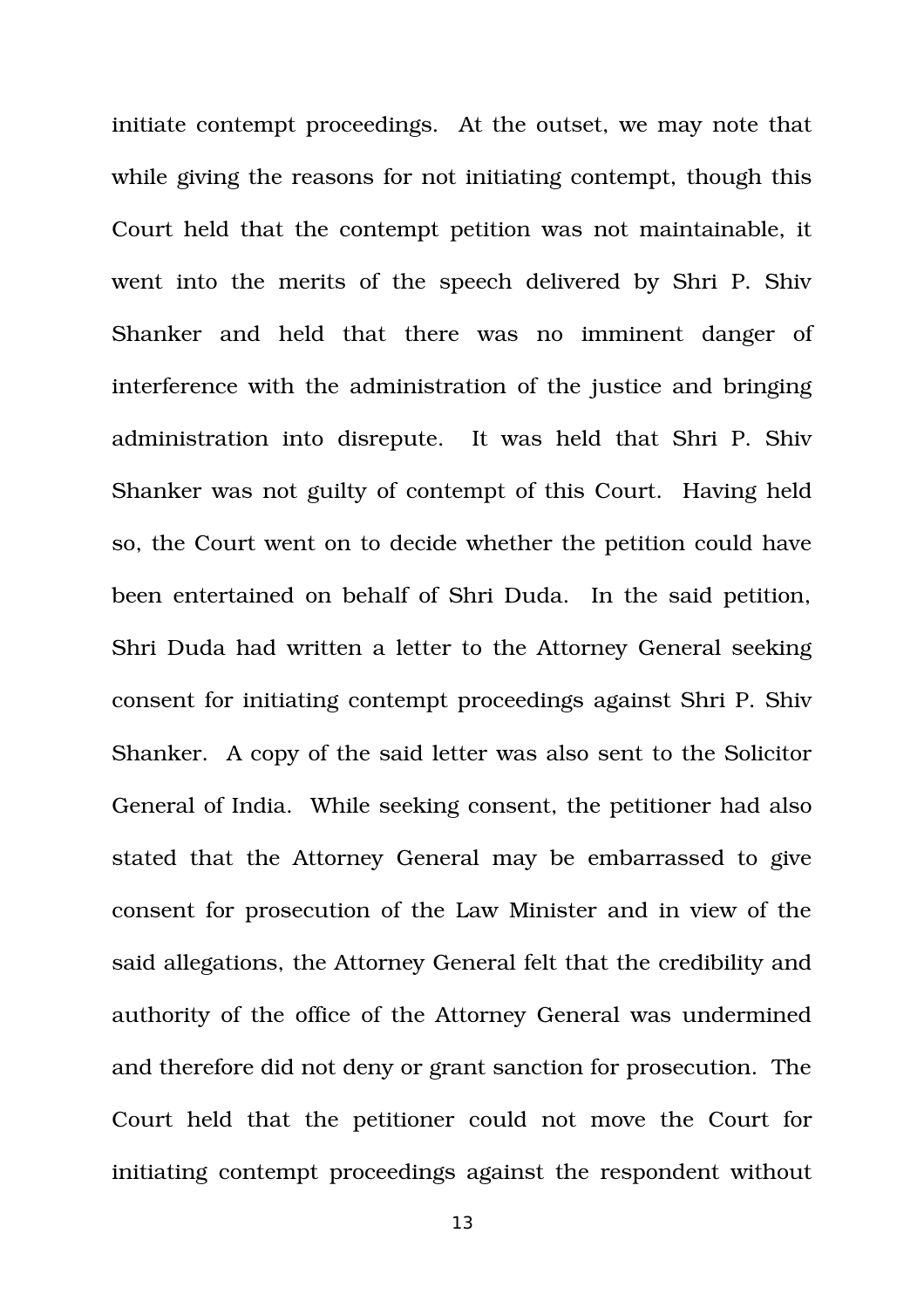consent of the Attorney General and the Solicitor General. The

relevant portion of the judgment reads as follows:

"**39.** The question of contempt of court came up for consideration in the case of *C.K. Daphtary* v. *O.P. Gupta.* In that case a petition under Article 129 of the Constitution was filed by Shri C.K. Daphtary and three other advocates bringing to the notice of this Court alleged contempt committed by the respondents. There this court held that under Article 129 of the Constitution this Court had the power to punish for contempt of itself and under Article 143(2) it could investigate any such contempt. This Court reiterated that the Constitution made this Court the guardian of fundamental rights. This Court further held that under the existing law of contempt of court any publication which was calculated to interfere with the due course of justice or proper administration of law would amount to contempt of court. A scurrilous attack on a Judge, in respect of a judgment or past conduct has in our country the inevitable effect of undermining the confidence of the public in the Judiciary ; and if confidence in Judiciary goes administration of justice definitely suffers. In that case a pamphlet was alleged to have contained statements amounting to contempt of the court. As the Attorney General did not move in the matter, the President of the Supreme Court bar and the other petitioners chose to bring the matter to the notice of the court. It was alleged that the said President and the other members of the bar have no locus standi. This Court held that the court could issue a notice suo motu. The President of the Supreme Court bar and other petitioners were perfectly entitled to bring to the notice of the court any contempt of the court. The first respondent referred to Lord Shawcross Committee's recommendation in U.K. that "proceedings should be instituted only if the Attorney General in his discretion considers them necessary". This was only a recommendation made in the light of circumstances prevailing in England. But that is not the law in India, this Court reiterated. It has to be borne that decision was rendered on March 19, 1971 and the present Act in India was passed on December 24, 1971. Therefore that decision cannot be of any assistance. We have noticed Sanyal Committee's recommendations in India as to why the Attorney General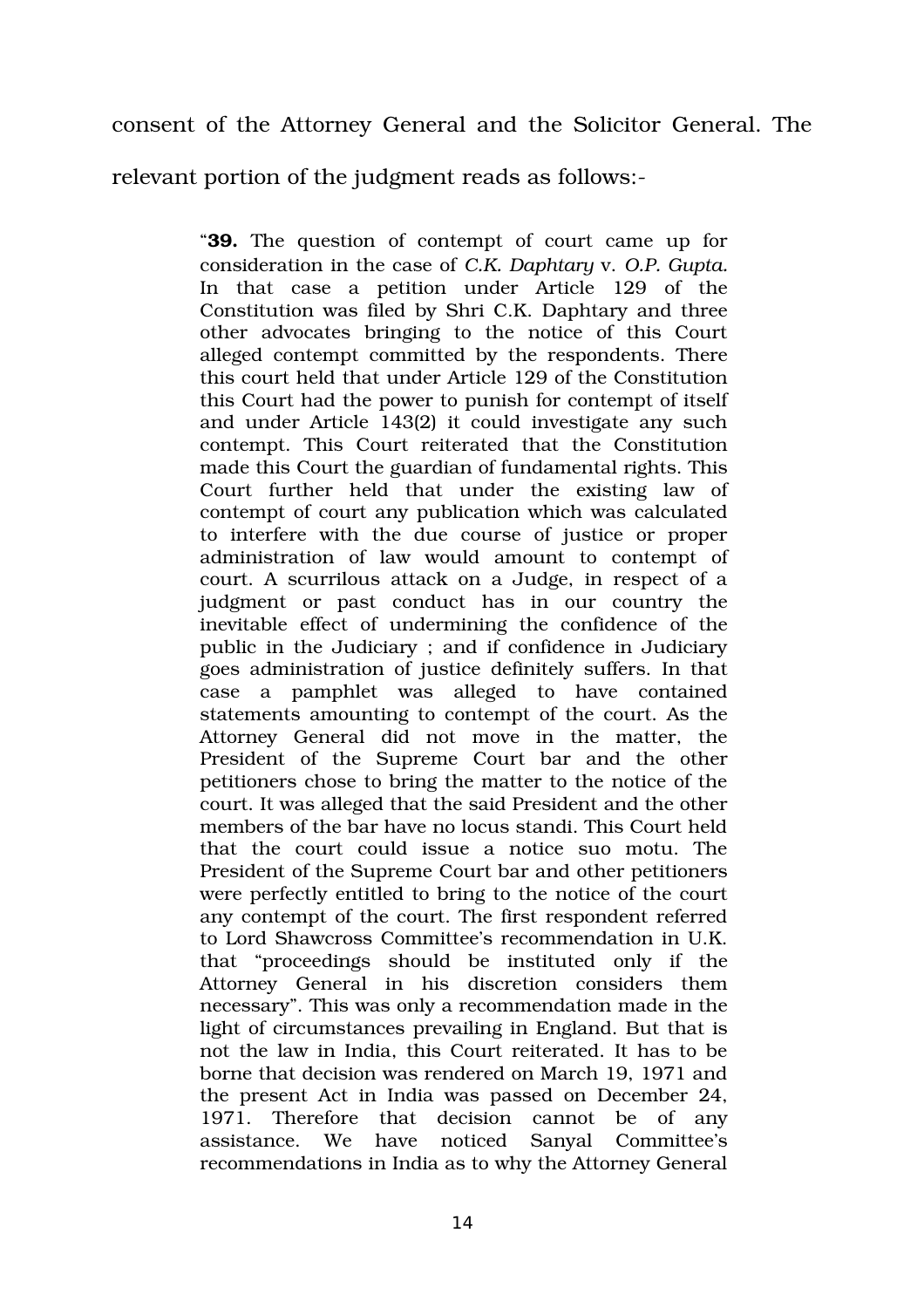should be associated with it, and thereafter in U.K. there was report of Phillimore Committee in 1974. In India the reason for having the consent of the Attorney General was examined and explained by Sanyal Committee Report as noticed before."

14. The alleged contemnors contended that the last portion of the aforesaid paragraph shows that the judgment in C. K. *Daphtary's* case (supra) having been delivered prior to the enactment of Contempt of Courts Act, 1971 is no longer applicable. We may however point out that in the very next paragraph in the same judgment, it was held as follows:

> "**40.** Our attention was drawn by Shri Ganguly to a decision of the Allahabad High Court in *G.N. Verma* v. *Hargovind Dayal* (AIR 1975 All 52) where the Division Bench reiterated that Rules which provide for the manner in which proceedings for contempt of court should be taken continue to apply even after the enactment of the Contempt of Courts Act, 1971. Therefore cognizance could be taken suo motu and information contained in the application by a private individual could be utilised. As we have mentioned hereinbefore indubitably cognizance could be taken suo motu by the court but members of the public have also the right to move the court. That right of bringing to the notice of the court is dependent upon consent being given either by the Attorney General or the Solicitor General and if that consent is withheld without reasons or without consideration of that right granted to any other person under Section 15 of the Act that could be investigated in an application made to the court."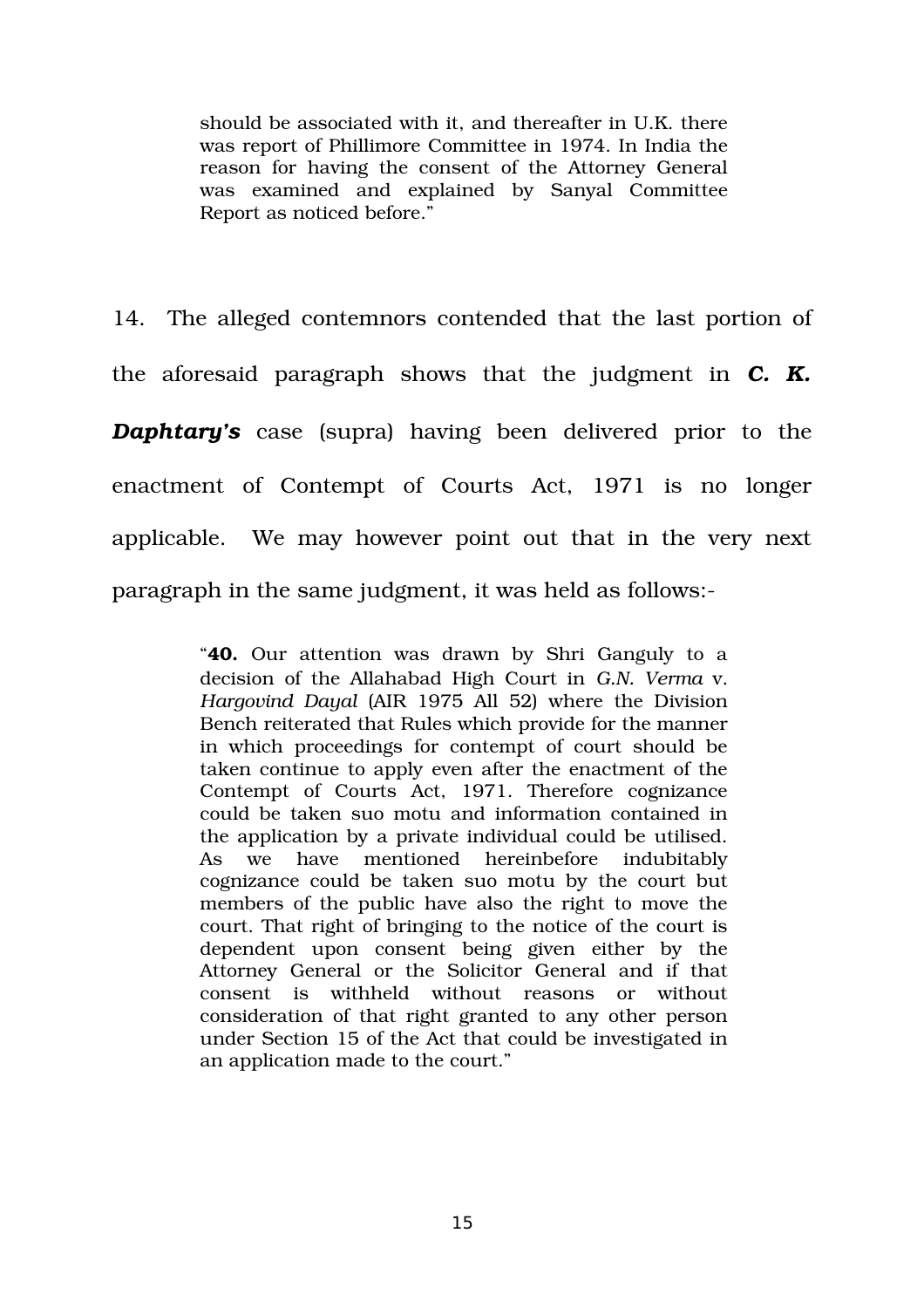15. The alleged contemnors rely on certain observations in the concurring judgment of Justice Ranganathan in the same judgment wherein he has approved the following passage from a judgment of the Delhi High Court in *Anil Kumar Gupta* v. *K.*

# *Subba Rao and Ors.[5](#page-15-0)* :

"The office is to take note that in future if any information is lodged even in the form of a petition inviting this Court to take action under the Contempt of Courts Act or Article 215 of the Constitution, where the informant is not one of the persons named in Section 15 of the said Act, it should not be styled as a petition and should not be placed for admission on the judicial side. Such a petition should be placed before the Chief Justice for orders in Chambers and the Chief Justice may decide either by himself or in consultation with the other judges of the Court whether to take any cognizance of the information. The office is directed to strike off the information as "Criminal Original No. 51 of 1973" and to file it."

Thereafter Justice Ranganathan made the following observation:

"**54.**...I think that the direction given by the Delhi High Court sets out the proper procedure in such cases and may be adopted, at least in future, as a practice direction or as a rule, by this Court and other High Courts…."

16. Relying upon the aforesaid observations in the judgment delivered by Justice Ranganathan it is submitted that the petition could not have been placed for admission on the judicial side but should have been placed before the Chief Justice and

<span id="page-15-0"></span><sup>5</sup> ILR (1974) 1 Del 1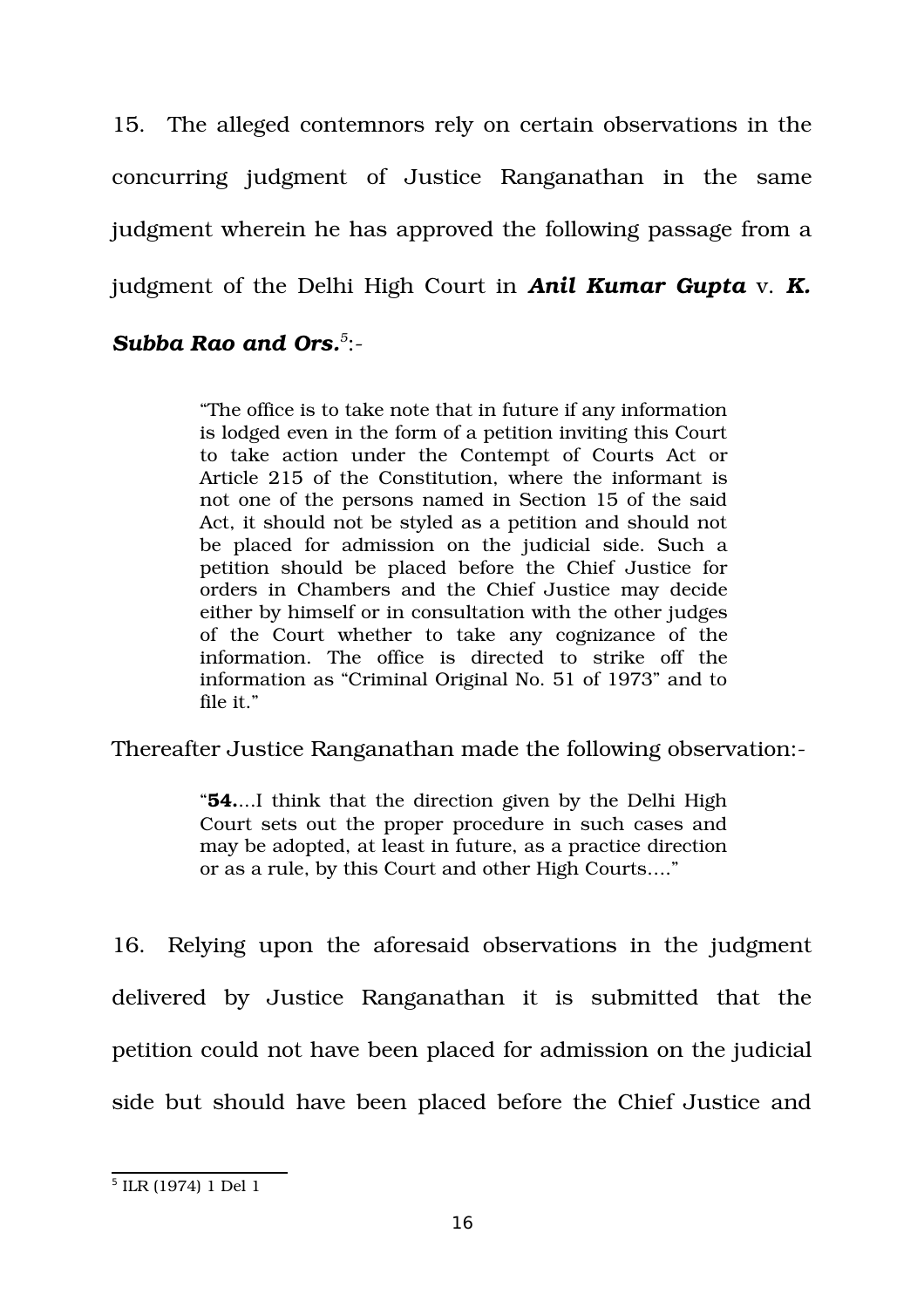not before any other Bench. We are not at all in agreement with the submission. What Justice Ranganathan observed is an obiter and not the finding of the Bench and this is not the procedure prescribed under the Rules of this Court.

17. This Court has framed rules in this regard known as The Rules to Regulate Proceedings for Contempt of the Supreme Court, 1975 (for short 'the Rules') and relevant portion of Rule 3 of the Rules reads as follows:

- "**3.** In case of contempt other than the contempt referred to in rule 2, the Court may take action –
- (a) *suo motu*, or
- (b) on a petition made by Attorney-General, or Solicitor-General, or
- (c) on a petition made by any person, and in the case of a criminal contempt with the consent in writing of the Attorney-General or the Solicitor-General."

18. A bare perusal of Rule 3 shows that there are 3 ways for initiating contempt proceedings. The first is *suo motu*, the second is on a petition made by the Attorney General or the Solicitor General, and the third is on the basis of a petition made by any person and where criminal contempt is involved then the consent of the Attorney General or the Solicitor General is necessary. Rules 4 and 5 prescribe for the manner of filing of a petition under Rules 3(b) and 3(c). Rule 4 lays down the requirements of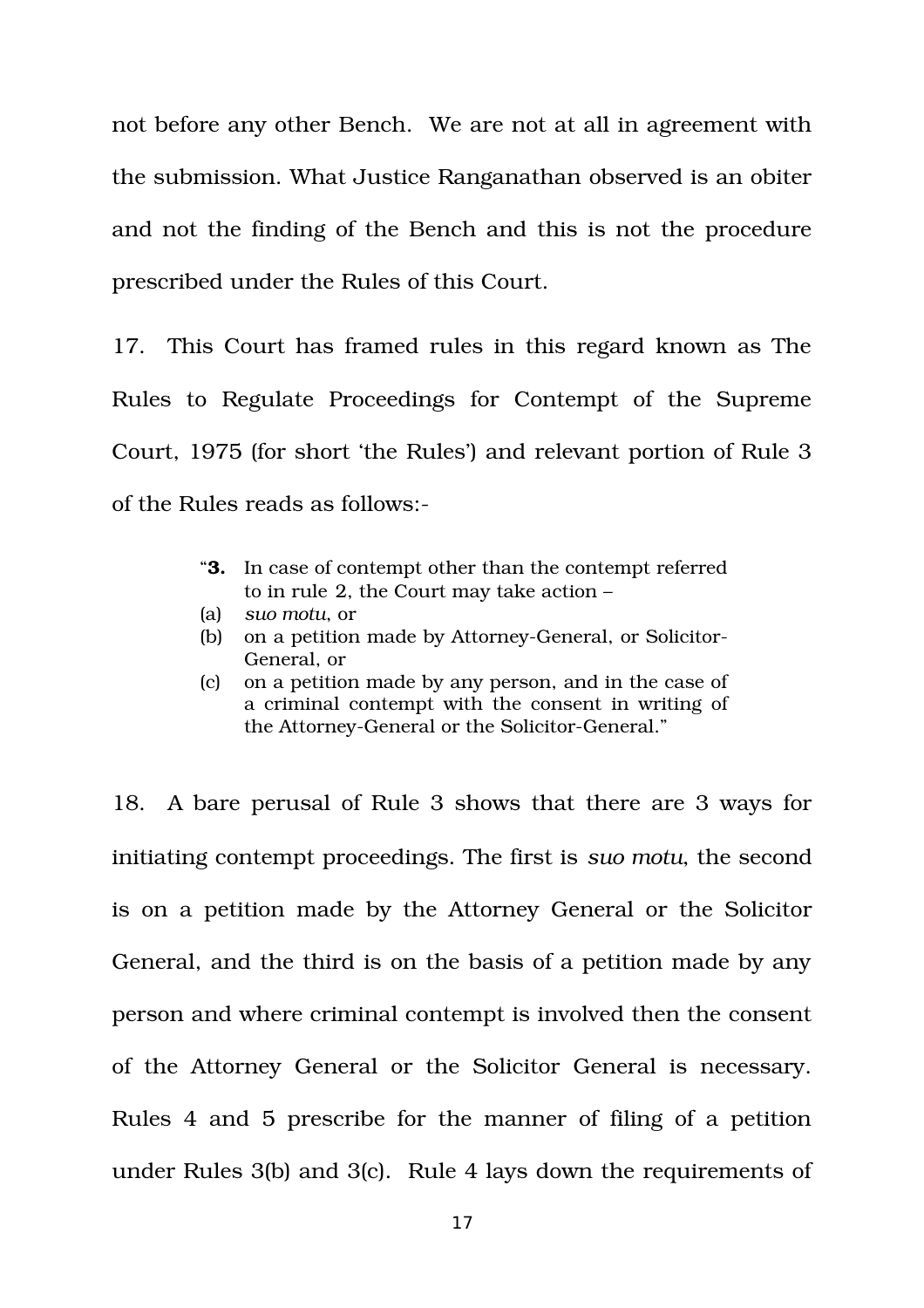a petition to be filed under Rules  $3(b)$  and  $3(c)$  and Rule  $5$ requires that every petition under Rule 3(b) or Rule 3(c) shall be placed before the Court for preliminary hearing. Rule 6 requires notice to the person charged to be in terms of Form I. Rule 6 reads as follows:

> "**6.** (1) Notice to the person charged shall be in Form I. The person charged shall, unless otherwise ordered, appear in person before the Court as directed on the date fixed for hearing of the proceeding, and shall continue to remain present during hearing till the proceeding is finally disposed of by order of the Court.

(2) When action is instituted on petition, a copy of the petition along with the annexure and affidavits shall be served upon the person charged."

19. These Rules have been framed by the Supreme Court in exercise of the powers vested in it under Section 23 of the Contempt of Courts Act, 1971 and they have been notified with the approval of Hon'ble the President of India.

20. In *Pritam Pal* v. *High Court of Madhya Pradesh, Jabalpur Through Registrar*[6](#page-17-0) , a 2 Judge Bench of this Court held as follows:

> "**15**. Prior to the Contempt of Courts Act, 1971, it was held that the High Court has inherent power to

<span id="page-17-0"></span><sup>6</sup> 1992 (1) SCALE 416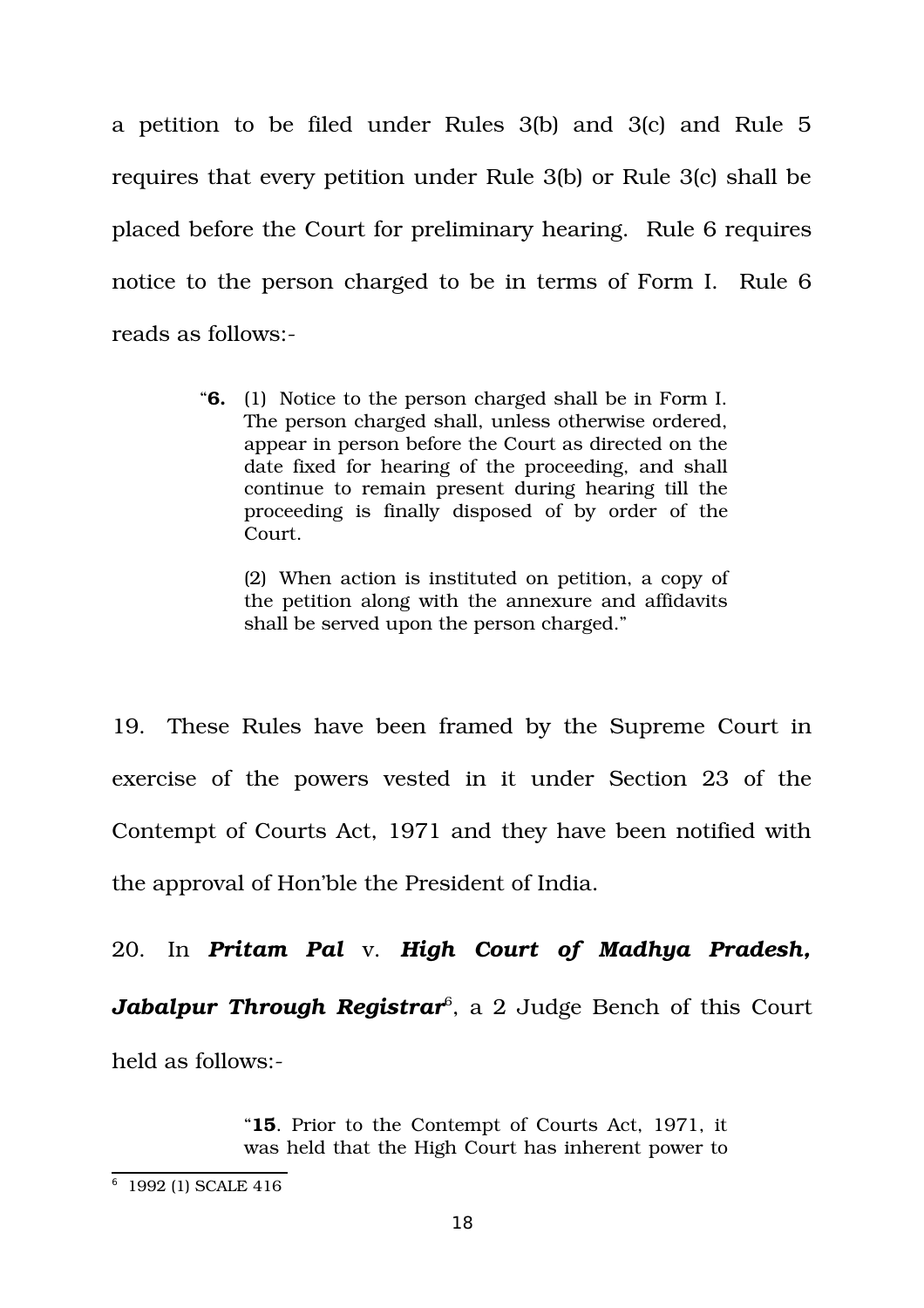deal with a contempt of itself summarily and to adopt its own procedure, provided that it gives a fair and reasonable opportunity to the contemnor to defend himself. But the procedure has now been prescribed by Section 15 of the Act in exercise of the powers conferred by Entry 14, List III of the Seventh Schedule of the Constitution. Though the contempt jurisdiction of the Supreme Court and the High Court can be regulated by legislation by appropriate Legislature under Entry 77 of List I and Entry 14 of List III in exercise of which the Parliament has enacted the Act of 1971, the contempt jurisdiction of the Supreme Court and the High Court is given a constitutional foundation by declaring to be 'Courts of Record' under Articles 129 and 215 of the Constitution and, therefore, the inherent power of the Supreme Court and the High Court cannot be taken away by any legislation short of constitutional amendment. In fact, Section 22 of the Act lays down that the provisions of this Act shall be in addition to and not in derogation of the provisions of any other law relating to Contempt of Courts. It necessarily follows that the constitutional jurisdiction of the Supreme Court and the High Court under Articles 129 and 215 cannot be curtailed by anything in the Act of 1971..."

# 21. In *Delhi Judicial Service Association, Tis Hazari Court,*

*Delhi* v. *State of Gujarat and Ors.<sup>[7](#page-18-0)</sup> a three-Judge Bench of* 

this Court relied upon the judgment in the case of *Sukhdev* **Singh Sodhi** (supra) and held that the Supreme Court had inherent jurisdiction or power to punish for contempt of inferior courts under Article 129 of the Constitution of India.

<span id="page-18-0"></span><sup>7</sup> (1991) 4 SCC 406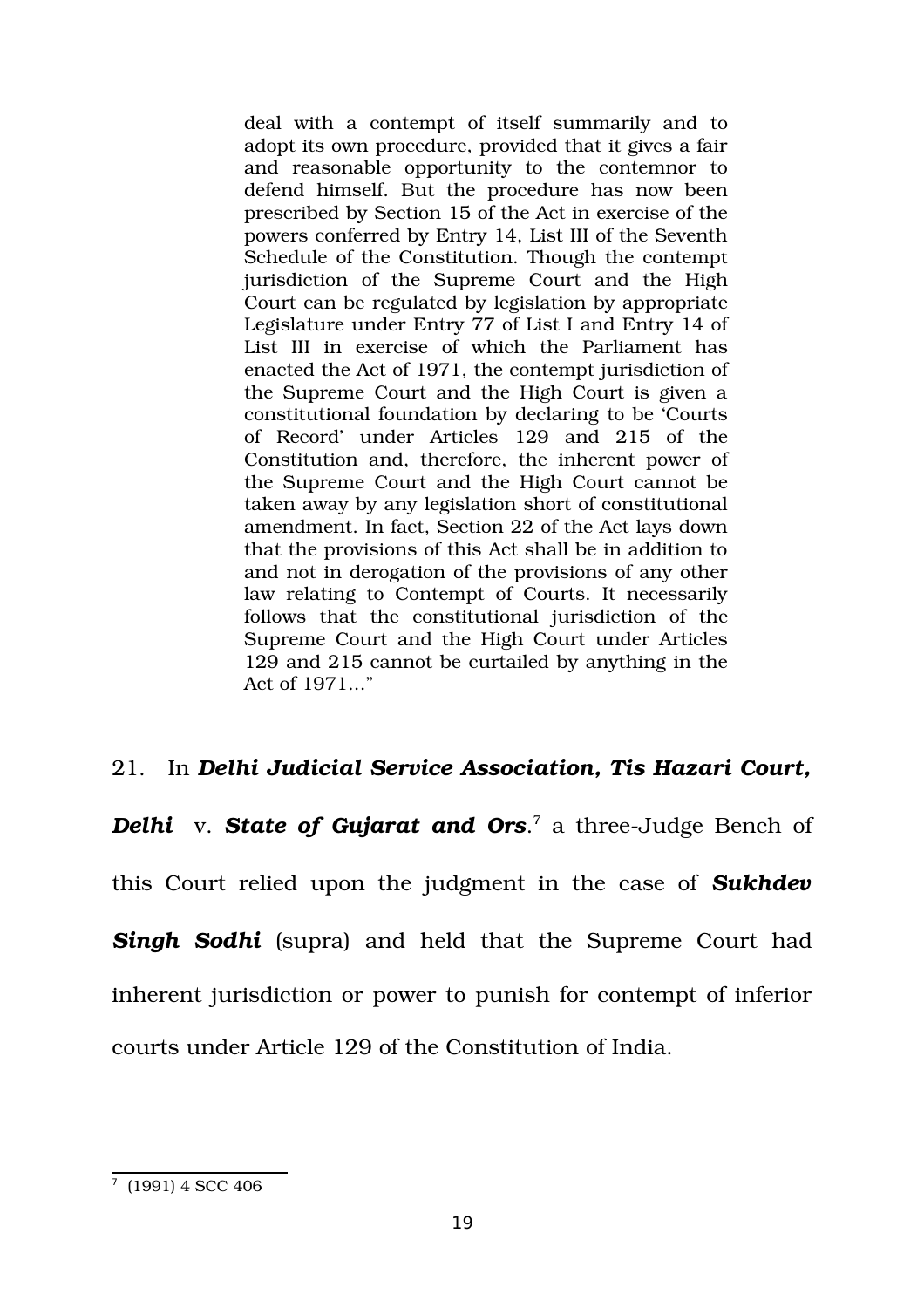22. A threeJudge Bench of this Court *In Re: Vinay Chandra Mishra*[8](#page-19-0) discussed the law on this point in detail. The Court while holding the respondent guilty for contempt had not only sentenced him to simple imprisonment for a period of 6 weeks which was suspended but also suspended his advocacy for a period of 3 years, relying upon the powers vested in this Court under Article 129 and 142 of the Constitution of India.

23. We may now refer to certain other provisions of Constitution, Entry 77, Union List (List I) of VII Schedule reads as follows:

> "**77**. Constitution, organisation, jurisdiction and powers of the Supreme Court (including contempt of such Court), and the fees taken therein; persons entitled to practise before the Supreme Court."

Entry 14, Concurrent List (List III of VII Schedule) reads as follows :

> "**14**. Contempt of court, but not including contempt of the Supreme Court."

In exercise of the aforesaid powers the Contempt of Courts Act, 1971 was enacted by Parliament. Section 15 deals with cognizance of criminal contempt and the opening portion of

<span id="page-19-0"></span><sup>8</sup> (1995) 2 SCC 584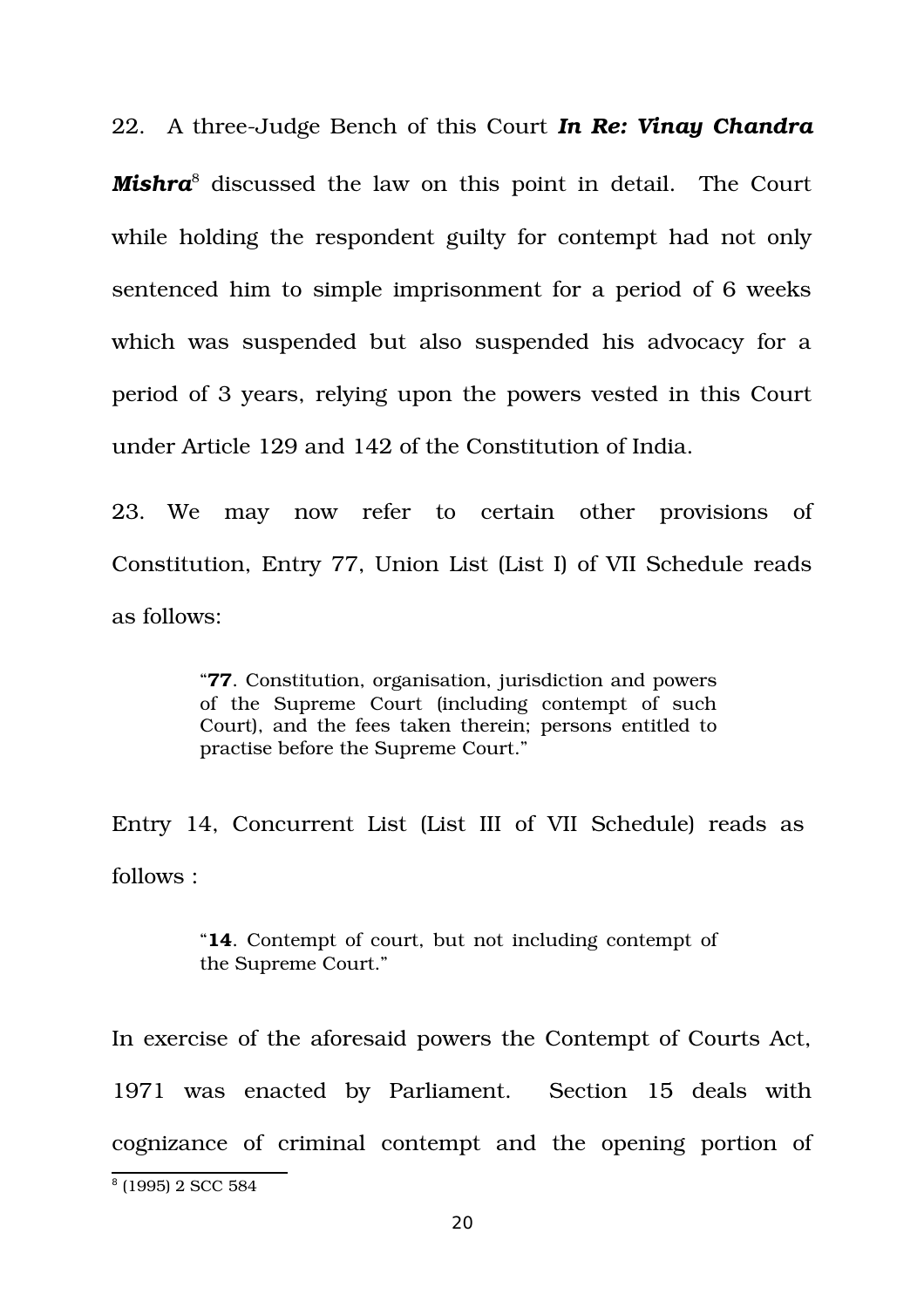Section 15 clearly provides that the Supreme Court or the High Courts may take action (i) *suo motu* (ii) on a motion moved by the Advocate General in case of High Court or Attorney General/Solicitor General in the case of Supreme Court and (iii) on a petition by any other person with the consent in writing of the Advocate General/Attorney General/Solicitor General as the case may be. Section 17 lays down the procedure to be followed when action is taken on a motion moved by the Advocate General/Attorney General/Solicitor General or on the basis of their consent and Section 17(2) does not deal with *suo motu* contempt petitions. Section 17(2)(a) of the Contempt of Courts Act will not apply to *suo motu* petitions because that deals with the proceedings moved on a motion and not *suo motu* proceedings. Section 17(2)(b) deals with contempt initiated on a reference made by the subordinate court. It is only in these cases that the notice is required to be issued along with a copy of the motion. As far as *suo motu* petitions are concerned, in these cases the only requirement of Form-I which has been framed in pursuance of Rule 6 of the Rules of this Court is that the brief nature of the contempt has to be stated therein.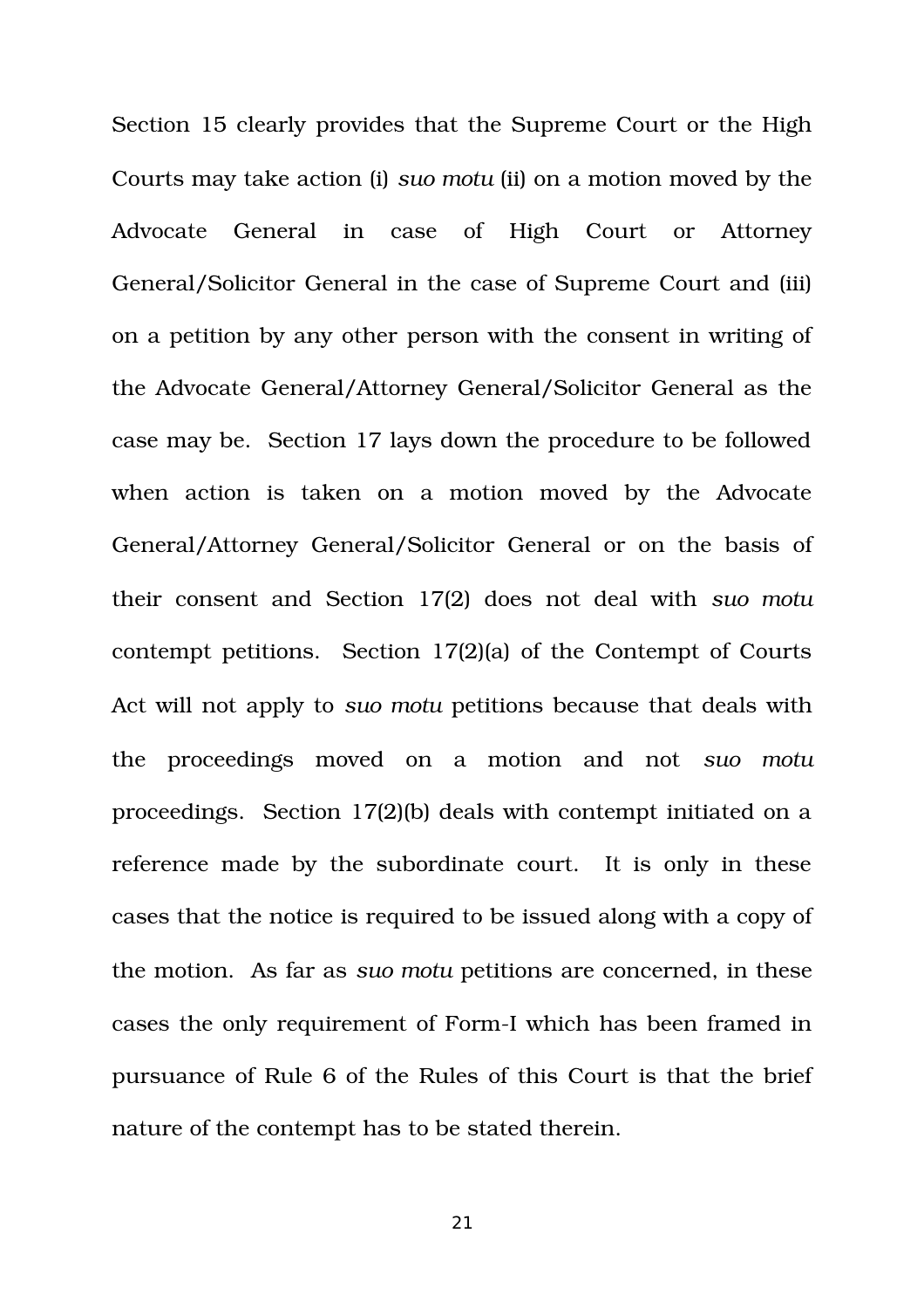24. The correctness of the judgment in *Vinay Chandra Mishra's case* (supra) was considered by a Constitution Bench of this Court in *Supreme Court Bar Association* v. *Union of India[9](#page-21-0) .* We shall be referring to certain portions of that judgment in detail. That being a Constitution Bench judgment, is binding and all other judgments which may have taken a view to the contrary cannot be said to be correct. Before we deal with the judgment itself, it would be appropriate to refer to certain provisions of the Contempt of Courts Act, 1971. Section 2 is the definition clause defining "*contempt of court"*, "*civil contempt*", "*criminal contempt*" and "*High Court*". Sections 3 to 5 deal with innocent publication, fair and accurate reporting of judicial proceedings and fair criticism of judicial act, which do not amount to contempt. Sections 10 and 11 deal with the powers of the High Court to punish for contempt. Section 12(2) provides that no court shall impose a sentence in excess of that specified in sub-section (1) of Section 12. Section 13 provides that no court should impose a sentence under the Act for contempt unless it is satisfied that the contempt is of such a nature that it substantially interferes or tends to substantially interfere with

<span id="page-21-0"></span><sup>9</sup> (1998) 4 SCC 409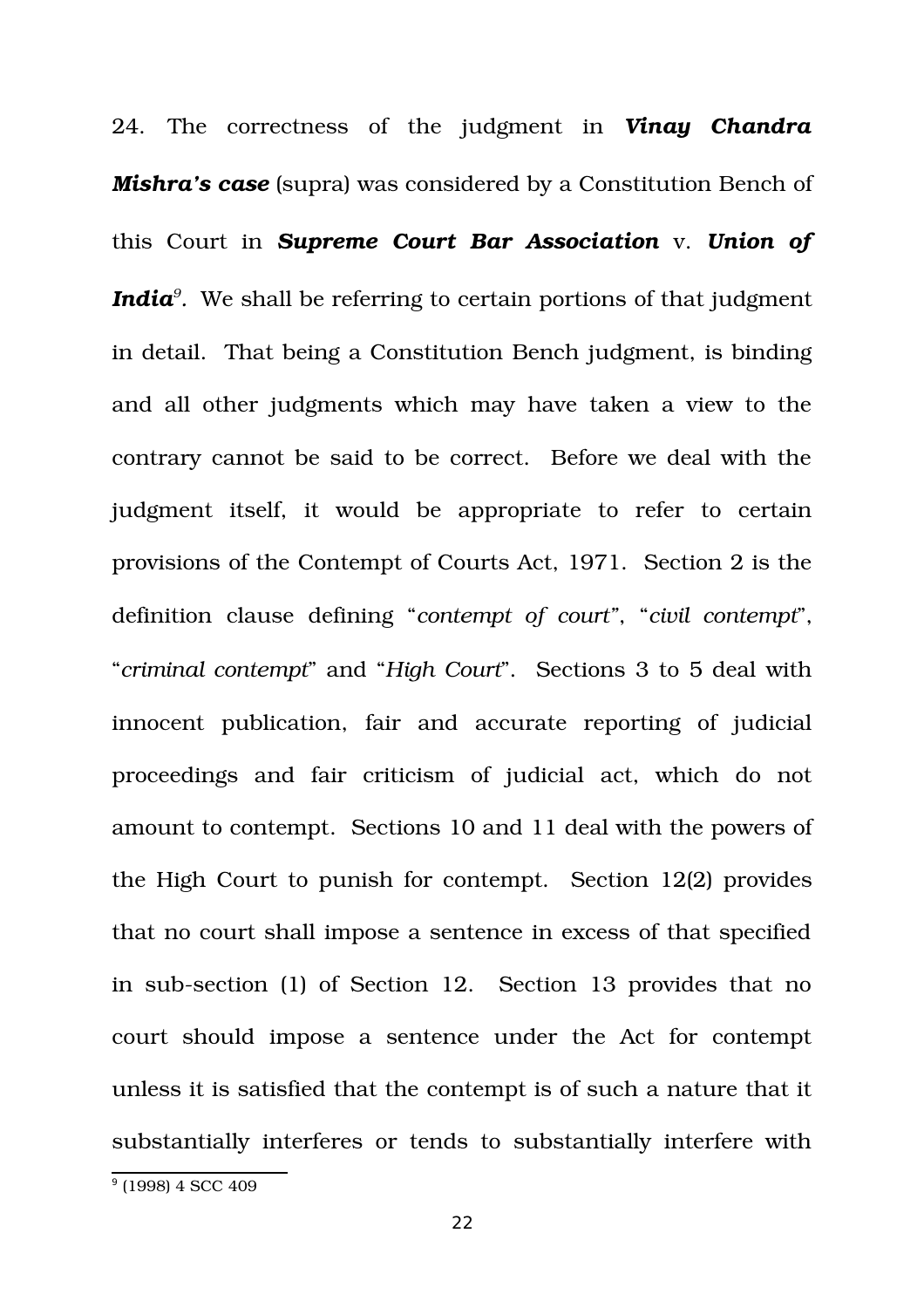the due course of justice. It also provides that truth can be permitted to be raised as a valid defence if the court is satisfied that the defence has been raised in the public interest and is a *bona fide* defence. Section 14 deals with the powers of the Supreme Court or the High Courts to deal with contempt in the face of the Court. We have already dealt with Section 15 which deals with cognizance of the criminal contempt other than contempt in the face of the Court. Section 17 lays down the procedure after cognizance. It is in the background of this Act that we have to read and analyse the judgment of the Constitution Bench.

25. The Constitution Bench referred to the provisions of Article 129 of the Constitution of India and also Entry 77 of List I of Seventh Schedule and Entry 14 of List III of the Seventh Schedule and, thereafter, held as follows:

> "**18**. The language of Entry 77 of List I and Entry 14 of List III of the Seventh Schedule demonstrates that the legislative power of Parliament and of the State Legislature extends to legislate with respect to matters connected with contempt of court by the Supreme Court or the High Court, subject however, to the qualification that such legislation cannot denude, abrogate or nullify, the power of the Supreme Court to punish for contempt under Article 129 or vest that power in some other court."

> > (emphasis supplied)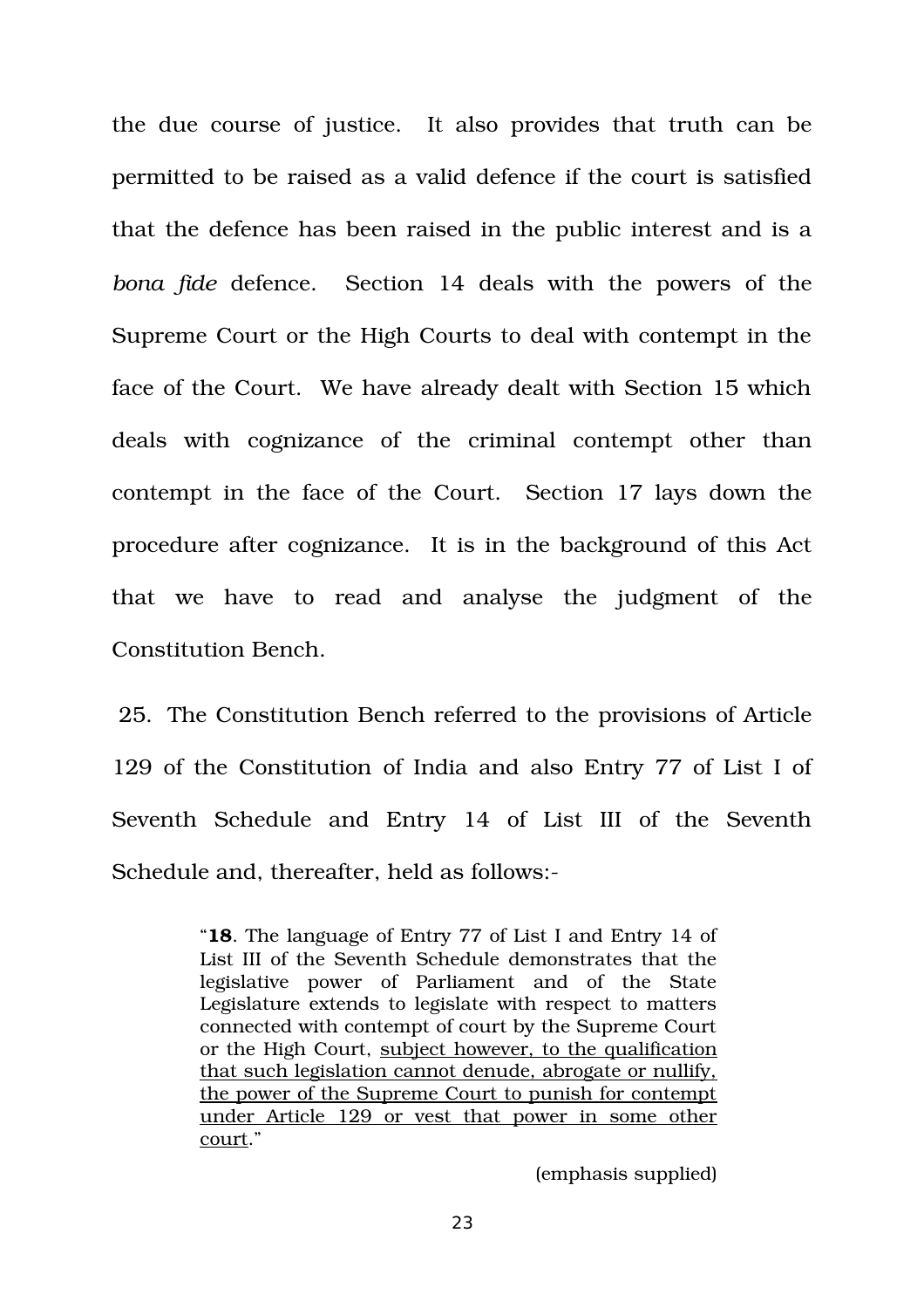26. This Court referring to Article 142 of the Constitution held

as follows:

"**21**. It is, thus, seen that the power of this Court in respect of *investigation* or *punishment* of any contempt including contempt of itself, is expressly made "subject to the provisions of any law made in this behalf by Parliament" by Article 142(2). However, the power to punish for contempt being inherent in a court of record, it follows that no act of Parliament can take away that *inherent* jurisdiction of the court of record to punish for contempt and Parliament's power of legislation on the subject cannot, therefore, be so exercised as to stultify the status and dignity of the Supreme Court and/or the High Courts, though such a legislation may serve as a guide for the determination of the nature of punishment which this Court may impose in the case of established contempt. Parliament has not enacted any law dealing with the powers of the Supreme Court with regard to investigation and punishment of contempt of itself, (we shall refer to Section 15 of the Contempt of Courts Act, 1971, later on) and this Court, therefore, exercises the power to investigate and punish for contempt of itself by virtue of the powers vested in it under Articles 129 and 142(2) of the Constitution of India."

27. This Court then made reference to the provision of the Contempt of Courts Act, 1926, the Contempt of Courts Act, 1952 and the Contempt of Courts Act, 1971 and thereafter held as follows:

> "**29**. Section 10 of the 1971 Act like Section 2 of the 1926 Act and Section 4 of the 1952 Act recognises the power which a High Court already possesses as a court of record for punishing for contempt of itself, which jurisdiction has now the sanction of the Constitution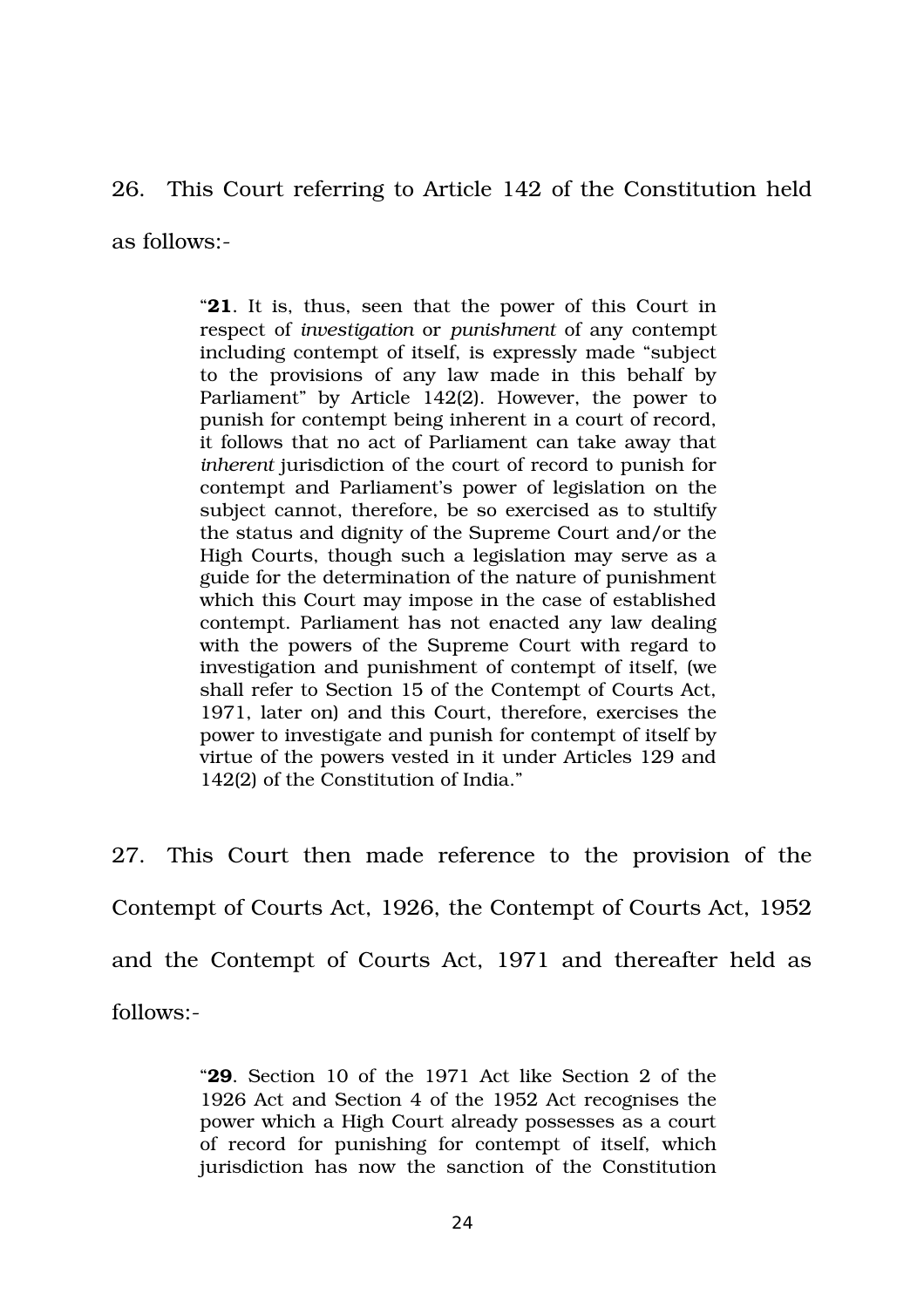also by virtue of Article 215. The Act, however, does not deal with the powers of the Supreme Court to try or punish a contemner for committing contempt of the Supreme Court or the courts subordinate to it and the constitutional provision contained in Articles 142(2) and 129 of the Constitution alone deal with the subject."

# 28. It would also be pertinent to refer to the following observations of the Constitution Bench:

"**38**. As already noticed, Parliament by virtue of Entry 77 List I is competent to enact a law relating to the powers of the Supreme Court with regard to contempt of itself and such a law may prescribe the nature of punishment which may be imposed on a contemner by virtue of the provisions of Article 129 read with Article 142(2). Since, no such law has been enacted by Parliament, the *nature of punishment* prescribed under the Contempt of Courts Act, 1971 may act as a guide for the Supreme Court but the extent of punishment as prescribed under that Act can apply only to the High Courts, because the 1971 Act ipso facto does not deal with the contempt jurisdiction of the Supreme Court, except that Section 15 of the Act prescribes *procedural mode* for taking cognizance of criminal contempt by the Supreme Court also. Section 15, however, is not a substantive provision conferring contempt jurisdiction. The judgment in *Sukhdev Singh case* (AIR 1954 SC 186 : 1954 SCR 454) as regards the *extent* of "maximum punishment" which can be imposed upon a contemner must, therefore, be construed as dealing with the powers of the High Courts only and not of this Court in that behalf. We are, therefore, doubtful of the validity of the argument of the learned Solicitor General that the *extent of punishment* which the Supreme Court can impose in exercise of its inherent powers to punish for contempt of itself and/or of subordinate courts can also be only to the extent prescribed under the Contempt of Courts Act, 1971. We, however, do not express any final opinion on that question since that issue, strictly speaking, does not arise for our decision in this case. The question regarding the restriction or limitation on the *extent* of punishment, which *this* Court may award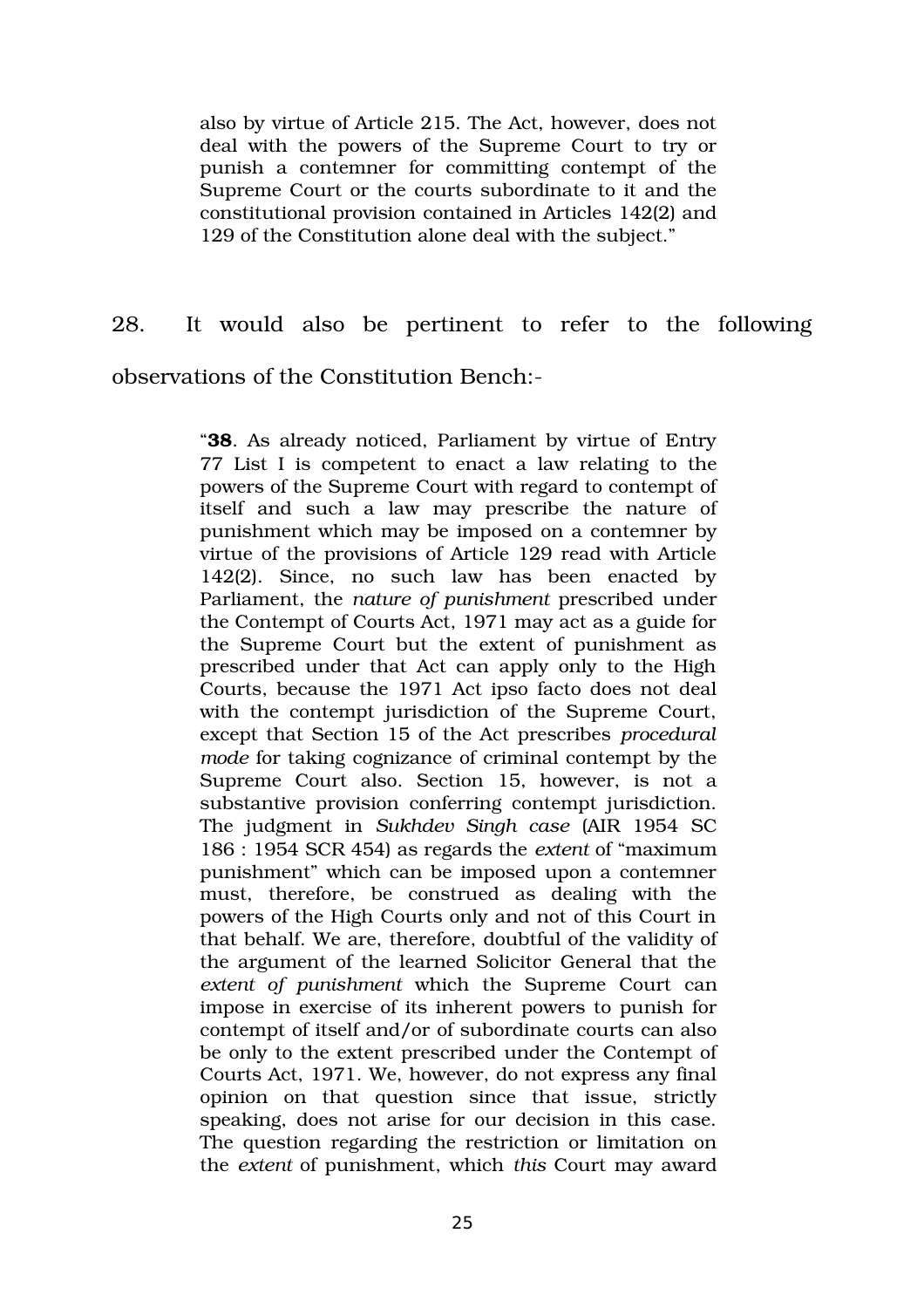while exercising its contempt jurisdiction may be decided in a proper case, when so raised."

xxx xxx xxx xxx

"**40**…Article 129 cannot take over the jurisdiction of the Disciplinary Committee of the Bar Council of the State or the Bar Council of India to punish an advocate by suspending his licence, which punishment can only be imposed after a finding of "professional misconduct" is recorded in the manner prescribed under the Advocates Act and the Rules framed thereunder."

xxx xxx xxx xxx

 "**43**. The power of the Supreme Court to punish for contempt of court, though quite wide, is yet limited and cannot be expanded to include the power to determine whether an advocate is also guilty of "professional" misconduct" in a summary manner, giving a go-by to the procedure prescribed under the Advocates Act. The power to do complete justice under Article 142 is in a way, corrective power, which gives preference to equity over law but it cannot be used to deprive a professional lawyer of the due process contained in the Advocates Act, 1961 by suspending his licence to practice in a summary manner while dealing with a case of contempt of court."

xxx xxx xxx xxx

"**57**. In a given case, an advocate found guilty of committing contempt of court may also be guilty of committing "professional misconduct", depending upon the gravity or nature of his contumacious conduct, but the two jurisdictions are separate and distinct and exercisable by different forums by following separate and distinct procedures. The power to punish an advocate by suspending his licence or by removal of his name from the roll of the State Bar Council for proven professional misconduct *vests exclusively* in the statutory authorities created under the Advocates Act, 1961, while the jurisdiction to punish him for committing contempt of court vests exclusively in the courts."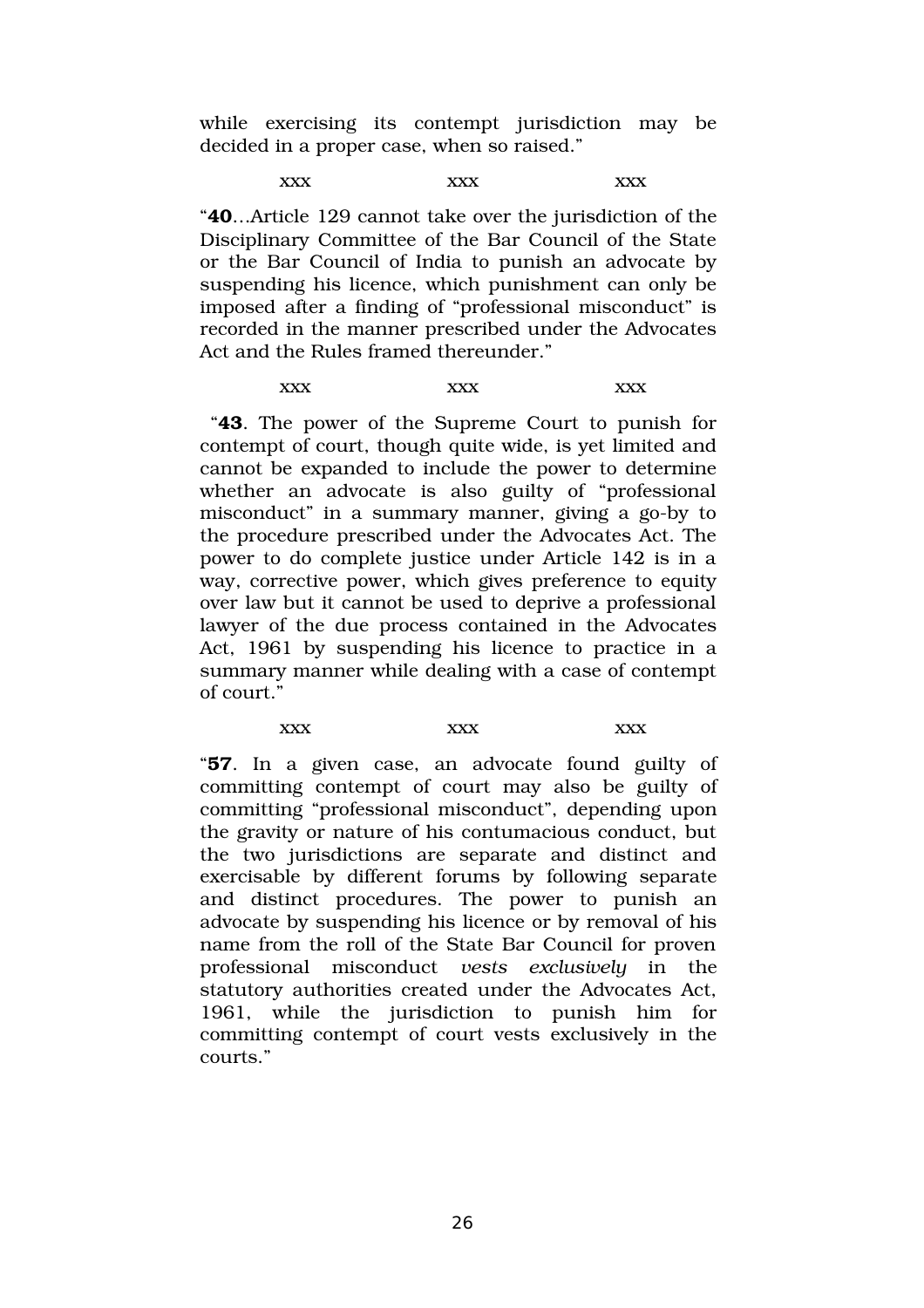29. A careful analysis of the Constitution Bench decision leaves no manner of doubt that Section 15 of the Act is not a substantive provision conferring contempt jurisdiction. The Constitution Bench finally left the question as to whether the maximum sentence prescribed by the Act binds the Supreme Court open. The observations made in Para 38 referred to above clearly indicate that the Constitution Bench was of the view that the punishment prescribed in the Act could only be a guideline and nothing more. Certain observations made in this judgment that the Court exceeded its jurisdiction in *Vinay Chandra Mishra's case* (supra) by taking away the right of practice for a period of 3 years have to be read in the context that the Apex Court held that Article 129 cannot take over the jurisdiction of the Bar Council of the State or the Bar Council of India to punish an advocate. These observations, in our opinion have to be read with the other observations quoted hereinabove which clearly show that the Constitution Bench held that "*Parliament has not enacted any law dealing with the powers of the Supreme Court with regard to investigation and punishment of contempt of itself*". The Court also held that Section 15 is not a substantive provision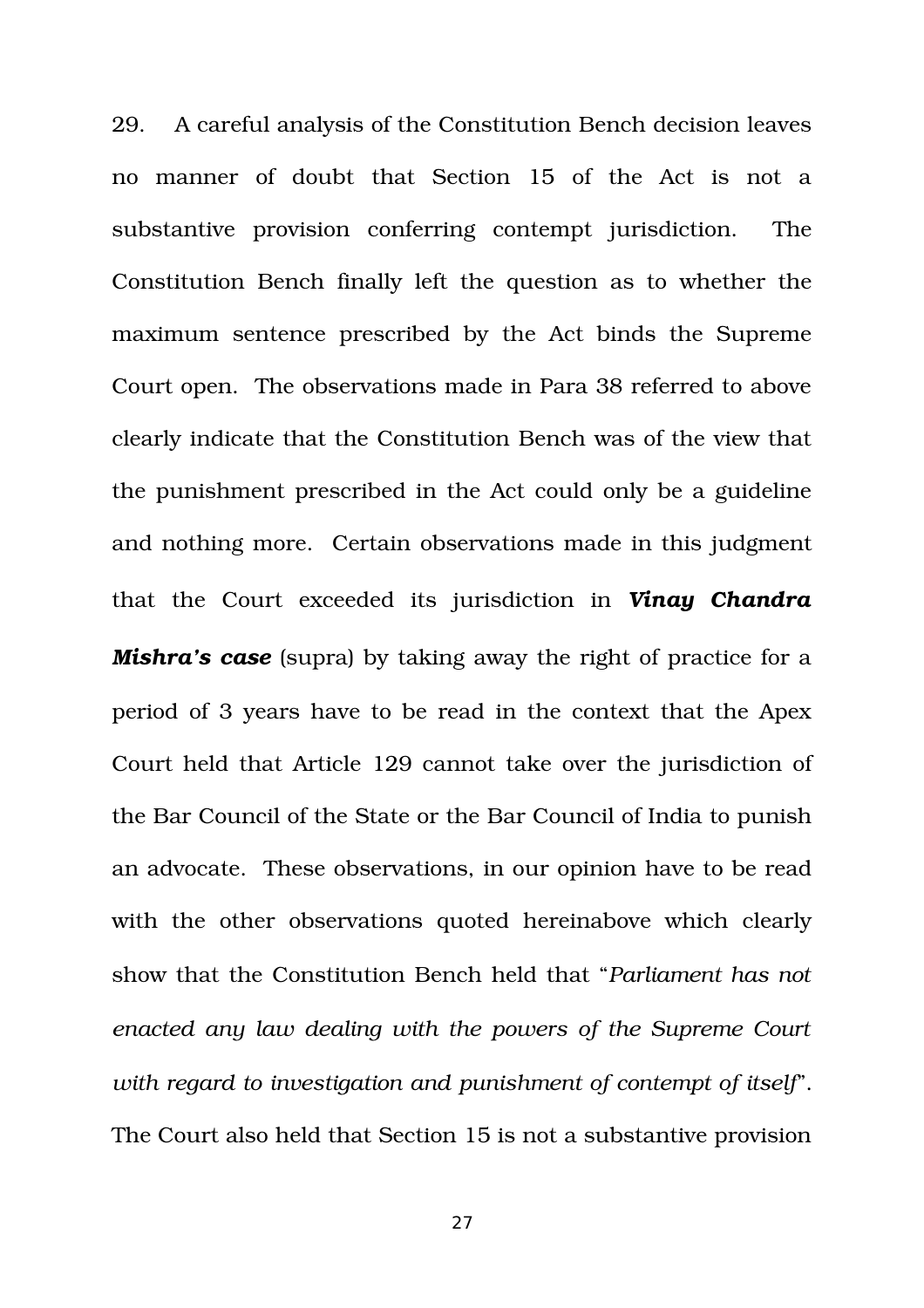conferring contempt jurisdiction and, therefore, is only a procedural section especially in so far as *suo moto* contempts are concerned. It is thus clear that the powers of the Supreme Court to punish for contempt committed of itself is a power not subject to the provisions of the Act. Therefore, the only requirement is to follow a procedure which is just, fair and in accordance with the rules framed by this Court.

30. As far as the observations made in the case of *Pallav Sheth* v. *Custodian & Ors.[10](#page-27-0)* are concerned, this Court in that case was only dealing with the question whether contempt can be initiated after the limitation prescribed in the Contempt of Courts Act has expired and the observations made therein have to be read in that context only. Relevant portion of Para 30 of the *Pallav* **Seth's case** (supra) reads as follows:

> "**30.** There can be no doubt that both this Court and High Courts are Courts of Records and the Constitution has given them the powers to punish for contempt. The decisions of this Court clearly show that this power cannot be abrogated or stultified. But if the power under Article 129 and Article 215 is absolute can there be any legislation indicating the manner and to the extent that the power can be exercised? If there is any provision of the law which stultifies or abrogates the power under Article 129 and/or Article 215 there can be little doubt that such law should not be regarded as having been validly enacted. It, however, appears to us that providing for the quantum of punishment ow what may or may not

<span id="page-27-0"></span><sup>&</sup>lt;sup>10</sup> 2001 (7) SCC 549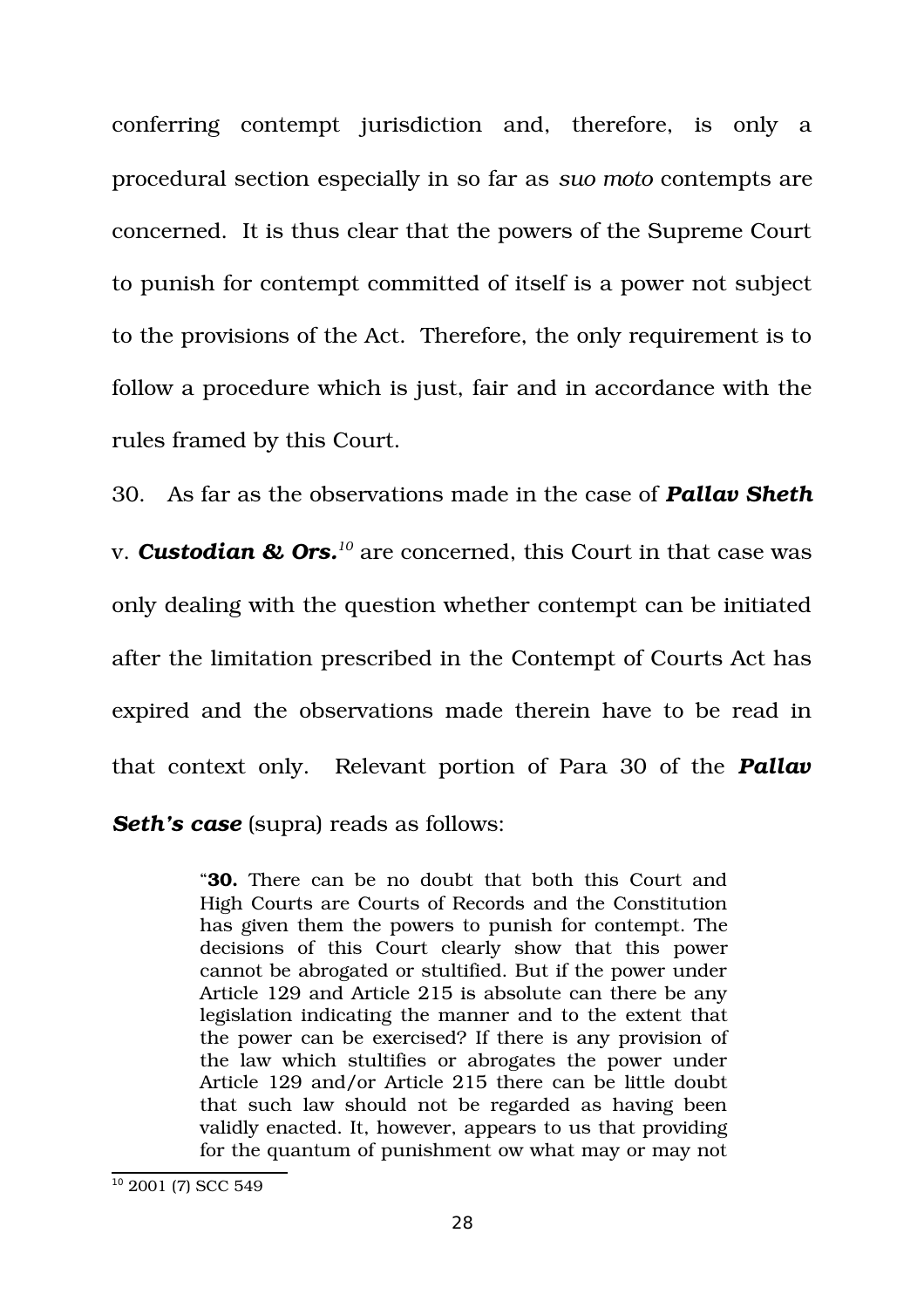be regarded as acts of contempt or even providing for a period of limitation for initiating proceedings for contempt cannot be taken to be a provision which abrogates or stultifies the contempt jurisdiction under Article 129 or Article 215 of the Constitution."

The aforesaid finding clearly indicates that the Court held that any law which stultifies or abrogates the power of the Supreme Court under Article 129 of the Constitution or of the High Courts under Article 215 of the Constitution, could not be said to be validly enacted. It however, went on to hold that providing the quantum of punishment or a period of limitation would not mean that the powers of the Court under Article 129 have been stultified or abrogated. We are not going into the correctness or otherwise of this judgment but it is clear that this judgment only dealt with the issue whether the Parliament could fix a period of limitation to initiate the proceedings under the Act. Without commenting one way or the other on *Pallav Seth's case* (supra) it is clear that the same has not dealt with the powers of this Court to issue *suo motu* notice of contempt.

31. In view of the above discussion we are clearly of the view that the powers of the Supreme Court to initiate contempt are not in any manner limited by the provisions of the Act. This Court is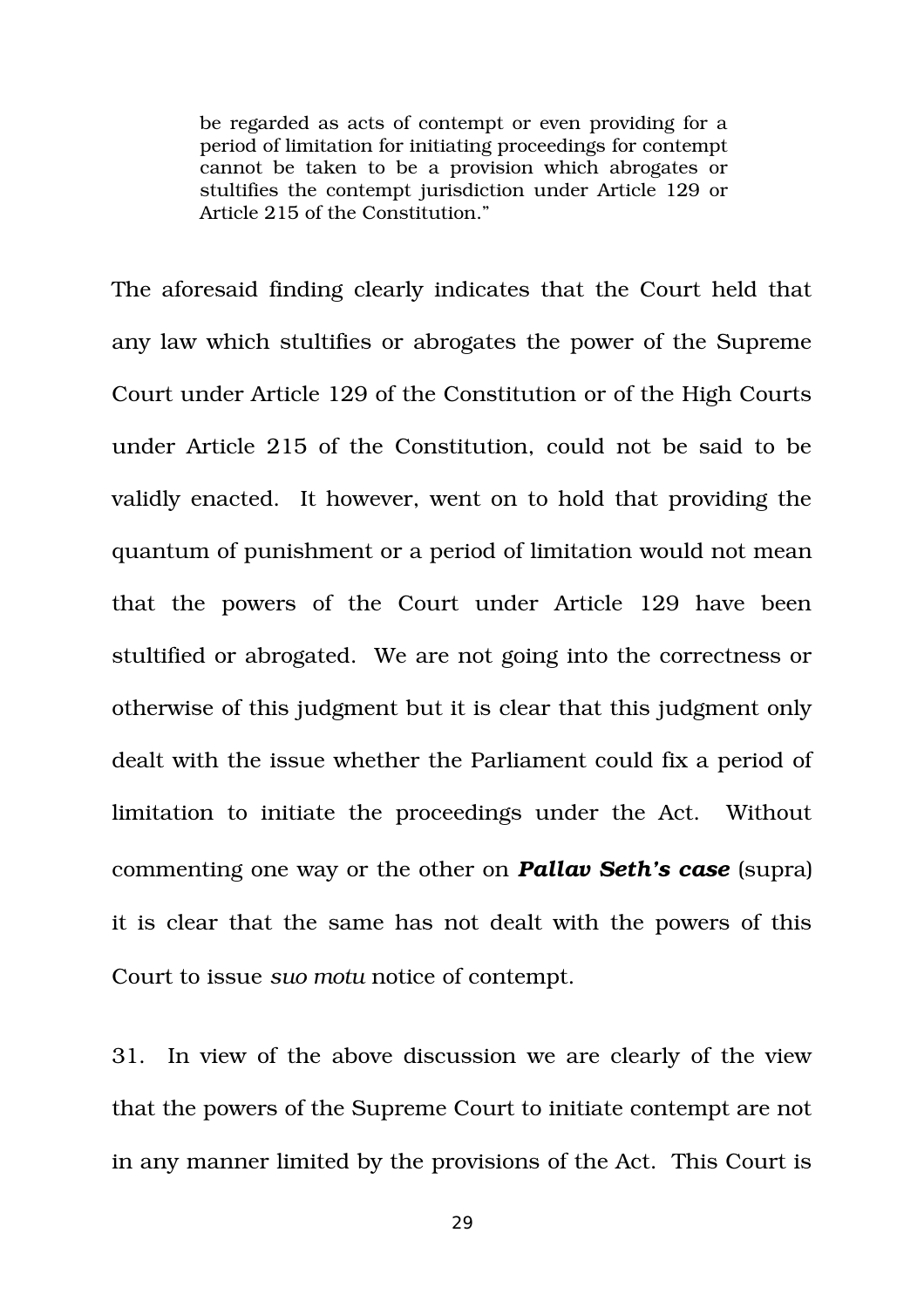vested with the constitutional powers to deal with the contempt. Section 15 is not the source of the power to issue notice for contempt. It only provides the procedure in which such contempt is to be initiated and this procedure provides that there are three ways of initiating a contempt – (i) *suo motu* (ii) on the motion by the Advocate General/Attorney General/Solicitor General and (iii) on the basis of a petition filed by any other person with the consent in writing of the Advocate General/Attorney General/Solicitor General. As far as *suo motu* petitions are concerned, there is no requirement for taking consent of anybody because the Court is exercising its inherent powers to issue notice for contempt. This is not only clear from the provisions of the Act but also clear from the Rules laid down by this Court.

### **Objections as to issuance of notice**

32. The alleged contemnors have filed applications for discharge of notices issued to them. Vide our order dated 09.12.2019 we had made it clear that we are dealing with both the applications and the main petition together. The main ground for discharge is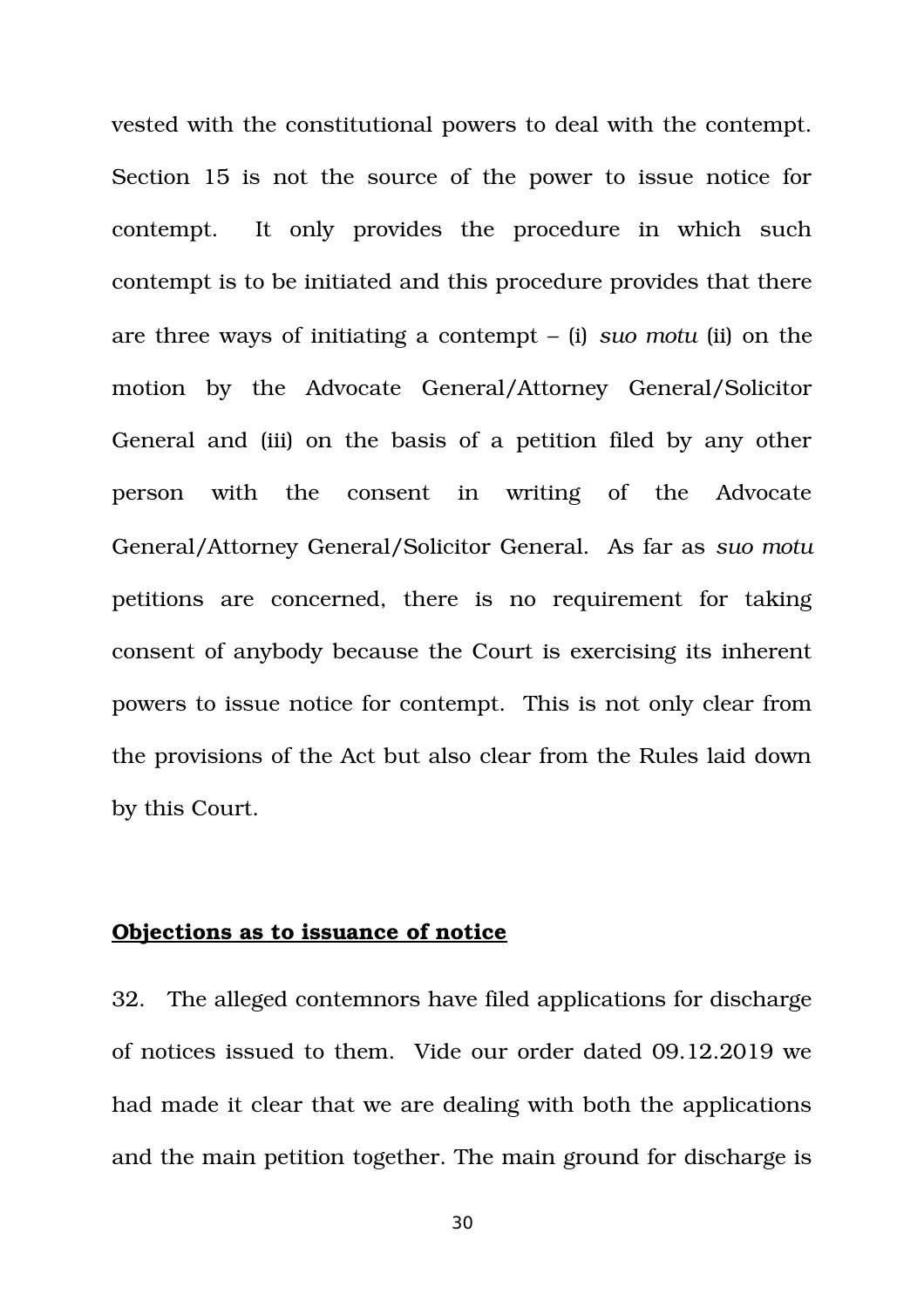that notice sent was not in accordance with the provisions of the

Contempt of Courts Act. This Court, as mentioned above, has its

own Rules and Form I lays down the manner in which notice is to

be issued. The same is as follows:

### "**FORM I**

### **NOTICE TO A PERSON CHARGED WITH CONTEMPT OF COURT**

*(See rule 6)*

### IN THE SUPREME COURT OF INDIA

### **(Original Jurisdiction)**

Whereas your attendance is necessary to answer a charge of Contempt of Court by (here briefly state nature of the contempt).

You are hereby required to appear in person (or by Advocate if the Court has so ordered) before this Court at New Delhi on the ………………day of…………….20…at 10.30 o'clock in the forenoon.

You shall attend the Court in person<sup>\*</sup> on the………… day of ………….20……, and shall continue to attend the Court on all days thereafter to which the case against you stands adjourned and until final orders are passed on the charge against you.

Herein fail not.

Dated this …………. day of…………20….

(SEAL)

#### REGISTRAR

\*To be omitted where the person charged is allowed or ordered to appear by Advocate."

The only requirement of the Rules and the Form is that the brief nature of the contempt is to be stated in the Form. There is no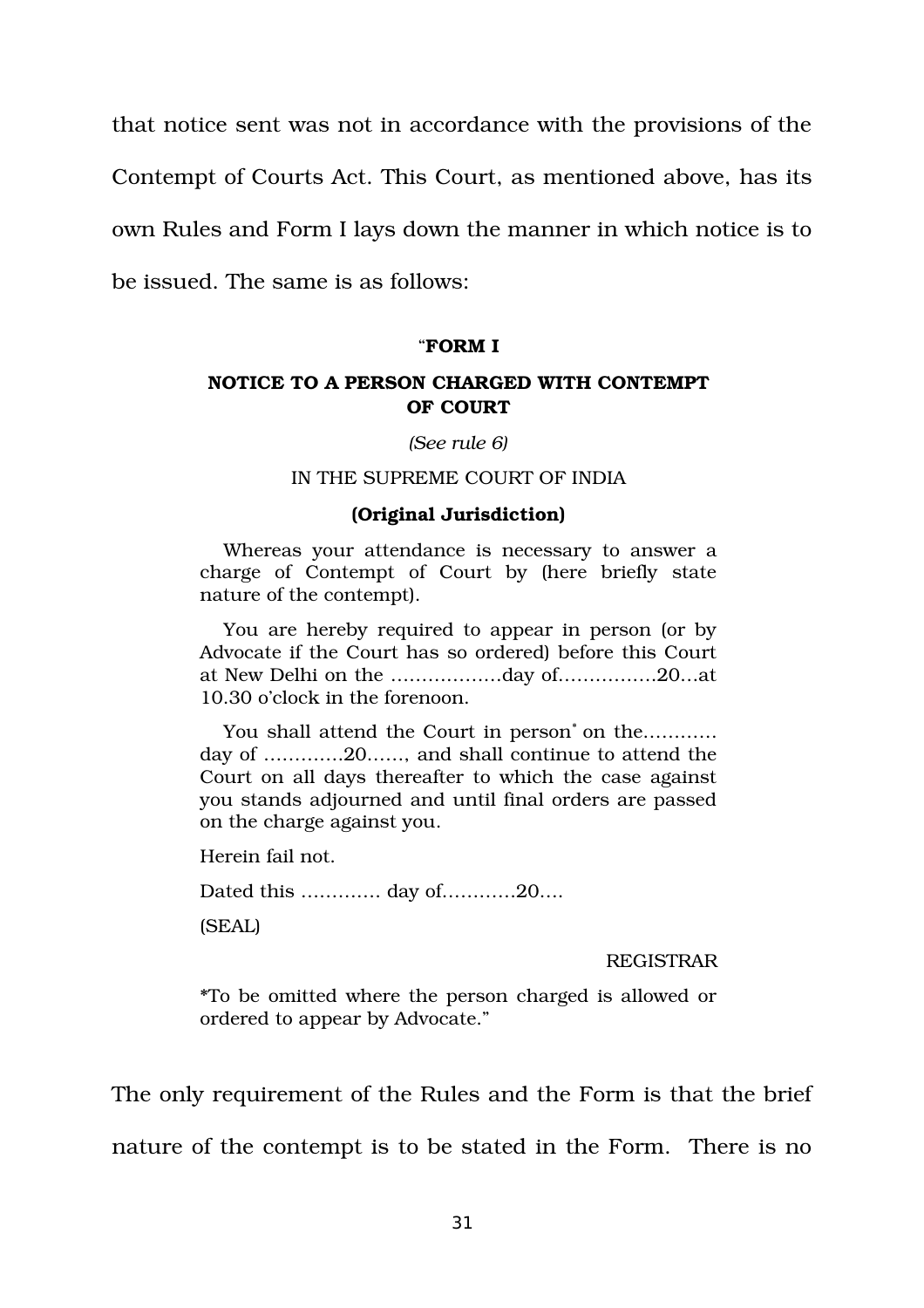requirement of giving all the documents with the Form. A perusal of the order whereby contempt proceedings were initiated clearly shows that the grounds for initiating contempt were reflected in the order itself. This order was admittedly sent to the alleged contemnors. Therefore, in our opinion, the notice was strictly in accordance with Form-1, which only requires that the notice should briefly state the nature of the contempt. Once the order was attached to the notice that became part and parcel of the notice itself. In any event, non-supply of any document would only be an irregularity and not an illegality going to the root of the matter. The only documents which are the basis for issuing notice of contempt are the complaints sent by Shri Vijay Kurle and Shri Rashid Khan Pathan which were annexed to the letter of the Bombay Bar Association and Bombay Incorporated Law Society. The letters of the Bombay Bar Association and Bombay Incorporated Law Society along with all the annexures attached to the said letter have been supplied to the alleged contemnors and they were permitted to file additional replies after receiving all these documents. As mentioned above, this Court had clarified that the action against alleged contemnors is being restricted to the allegations made in the two complaints by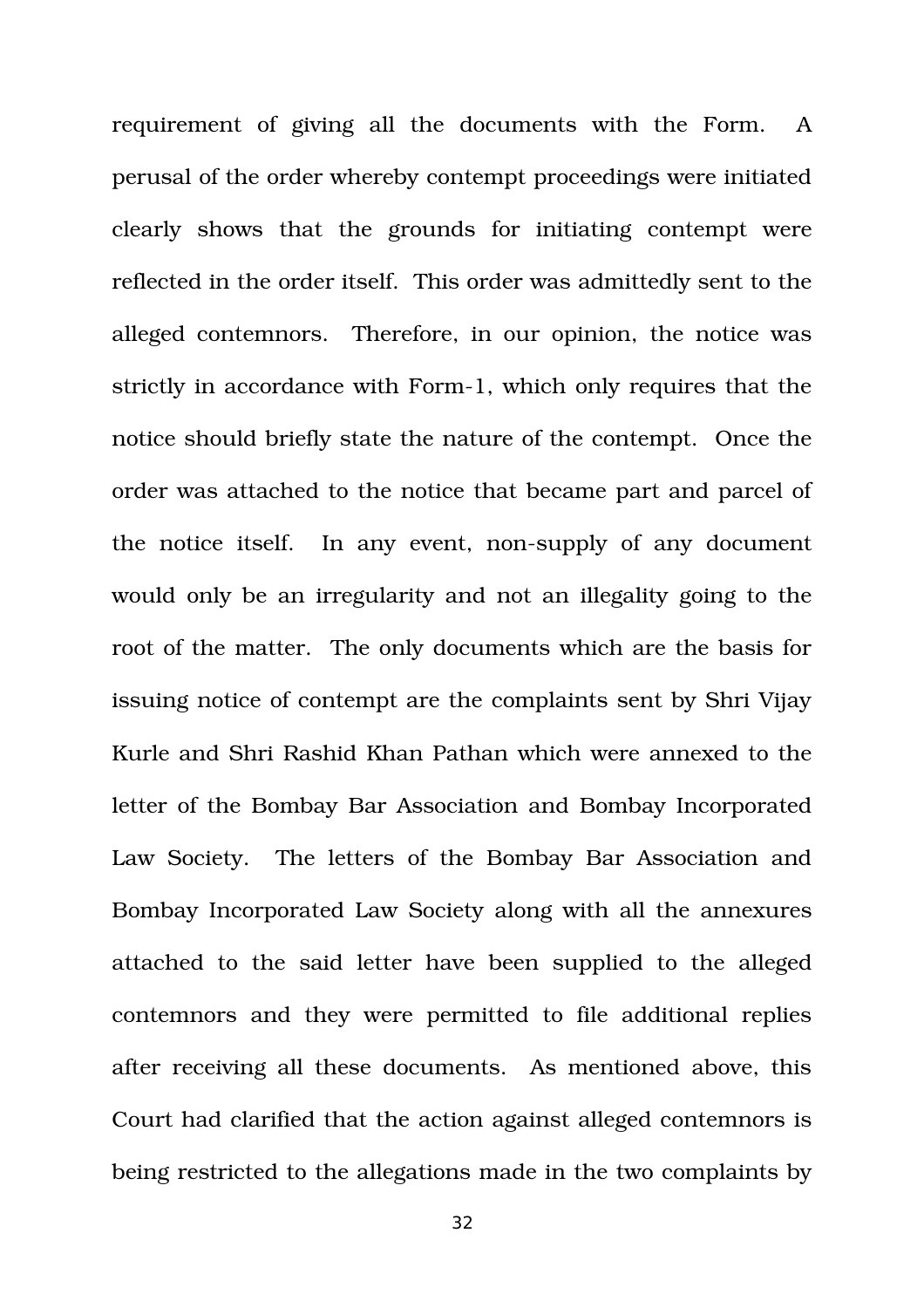Shri Vijay Kurle and Shri Rashid Khan Pathan of which they are admittedly the authors. Since this Court has not relied upon any of the other documents, we do not see how any prejudice has been caused to the alleged contemnors by the non-supply of the documents along with the notice. As per the Rules of this Court, the notice was only to briefly state nature of the contempt and in the order itself reference has been made to the complaints of Shri Vijay Kurle and Shri Rashid Khan Pathan. We accordingly see no merit in the argument of the alleged contemnors that the notice was not in consonance with the Rules of this Court or in consonance with the principles of natural justice or fair procedure. Accordingly, we reject the contention and hold that the notice was a legal and valid notice. Consequently, the applications for discharge of notice are also dismissed.

# **Whether these proceedings can be termed suo motu?**

33. The next contention of the alleged contemnors is that the proceedings in the present case are not suo motu proceedings and, therefore, should not have been entertained without the consent of the Attorney General or Solicitor General. The alleged contemnors have placed strong reliance on the judgment of this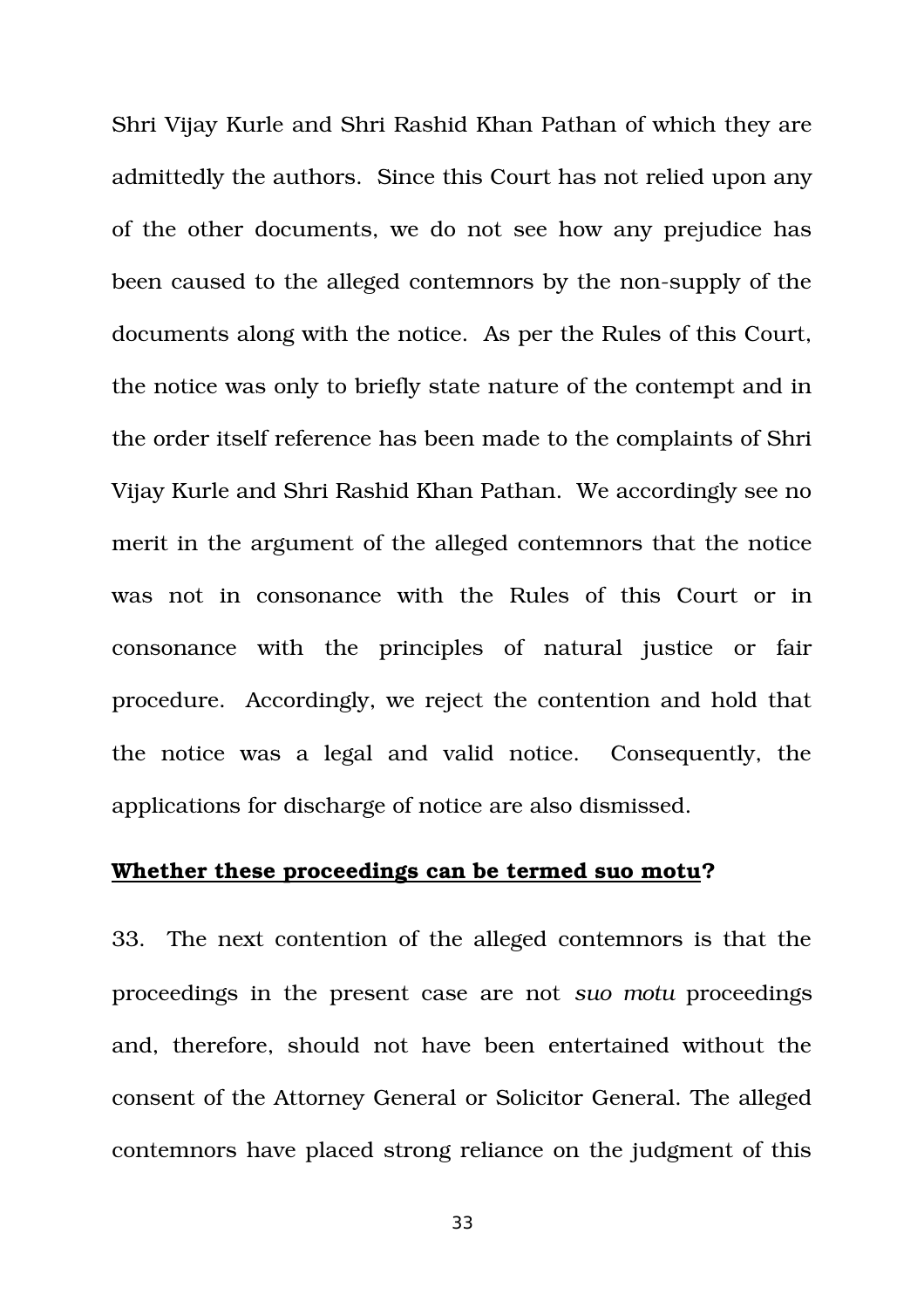Court in the case of *Biman Basu* v. *Kallol Guha Thakurta &*

*Another.[11](#page-33-0)* The issue in that case was whether the High Court had issued notice of contempt suo motu. In our view, that judgment has no applicability here. The facts of that case were that a contempt petition was filed by the respondents (in the Supreme Court) alleging that the appellant (in the Supreme Court) had made deliberate and wilful derogatory, defamatory and filthy statements against a Judge of the Calcutta High Court. The Division Bench before whom the matter was placed passed the following order:

"**7.** Heard.

After hearing Mr. Ali, learned counsel moving this petition and perusing the issue of *Bartaman* dated 510 2003, we are of the view that a rule be issued. Rule is made returnable on 7-11-2003.

This Court, however, makes it clear that the records of this case may be placed before the Hon'ble the Chief Justice for assignment of this rule for hearing before any Bench that the Hon'ble the Chief Justice may think fit and proper."

The main issue which arose before this Court was whether the contempt proceedings were initiated against the appellant therein *suo motu* by the High Court or by the respondents. Keeping in

<span id="page-33-0"></span> $11$  (2010) 8 SCC 673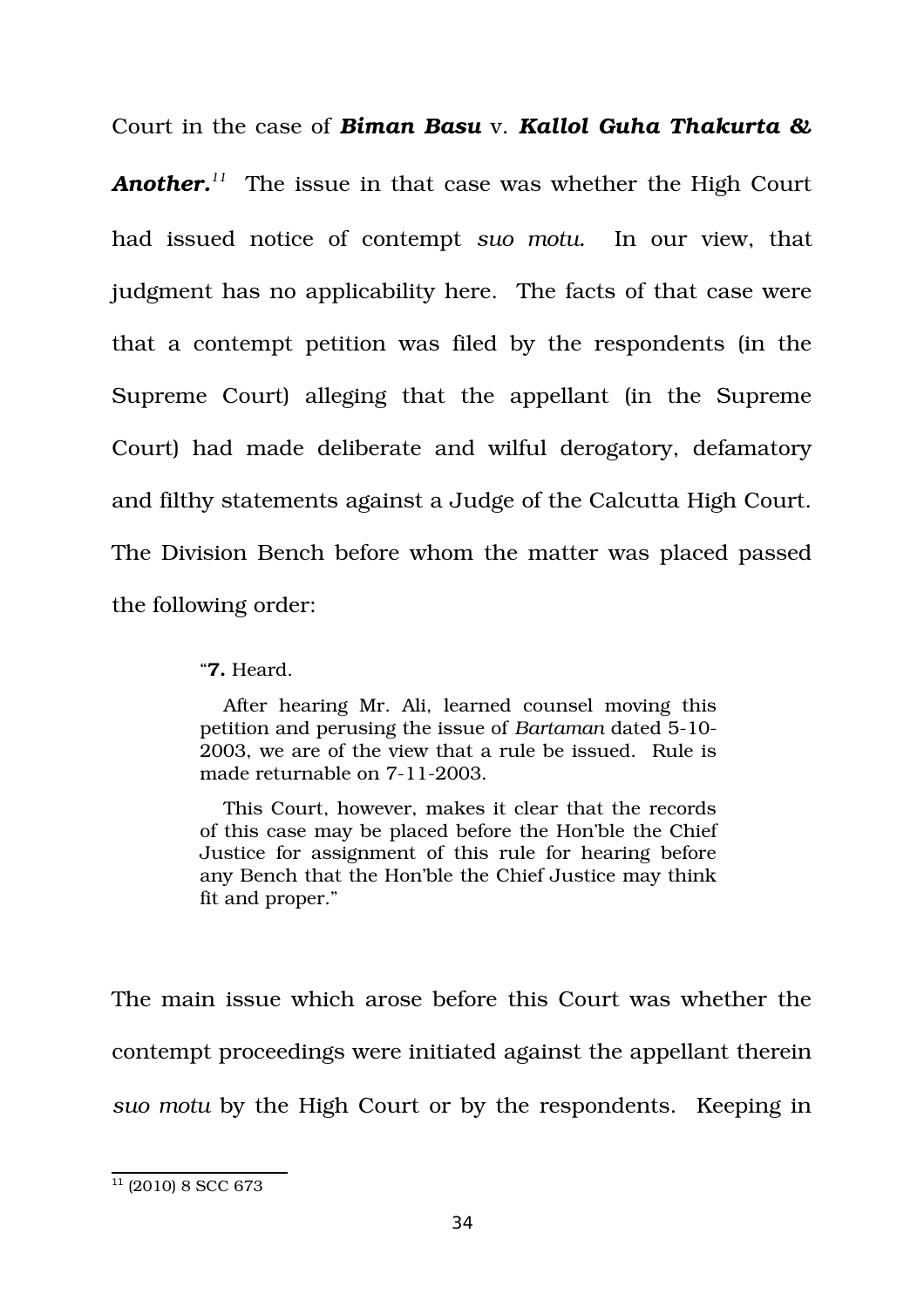view the language of the order passed in the case it was held that this was not a case where the Court had taken *suo motu* action and therefore relying upon the judgments of this Court in the case of *P.N. Duda* (supra) and in *Bal Thackrey* v. *Harish Pimpalkhute and Ors.*<sup>[12](#page-34-0)</sup> it was held that the contempt petition could not have been filed without the consent of the Advocate General. The Court further held that from the record it was apparent that the respondent was always shown as the petitioner in the contempt petition and, therefore, there was nothing which indicated that the proceedings had been initiated *suo motu*.

34. As far as the present case is concerned, the order passed by this Court clearly shows that this Court after taking note of the letter sent by the President of the Bombay Bar Association and the President of the Bombay Incorporated Law Society, the annexures attached to this letter and after specifically noting the prayers made in the complaints of Shri Vijay Kurle and Shri Rashid Khan Pathan along with the allegations made in both the complaints was of the view that the allegations levelled against the Members of the Bench were scandalous in nature and therefore, notice was issued to the alleged contemnors and

<span id="page-34-0"></span><sup>&</sup>lt;sup>12</sup> 2005 (1) SCC 254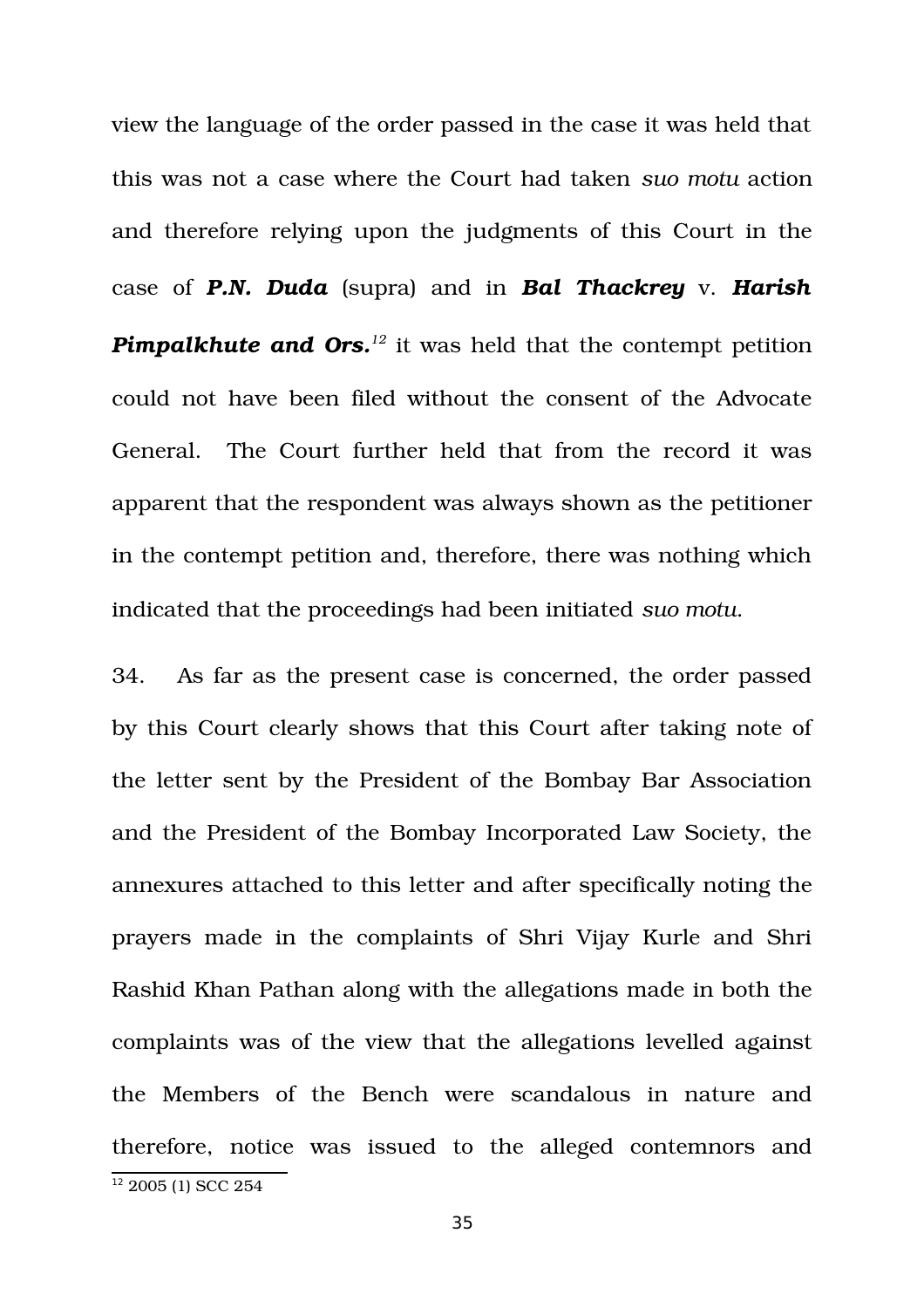against Shri Nedumpara who has since been discharged. The alleged contemnors are basically urging that the order does not use the word "*suo motu*". In our view, that would not make any difference. The relevant portion of the order dated 27.03.2019 reads as follows:

> "Given the two complaints filed, it is clear that scandalous allegations have been made against the members of this Bench. We, therefore, issue notice of contempt to (1) Shri Vijay Kurle; (2) Shri Rashid Khan Pathan; (3) Shri Nilesh Ojha and (4) Shri Mathews Nedumpara to explain as to why they should not be punished for criminal contempt of the Supreme Court of India, returnable within two weeks from today."

When we read the aforesaid order as a whole, it is more than obvious that the Court itself took cognizance of the complaints and the documents thereto as well as the allegations levelled therein.

35. Contempt is basically a matter between the Court and the contemnor. Any person can inform the Court of the contempt committed. If he is to be arrayed as a party then the contempt will be in his name but when the Court does not array him as a party, the Court can on the basis of the information itself take *suo motu* notice of the contempt. In the present case, the Court on the basis of the information itself took *suo motu* note of the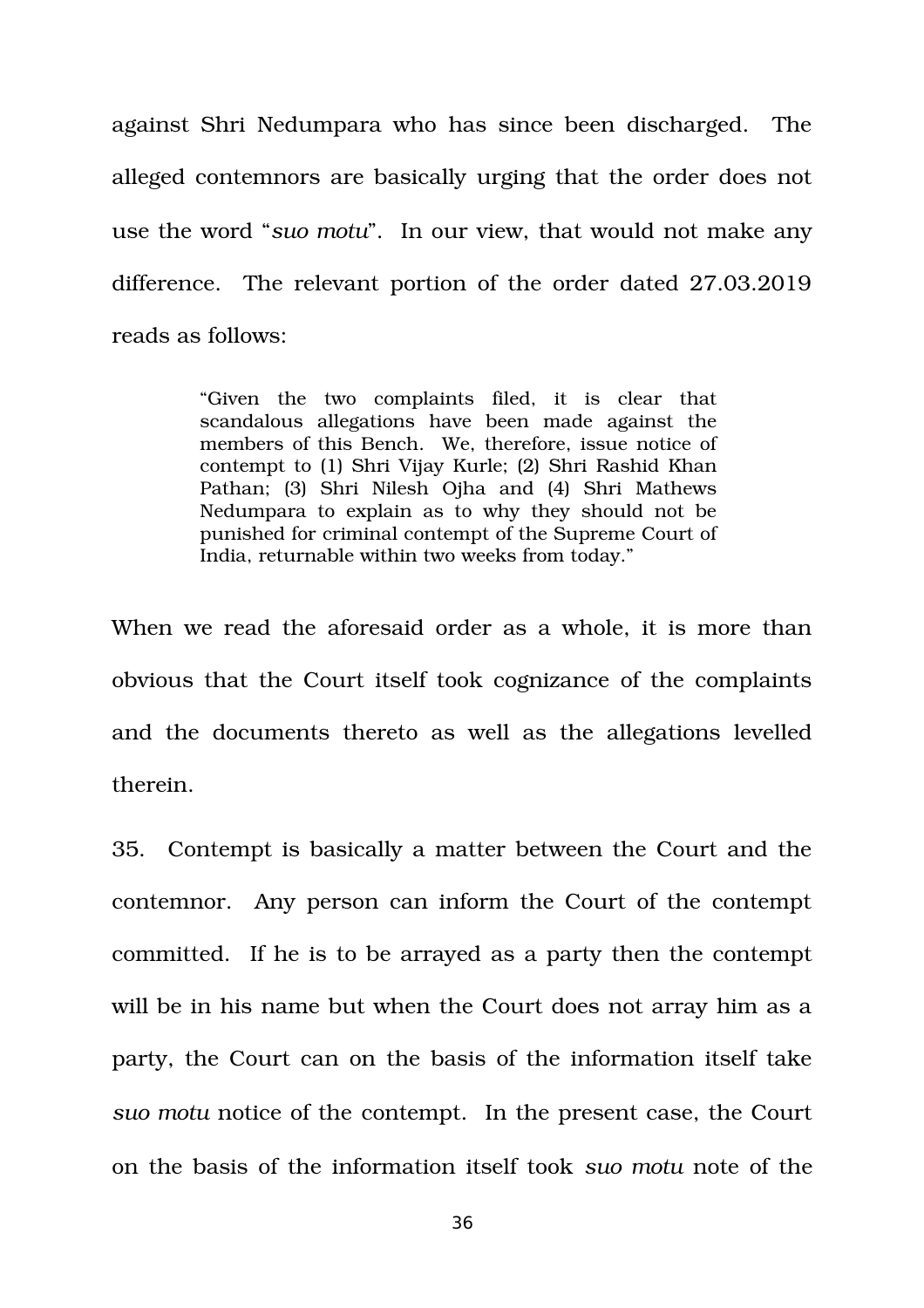contempt and the matter was then placed before Hon'ble the Chief Justice for listing it before the appropriate Bench. The matter has been listed as a *suo motu* contempt petition right from the beginning and dealt with as such.

# 36. In *Biman Basu's case* (supra) the Court after referring to

earlier decisions of this Court held as follows:

"**25**. It is true that any person may move the High Court for initiating proceedings for criminal contempt by placing the facts constituting the commission of criminal contempt to the notice of the Court. But once those facts are placed before the Court, it becomes a matter between the Court and the contemner. But such person filing an application or petition does not become a complainant or petitioner in the proceeding. His duty ends with the facts being placed before the Court. The Court may in appropriate cases in its discretion require the private party or litigant moving the Court to render assistance during the course of the proceedings..."

# xxx xxx xxx xxx

"**28**. In the case in hand, it is evident from the record, the respondents were continued to be shown as the petitioners in the contempt case before the High Court and participated throughout as if they were prosecuting the appellant. There is no order reflecting that the Court having taken note of the information made before it, initiated suo motu proceedings on the basis of such information furnished and required the respondents only to assist the Court till the disposal of the matter. On the contrary, the respondents are shown as the petitioners in the contempt case before the High Court. It is thus clear, it is the respondents who initiated the proceedings and continued the same but without the written consent of the Advocate General as is required in law. The proceedings, therefore, were clearly not maintainable."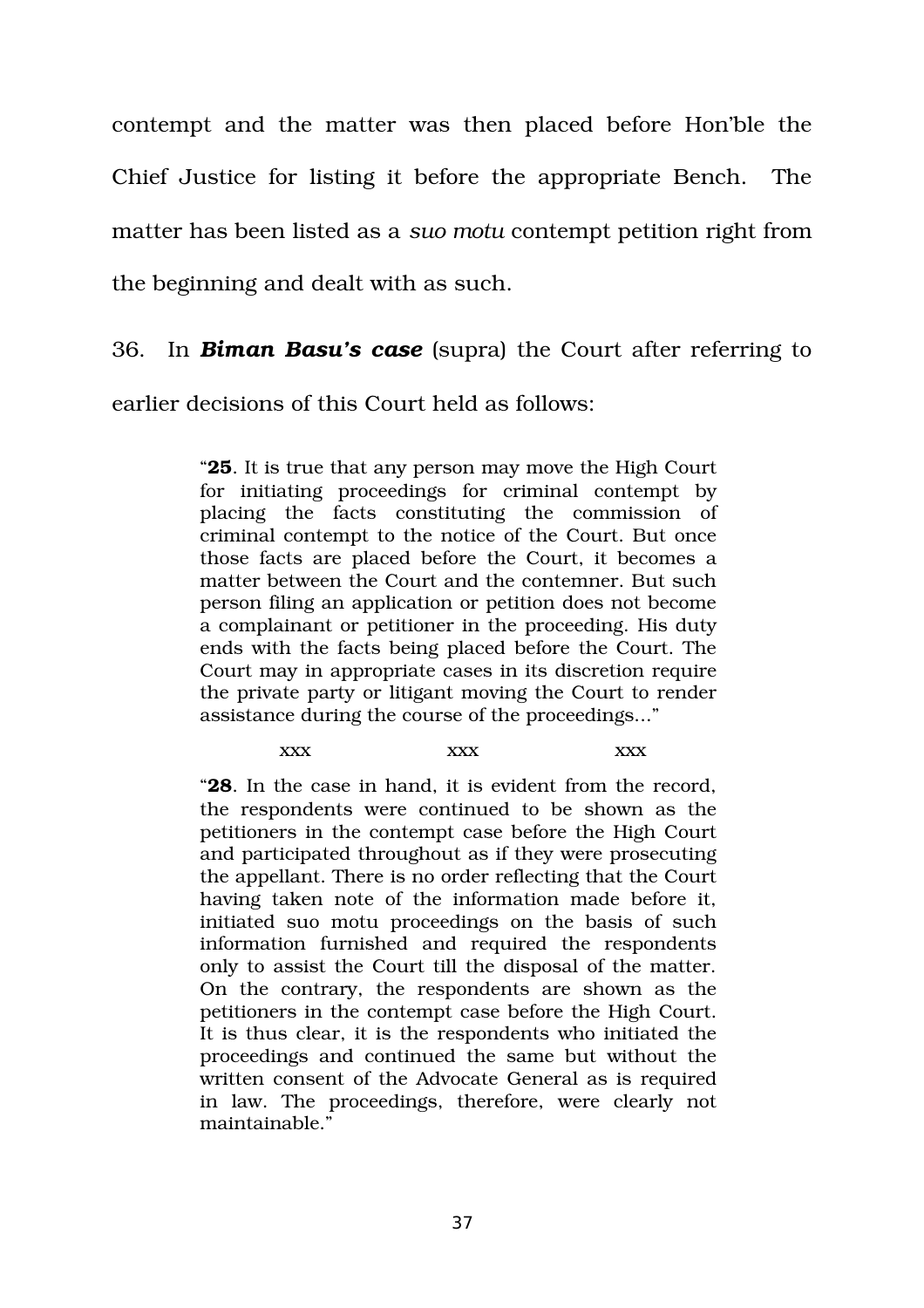37. As pointed out above, in the present case the Bombay Bar Association and the Bombay Incorporated Law Society have never been shown as petitioners. The letter sent by the President of the Bombay Bar Association and the President of the Bombay Incorporated Law Society is not addressed to this Court to initiate contempt proceedings. The letters were addressed to the President of India, the Chief Justice of India and the Chief Justice of the High Court of Bombay and the prayer made therein was that the complaints by the Indian Bar Association and Human Rights Security Council should be rejected. There is no prayer for initiating contempt proceedings. These letters were placed in the office of the Judges of this Court and after taking note of the averments made therein they decided to issue notice of contempt. This is nothing but a *suo motu* action on reading the complaints and the letter of the President of the Bombay Bar Association and the President of the Bombay Incorporated Law Society and hence this cannot be termed to be a contempt petition requiring the consent of the Attorney General.

# **Judge in their own Cause**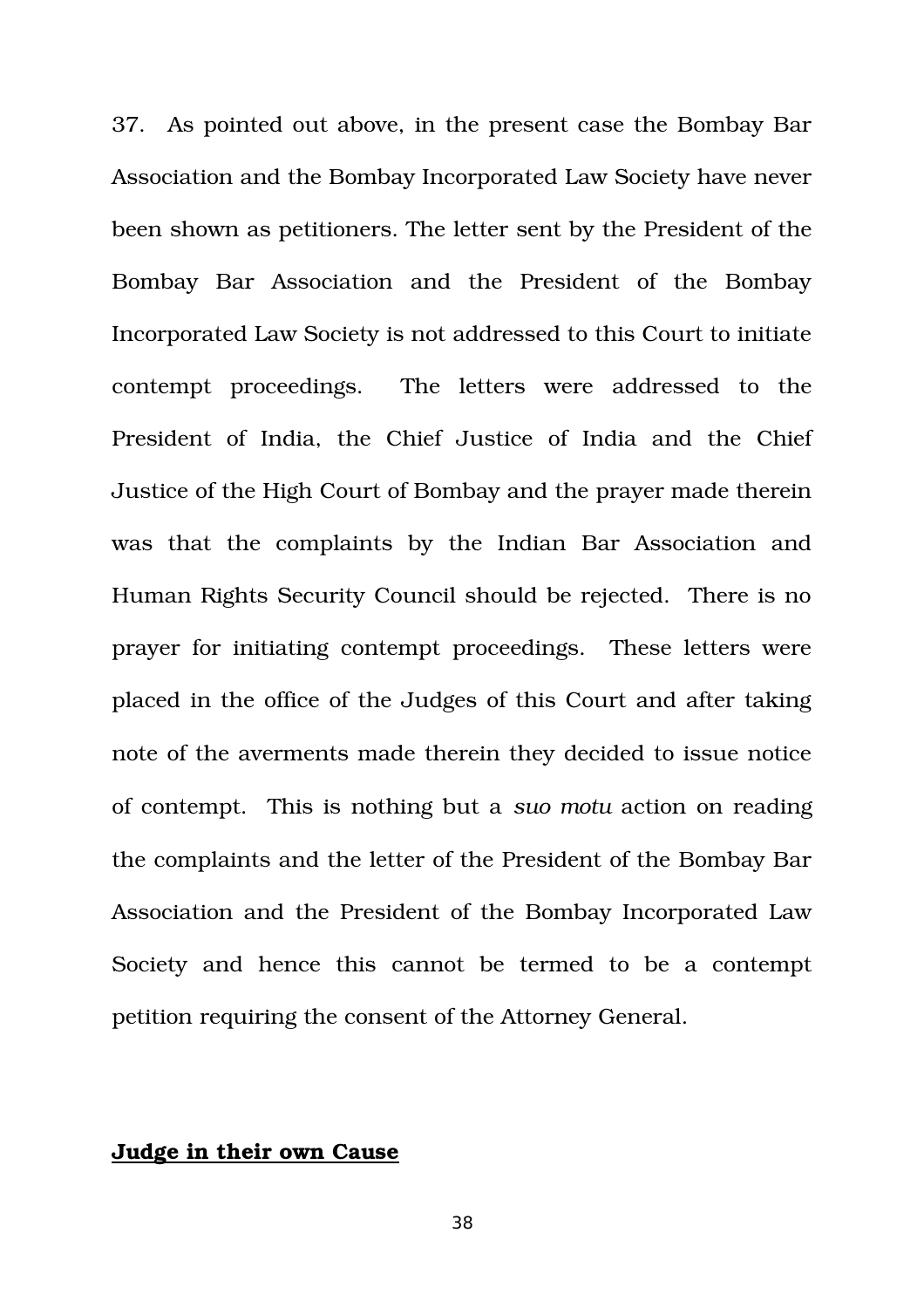38. We shall now deal with the arguments of the alleged contemnors that the Bench could not have issued the notice without the matter being placed before it and further that this amounted to them acting as judges in their own cause. A number of judgments have been cited in this regard but we need not refer to all of them. Strong reliance is placed by the alleged contemnors on the judgment of Justice Ranganathan in *P.N. Duda's case* (supra) that the practice being followed by the Delhi High Court should be followed in this Court also. We are unable to accept this contention and find no merit in the same. As already observed above, those observations were in the nature of *obiter* and the said observations cannot override the statutory rules.

39. It is true that the Chief Justice is the master of the roster and in normal course a matter can be listed before a Bench only on the basis of orders issued by the Chief Justice. However, here the situation is totally different. The Bench was already dealing with Suo Motu Contempt Petition (Crl.) No. 1 of 2019. The letter of the President of the Bombay Bar Association and the President of the Bombay Incorporated Law Society was placed before the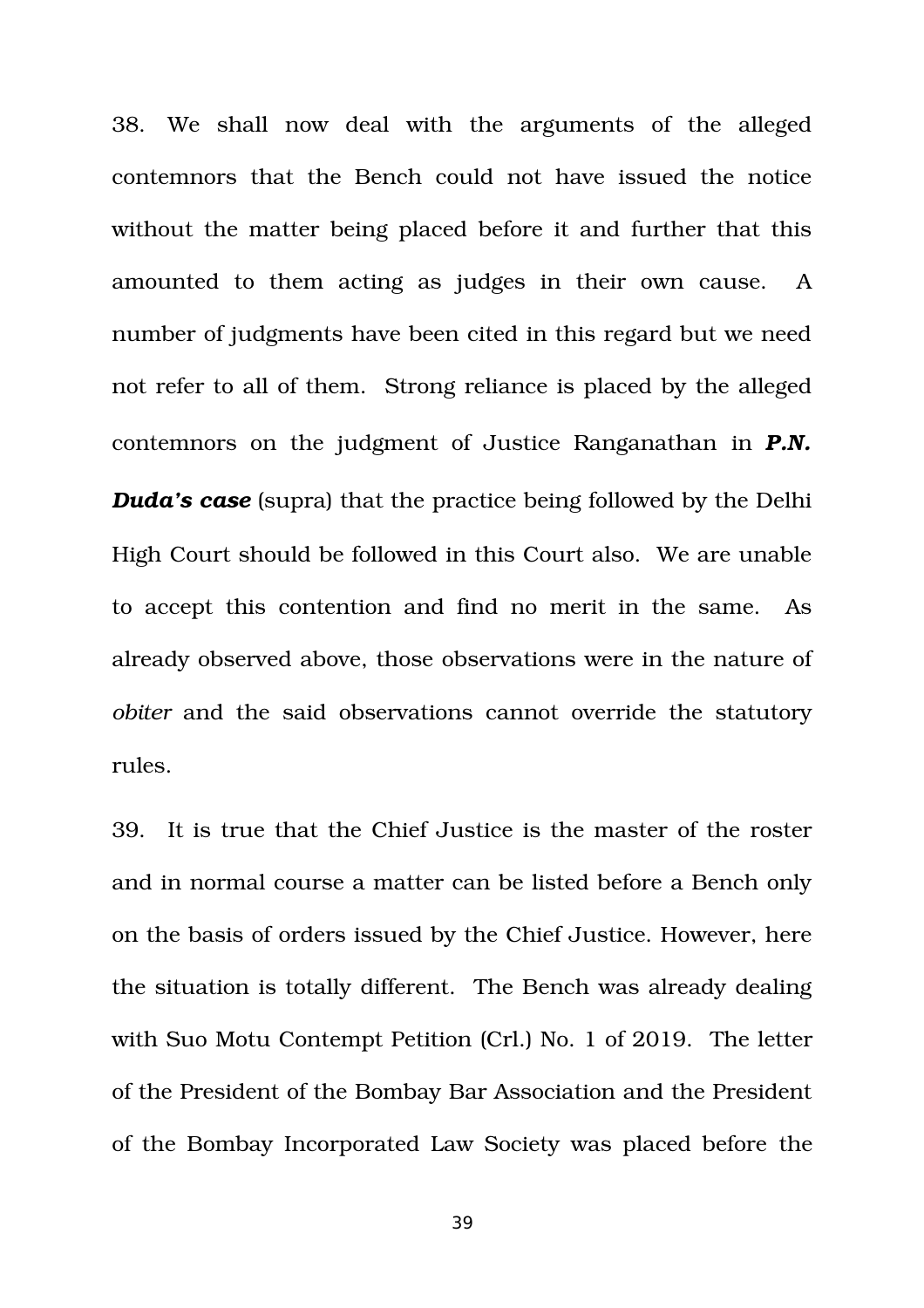Bench. Along with this letter the complaints filed by Shri Vijay Kurle and Shri Rashid Khan Pathan were annexed. The Bench took suo motu notice of the allegations made in these two complaints and directed that contempt proceedings be initiated. Thereafter, in accordance with the principles of natural justice and also the principle that the Chief Justice is the master of the roster the Bench directed that the matter may be listed before the Chief Justice for placing it before the appropriate Bench. The Chief Justice, though no doubt, master of the roster, is first amongst the equals and every Judge of the Supreme Court is as much part of this Court as Hon'ble the Chief Justice. The Judges of this Court can exercise their powers under Article 129 of the Constitution which is a constitutional power untrammelled by any rules or convention to the contrary. Even so, the Bench in deference to the principle of master of the roster, after taking cognizance of the scandalous allegations made in the complaints of the alleged contemnors and issuing notice to them directed that the matter be placed before Hon'ble the Chief Justice for listing before an appropriate Bench. This, in our view, is the proper procedure. If an article, letter or any writing or even something visual circulating in electronic, print or social media or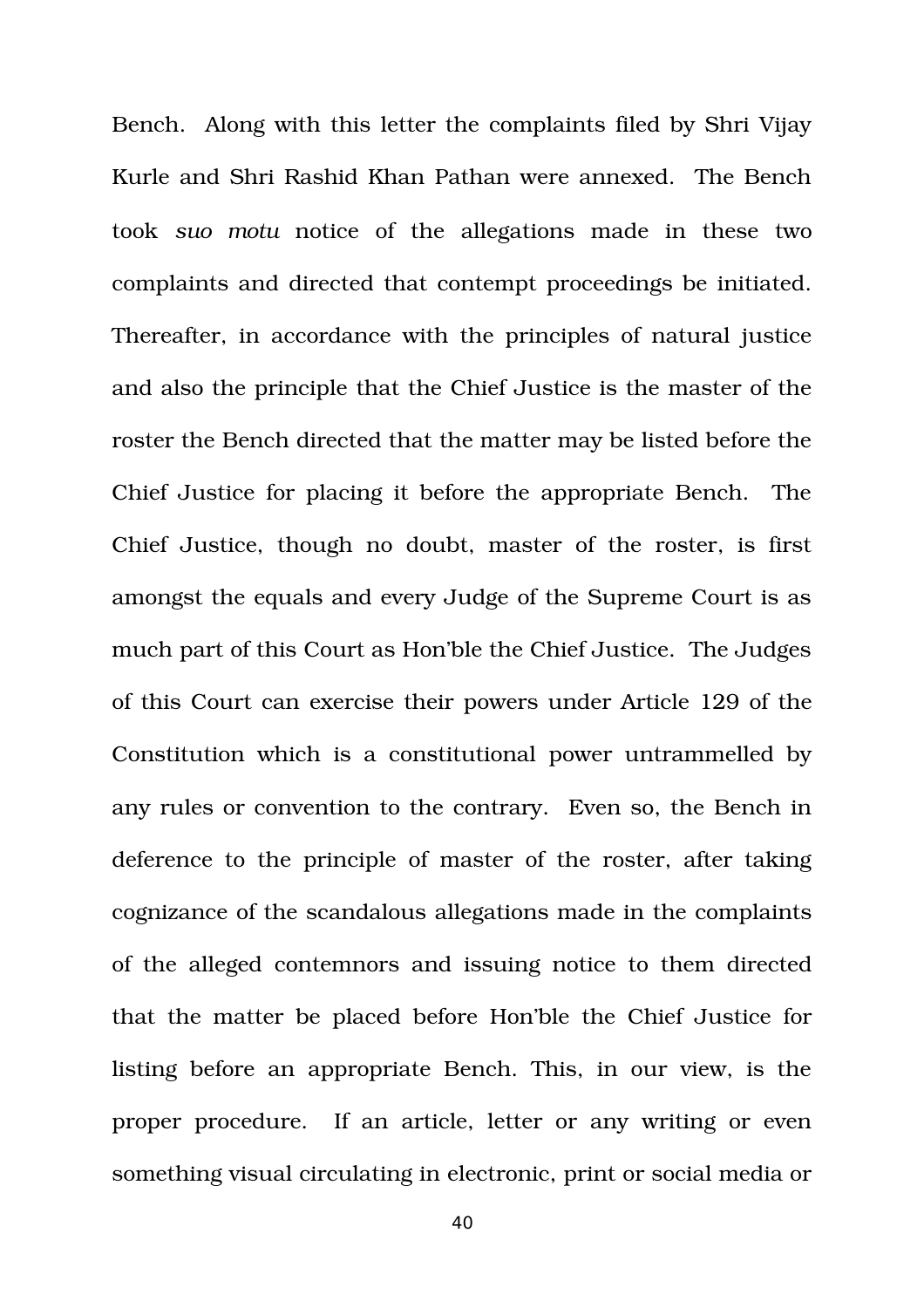in any other forum is brought to the notice of any Judge of this Court which *prima facie* shows that the allegation is contemptuous or scandalises the court then that Judge can definitely issue notice and thereafter place it before Hon'ble the Chief Justice for listing it before an appropriate Bench.

40. The alleged contemnors have relied upon the judgment *in Divine Retreat Centre* v. *State of Kerala & Others***.** [13](#page-40-0) wherein it was observed that individual writing should be placed before the Chief Justice as to the proposed action on such petitions. It was held:

> "**71.** ...The individual letters, if any, addressed to a particular judge are required to be placed before the Chief Justice for consideration as to the proposed action on such petitions. Each Judge cannot decide for himself as to what communication should be entertained for setting the law in motion be it in PIL or in any jurisdiction."

At the outset, we may note that these observations were made in the context of public interest litigations and not for contempt petitions and the jurisdiction of this Court to punish for contempt of itself is a very wide jurisdiction. Furthermore, it is not as if the letter were addressed to the Members of the Bench.

<span id="page-40-0"></span><sup>13</sup> (2008) 3 SCC 542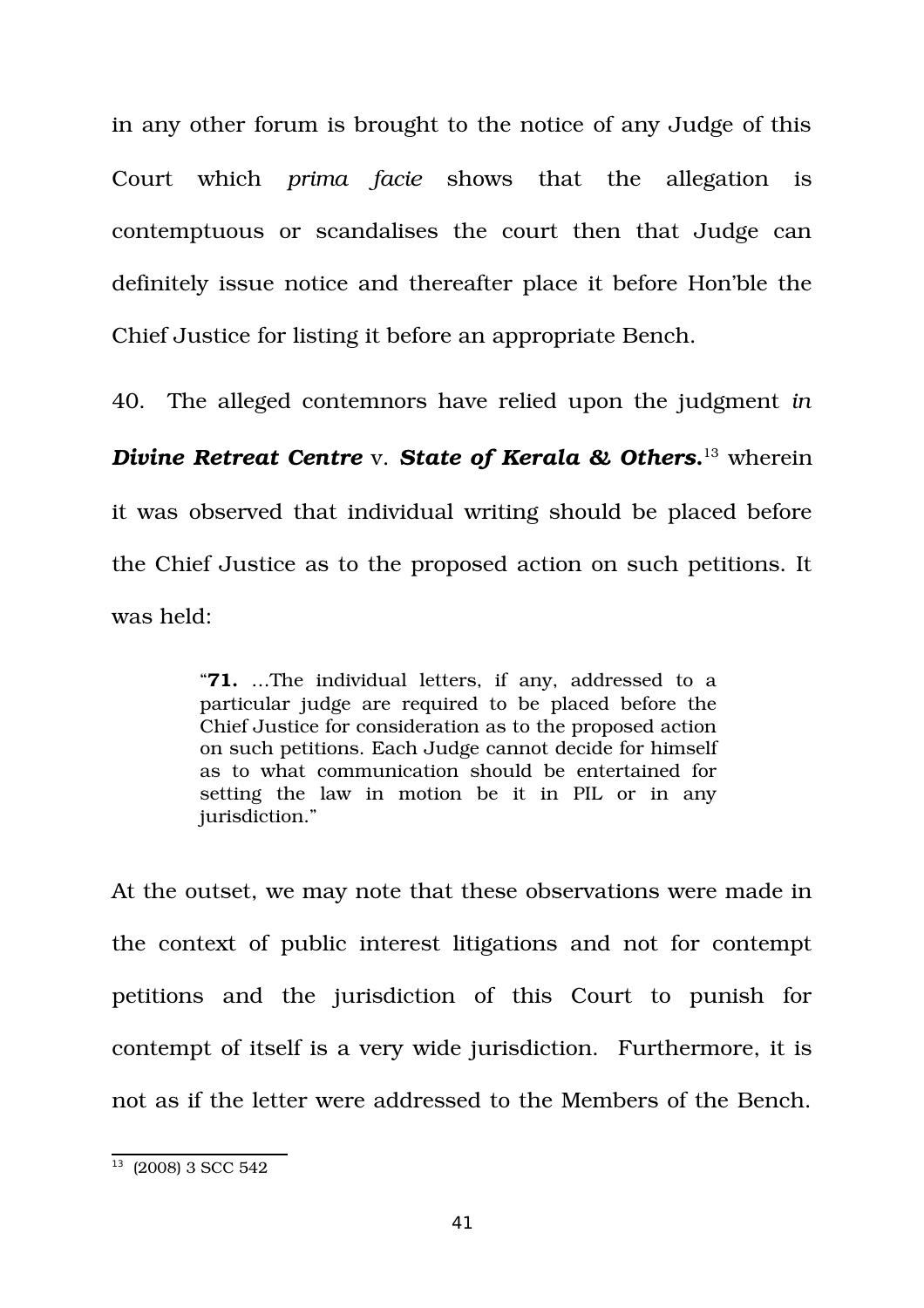As observed above, the letter sent by the President of the Bombay Bar Association and the President of the Bombay Incorporated Law Society was addressed to the President of India, the Chief Justice of this Court, and the Chief Justice of the High Court of Bombay. Presumably, it must have been the Office of the Chief Justice which sent the letters to the Bench. In any event, that will not have any bearing on this case. We are clearly of the view that the Bench was fully justified in taking note of the letter sent by the Bombay Bar Association and the President of the Bombay Incorporated Law Society and the documents annexed thereto which included the complaints sent by Shri Vijay Kurle and Shri Rashid Khan Pathan. After issuing notice the bench directed that the matter be placed before Hon'ble the Chief Justice for placing before the appropriate bench. This is valid and proper procedure and the bench did not act as judge in their own cause. Only notice was issued and thereafter the matter was assigned to this bench.

### **Source of Information**

41. Another argument raised is that the Bench should have disclosed from where it got the information. The alleged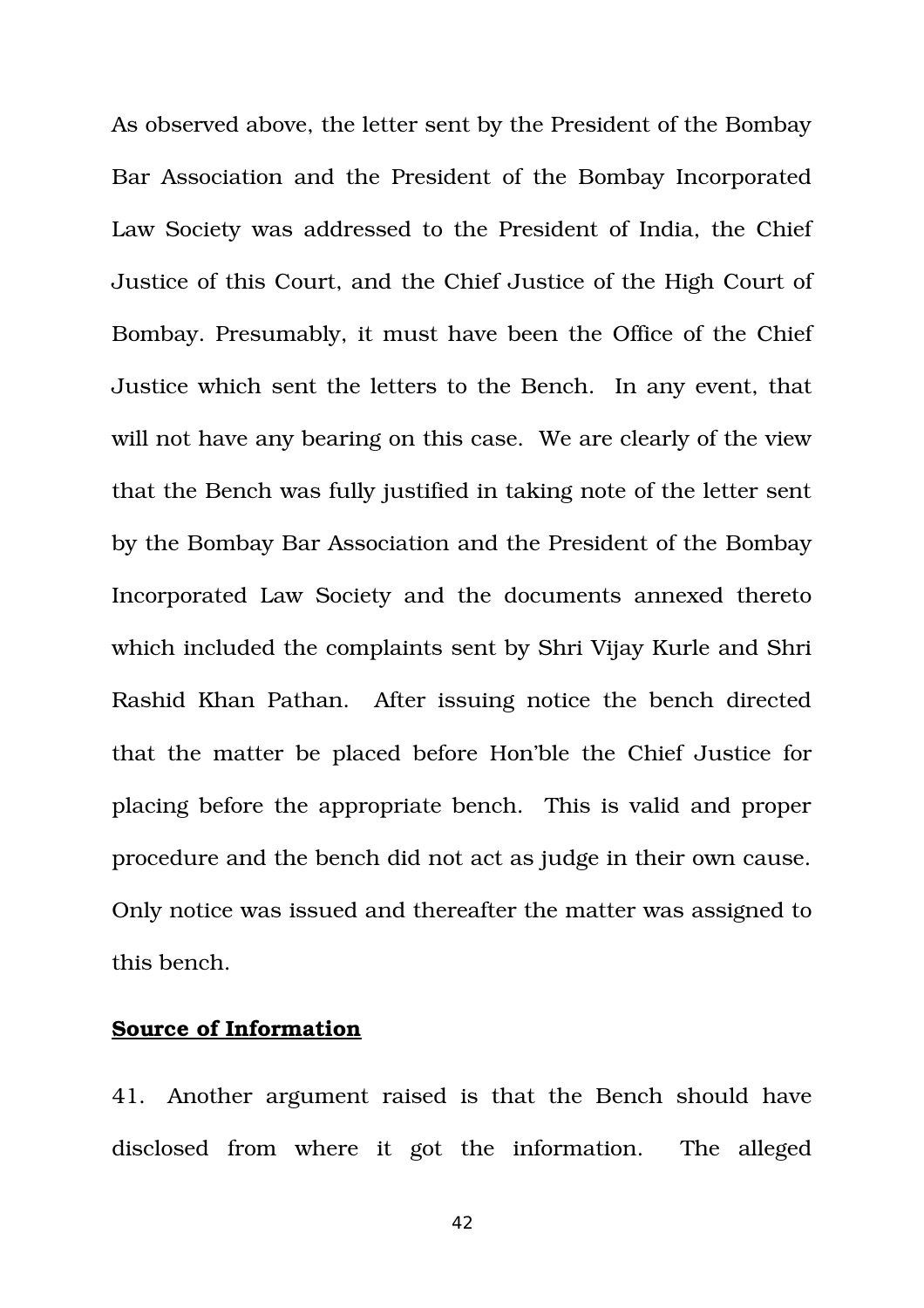contemnors have cited a number of decisions in this regard.

Dealing with the issue of disclosure of source of information in *C.*

*K. Daphtary's* case (supra) this Court held as follows:

"79....The first respondent said that the source of information had not been disclosed. Para 2 of the petition refers to proceedings in this Court and it was not necessary to have disclosed any further source of information. As far as paras 3 and 4 are concerned, the first respondent admits that he approached members of Parliament to file a motion of impeachment against Mr. Justice Shah. Calling this a "campaign" is only to describe in a word his activities. Whether it should be strictly called a campaign is beside the point. The essential facts mentioned in Para 5 are admitted by the first respondent. Therefore the fact that the source of information was not disclosed does not debar us from taking the facts into consideration. The last sentence of Para 5 viz., "The said pamphlet was, as the petitioners believe, sold or offered for sale to the public by Respondent No. 3" is a matter of belief. Para 6 contains inferences and submissions in respect of which there was no question of disclosing the source of information. Para 7 contains extracts from the booklet or the pamphlet which was attached as an annexure. In view of the document having been attached it was not necessary that the source of information regarding Para 7 should have been disclosed. The allegations in Para 9 of the petition are supported by an affidavit of Mr. B.P. Singh, Advocate, who has verified that the contents in his affidavit are true to his knowledge…."

42. We fail to understand how Shri Vijay Kurle can urge that the source of information should be disclosed. His complaint is addressed amongst all others to Judges of this Court which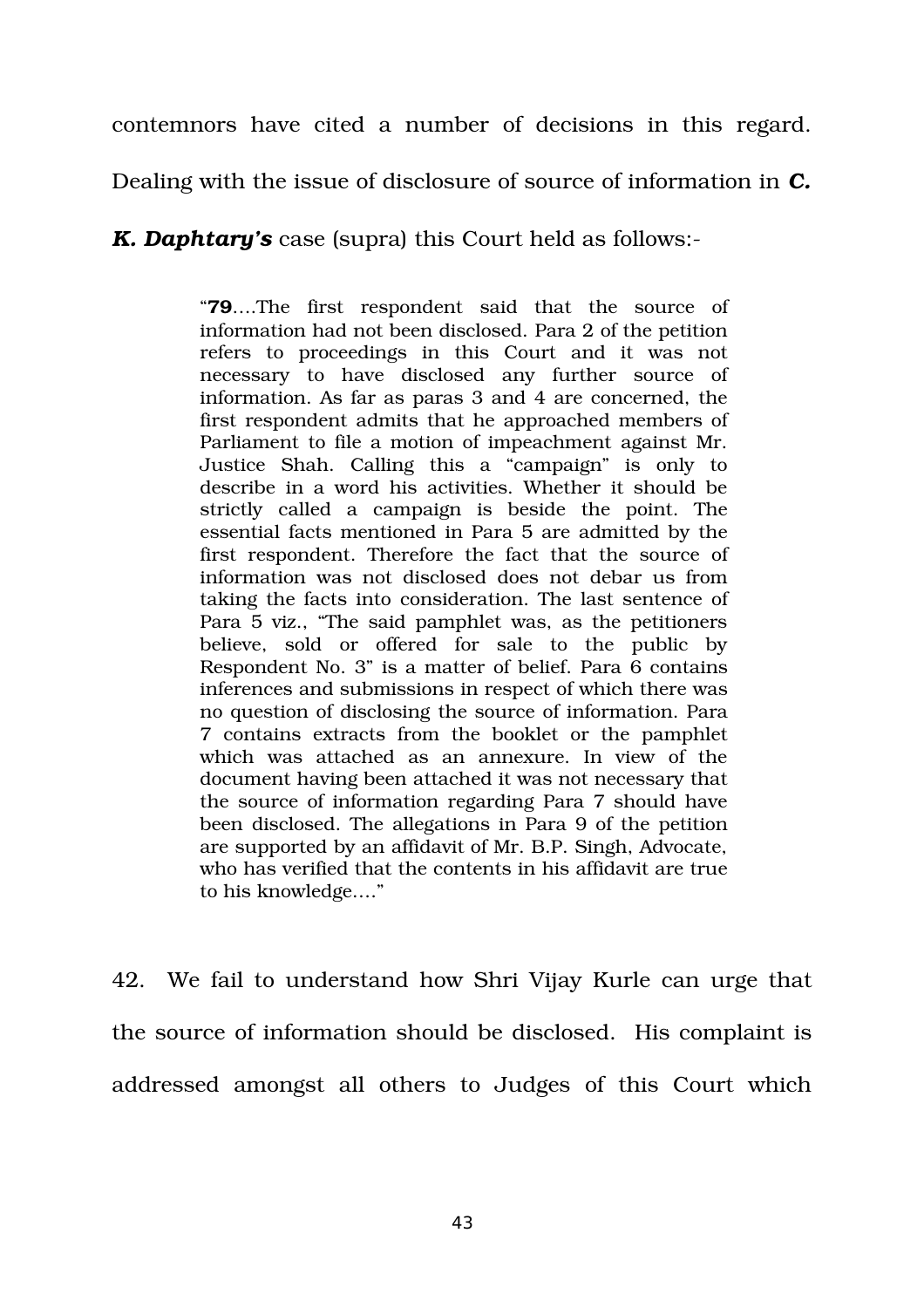obviously includes the two Judges who are members of the Bench.

43. In the instant case, the disclosure of the information is made in the order itself where it is clearly recorded that the action has been taken on the basis of the letter sent by the President of the Bombay Bar Association and the President of the Bombay Incorporated Law Society to the President of India and the Chief Justice of India in response to the complaints made by the alleged contemnors. The complaints of Shri Vijay Kurle and Shri Rashid Khan Pathan were also attached with the letters and after taking note not only of the letter of the President of the Bombay Bar Association and the President of the Bombay Incorporated Law Society but also the prayer clauses of both the complaints sent by the alleged contemnors and the scandalous allegations made in the complaints, the notice was issued. The source of information is the letter sent by the Bombay Bar Association and the President of the Bombay Incorporated Law Society, as is apparent from the order initiating contempt proceedings. Therefore, we find no merit in this plea.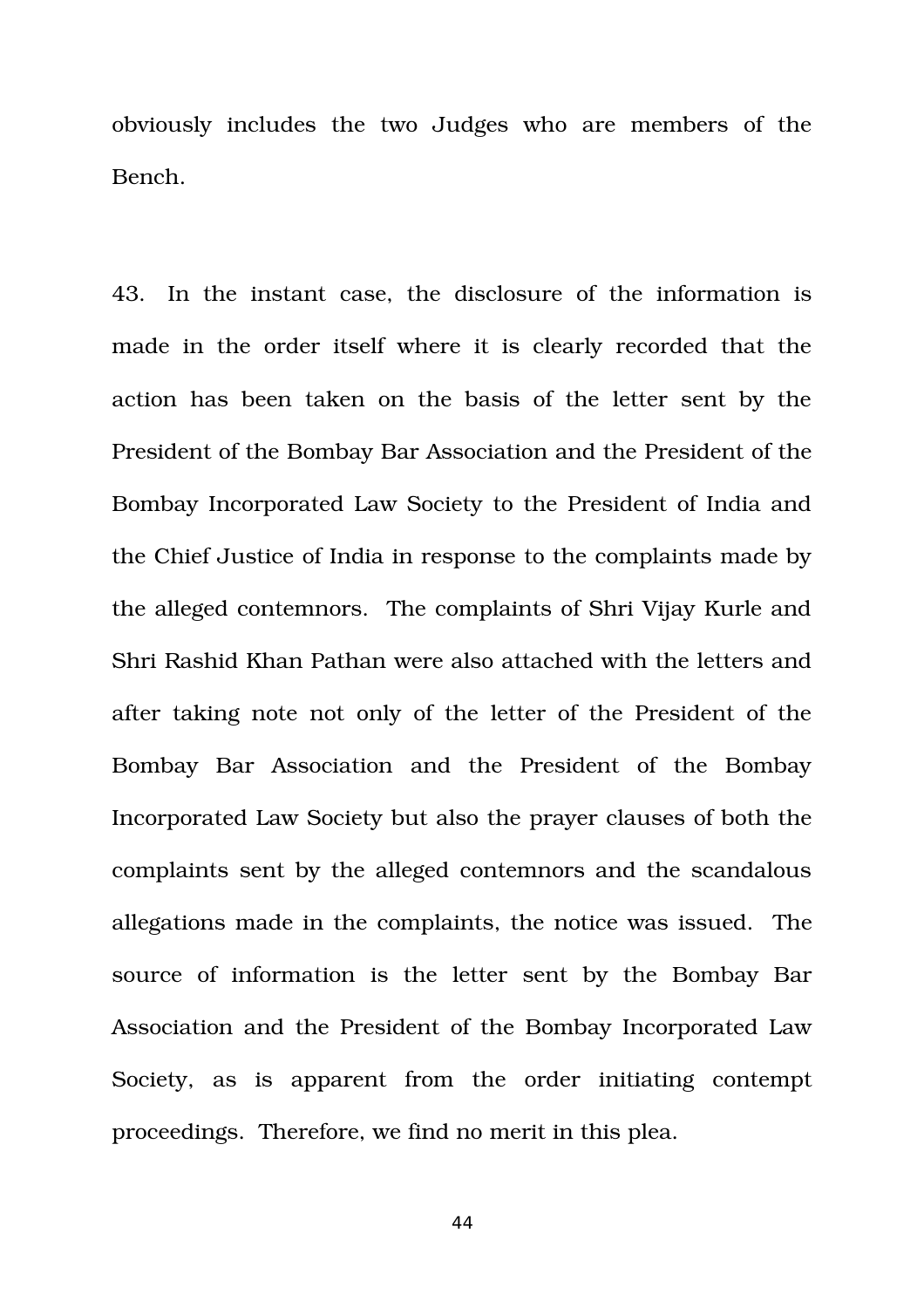#### **Freedom to criticise**

44. Before dealing with these allegations it would be apposite to set out the law with regard to fair criticism of the judgments of the Court. There can be no manner of doubt that every citizen is entitled to criticise the judgments of this Court and Article 19 of the Constitution which guarantees the right of free speech to every citizen of the country must be given the exalted status which it deserves. However, at the same time, we must remember that clause (2) of Article 19 of the Constitution also makes it clear that the right to freedom of speech is subject to existing laws for imposing reasonable restrictions as far as such law relates to contempt of Court. This right of freedom of speech is made subject to the laws of contempt which would not only include Contempt of Courts Act but also the powers of the Supreme Court to punish for contempt under Article 129 and 142(2) of the Constitution. Similar powers are vested with the High Courts.

45. The purpose of having a law of contempt is not to prevent fair criticism but to ensure that the respect and confidence which the people of this country repose in the judicial system is not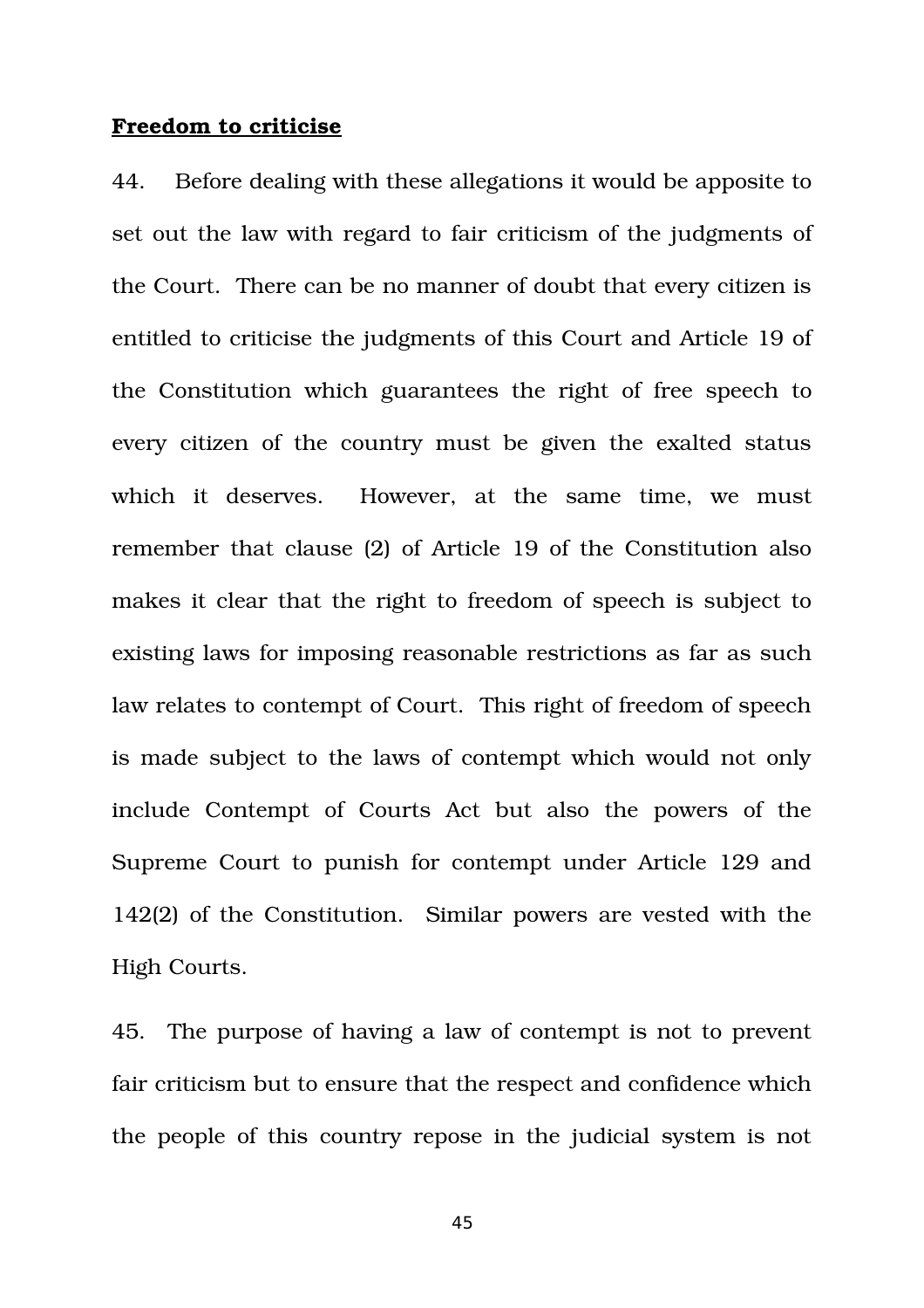undermined in any manner whatsoever. If the confidence of the citizenry in the institution of justice is shattered then not only the judiciary, but democracy itself will be under threat. Contempt powers have been very sparingly used by the Courts and rightly so. The shoulders of this Court are broad enough to withstand criticism, even criticism which may transcend the parameters of fair criticism. However, if the criticism is made in a concerted manner to lower the majesty of the institution of the Courts and with a view to tarnish the image, not only of the Judges, but also the Courts, then if such attempts are not checked the results will be disastrous. Section 5 of the Contempt of Courts Act itself provides that publishing of any fair comment on the merits of any case which has been heard and finally decided does not amount to contempt.

46. In *Dr. D.C. Saxena* v. *Hon'ble the Chief Justice of India[14](#page-45-0)* after referring to a large number of judgments to which we need not refer, this Court held that though freedom of speech is an essential part of democracy, it is equally necessary for society to regulate such freedom of speech or expression in terms of the exceptions to Article 19 of the Constitution. *Bonafide* criticism of

<span id="page-45-0"></span> $\frac{14}{14}$  (1996) 5 SCC 216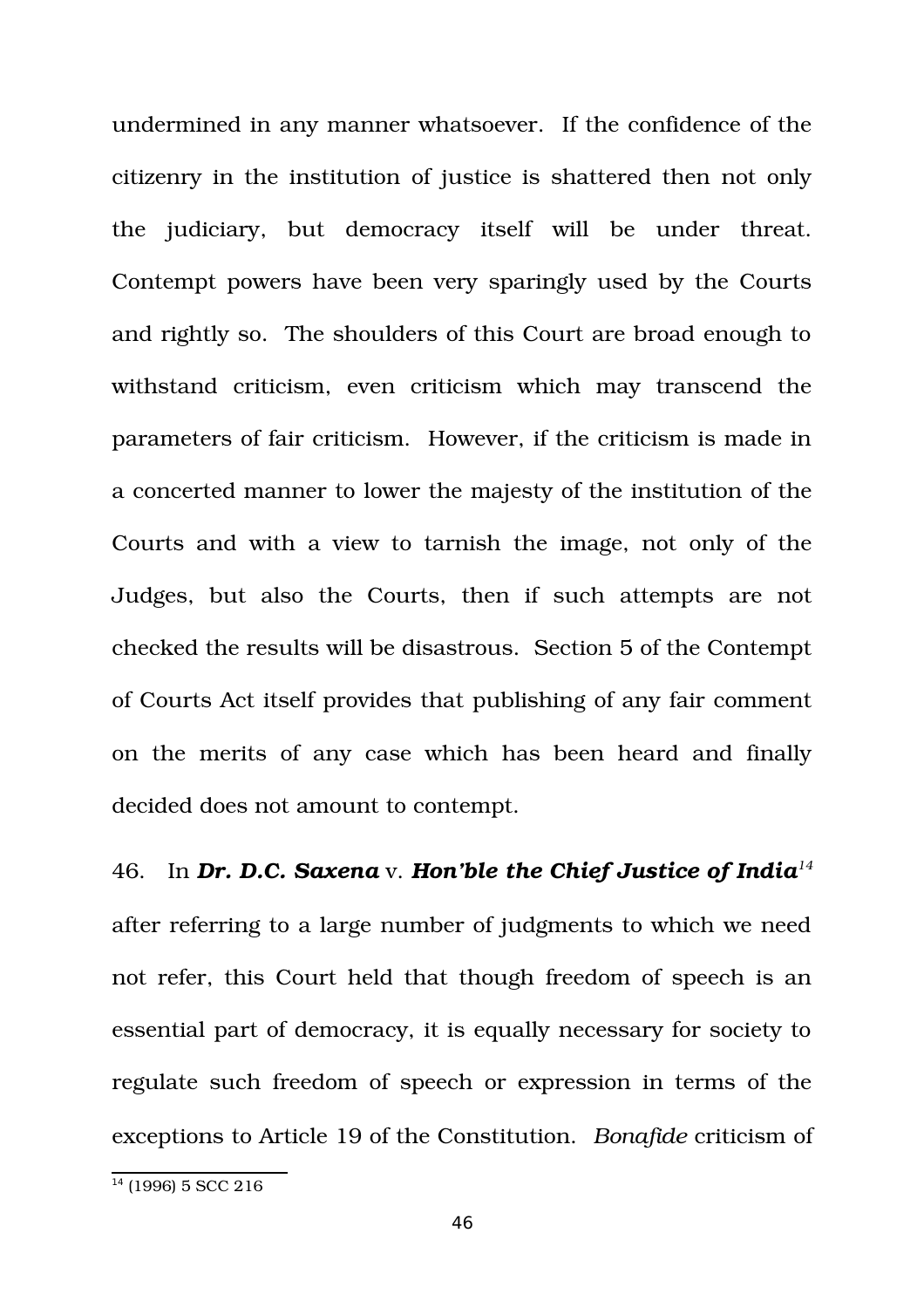any institution including the judiciary is always welcome. Healthy and constructive criticism of the judgments cannot amount to contempt of Court. However, if the allegations levelled go beyond the ambit of criticism and scandalise the Court then there can be no manner of doubt that such utterances or written words would amount to contempt of Court. This Court *In Re:* **Arundhati Roy**<sup>[15](#page-46-0)</sup> while dealing with Section 2 of the Act held as follows:

> "**28**. As already held, fair criticism of the conduct of a Judge, the institution of the judiciary and its functioning may not amount to contempt if it is made in good faith and in public interest. To ascertain the good faith and the public interest, the courts have to see all the surrounding circumstances including the person responsible for comments, his knowledge in the field regarding which the comments are made and the intended purpose sought to be achieved. All citizens cannot be permitted to comment upon the conduct of the courts in the name of fair criticism which, if not checked, would destroy the institution itself…"

47. The alleged contemnors have relied on certain observations made in the case of *P.N. Duda* (supra). That was a case where a former Judge of the High Court, who was Minister for Law, Justice and Company Affairs in the Central Government,

<span id="page-46-0"></span> $15$  (2002) 3 SCC 343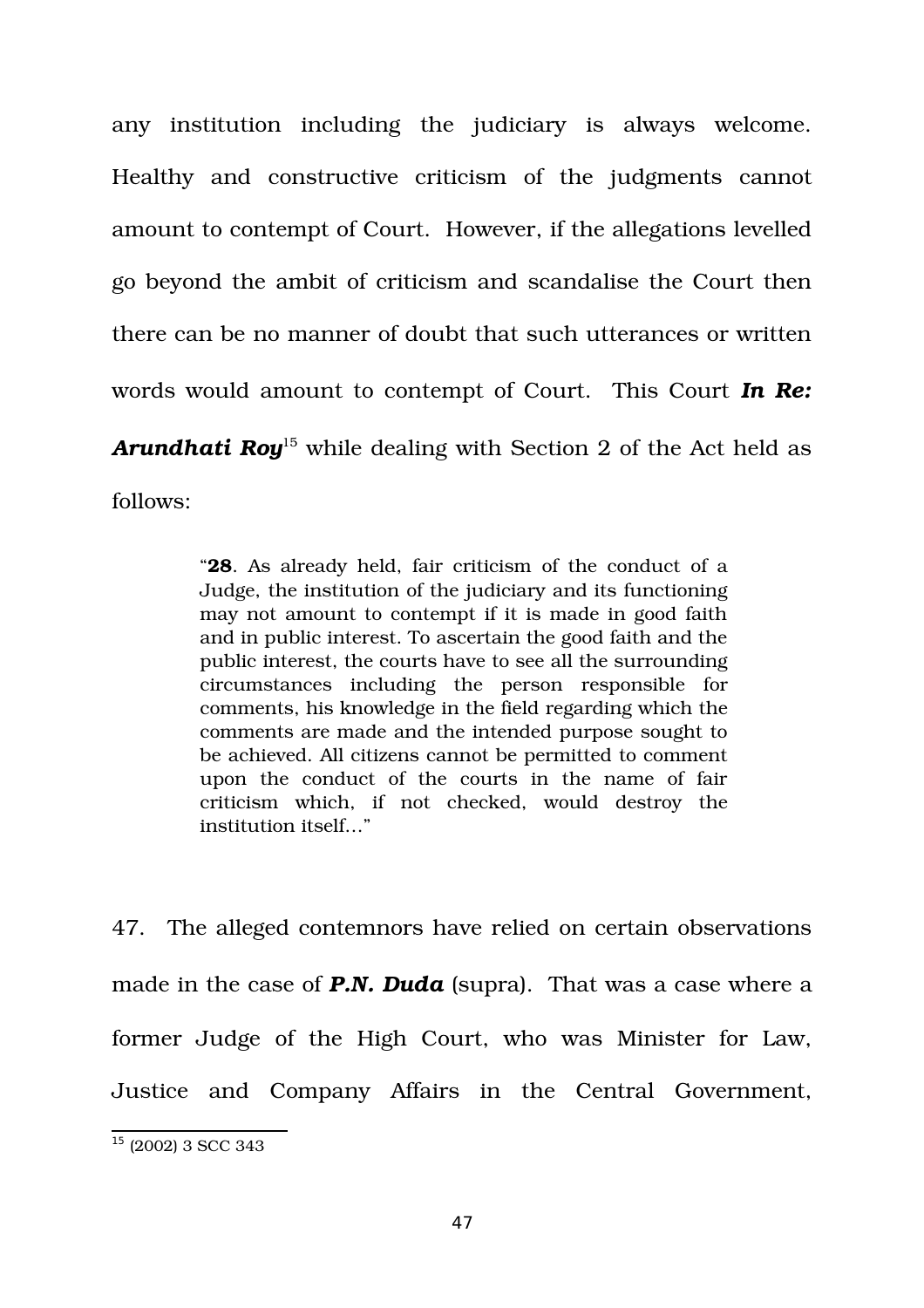criticised the functioning of the Supreme Court and one of the principal criticisms of this Court was that it was comprised of Judges belonging to the upper echelons of society and therefore, the Court was more sympathetic to industrialists and representatives of elitist culture etc. The Court while discharging the notice held that the speech of the Minister must be read in proper perspective. However, this Court observed that the Minister would have been better advised to avoid certain portions of the speech and held that the speech did not amount to interference with the administration of justice or bringing the administration of justice into disrepute. Dealing with the aforesaid observations in *Dr. D.C. Saxena's case* (supra) this Court held as follows:

> "**34.** In *P.N. Duda* v. *P. Shiv Shankar* [(1988) 3 SCC 167 : 1988 SCC (Cri) 589 : AIR 1988 SC 1208] this Court had held that administration of justice and judges are open to public criticism and public scrutiny. Judges have their accountability to the society and their accountability must be judged by the conscience and oath to their office, i.e., to defend and uphold the Constitution and the laws without fear and favour. Thus the judges must do, in the light given to them to determine, what is right. Any criticism about the judicial system or the judges which hampers the administration of justice or which erodes the faith in the objective approach of the judges and brings administration of justice to ridicule must be prevented. The contempt of court proceedings arise out of that attempt. Judgments can be criticised. Motives to the judges need not be attributed. It brings the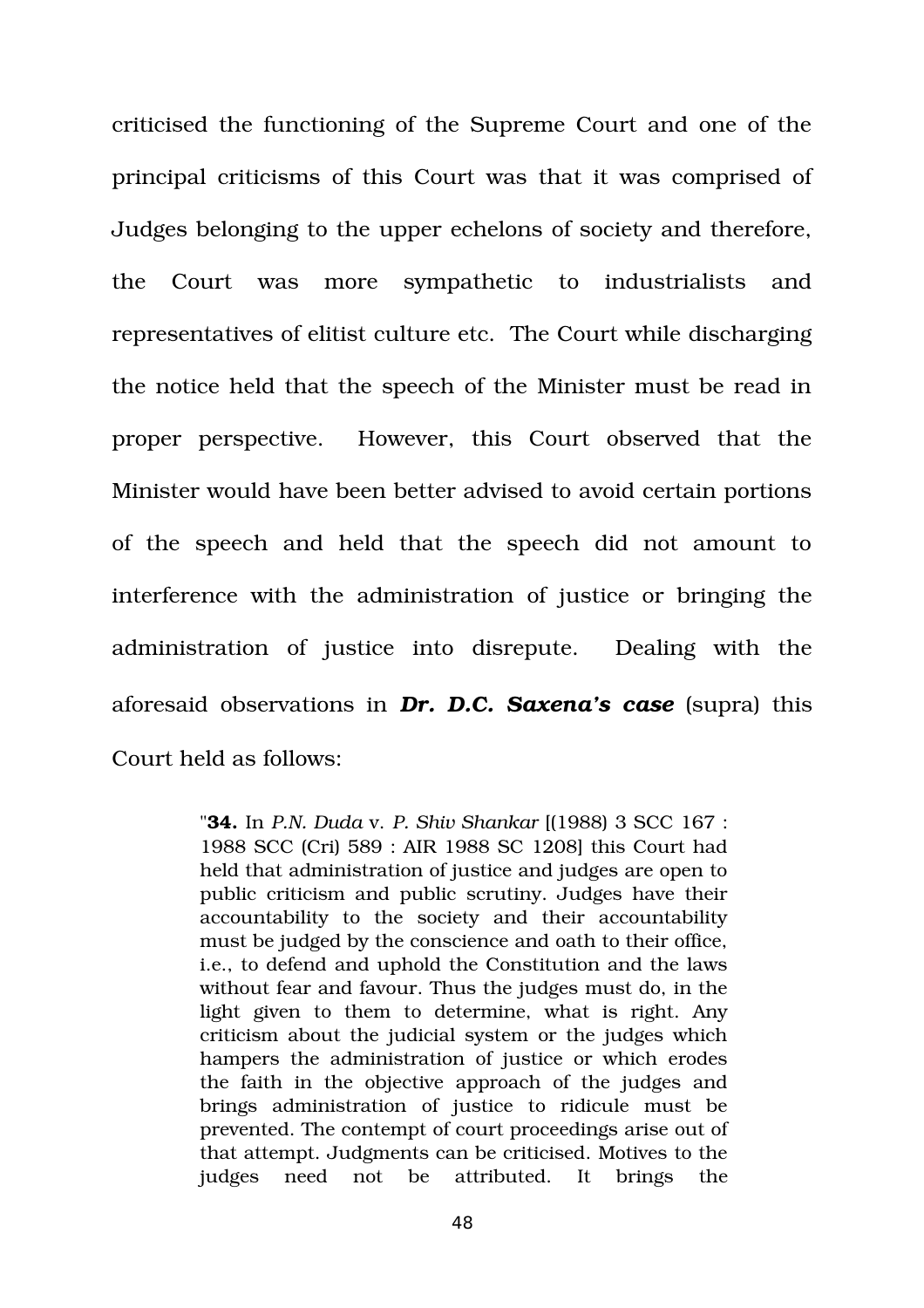administration of justice into disrepute. Faith in the administration of justice is one of the pillars on which democratic institution functions and sustains. In the free market-place of ideas criticism about the judicial system or judges should be welcome so long as such criticism does not impair or hamper the administration of justice. This is how the courts should exercise the powers vested in them and judges to punish a person for an alleged contempt by taking notice of the contempt suo motu or at the behest of the litigant or a lawyer. In that case the speech of the Law Minister in a Seminar organised by the Bar Council and the offending portions therein were held not contemptuous and punishable under the Act. In a democracy judges and courts alike are, therefore, subject to criticism and if reasonable argument or criticism in respectful language and tempered with moderation is offered against any judicial act as contrary to law or public good, no court would treat criticism as a contempt of court."

48. There can be no manner of doubt that any citizen of the country can criticise the judgments delivered by any Court including this Court. However, no party has the right to attribute motives to a Judge or to question the *bona fides* of the Judge or to raise questions with regard to the competence of the Judge. Judges are part and parcel of the justice delivery system. By and large Judges are reluctant to take action under contempt laws when a personal attack is made on them. However, when there is a concerted attack by members of the Bar who profess to be the members of an organization having a large following, then the Court cannot shut its eyes to the slanderous and scandalous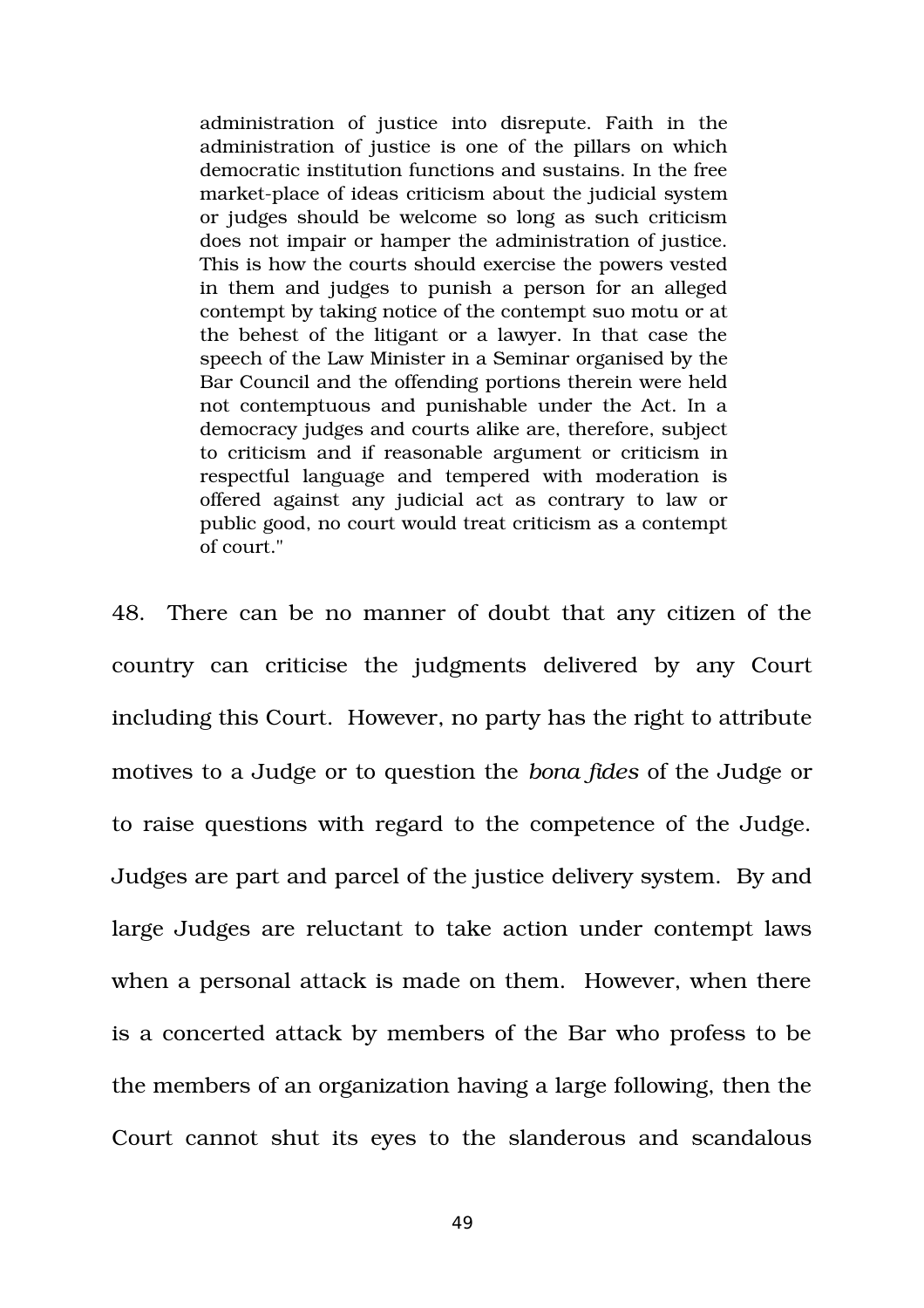allegations made. If such allegations which have not only been communicated to the President of India and the Chief Justice of India, but also widely circulated on social media are permitted to remain unchallenged then the public will lose faith not only in those particular Judges but also in the entire justice delivery system and this definitely affects the majesty of law.

49. Though the alleged contemnors claim that they are not expressing any solidarity with Shri Mathews Nedumpara nor do they have anything personal against Justice R.F. Nariman, the entire reading of the complaints shows a totally different picture. When we read both the complaints together it is obvious that the alleged contemnors are fighting a proxy battle for Shri Nedumpara. They are raking up certain issues which could have been raised only by Shri Nedumpara and not by the alleged contemnors.

50. Both the complaints are *exfacie* contemptuous. Highly scurrilous and scandalous allegations have been levelled against the two judges of this Court. In our view, the entire contents of the complaints amount to contempt. Since both the complaints run into more than 250 pages it is not possible to quote the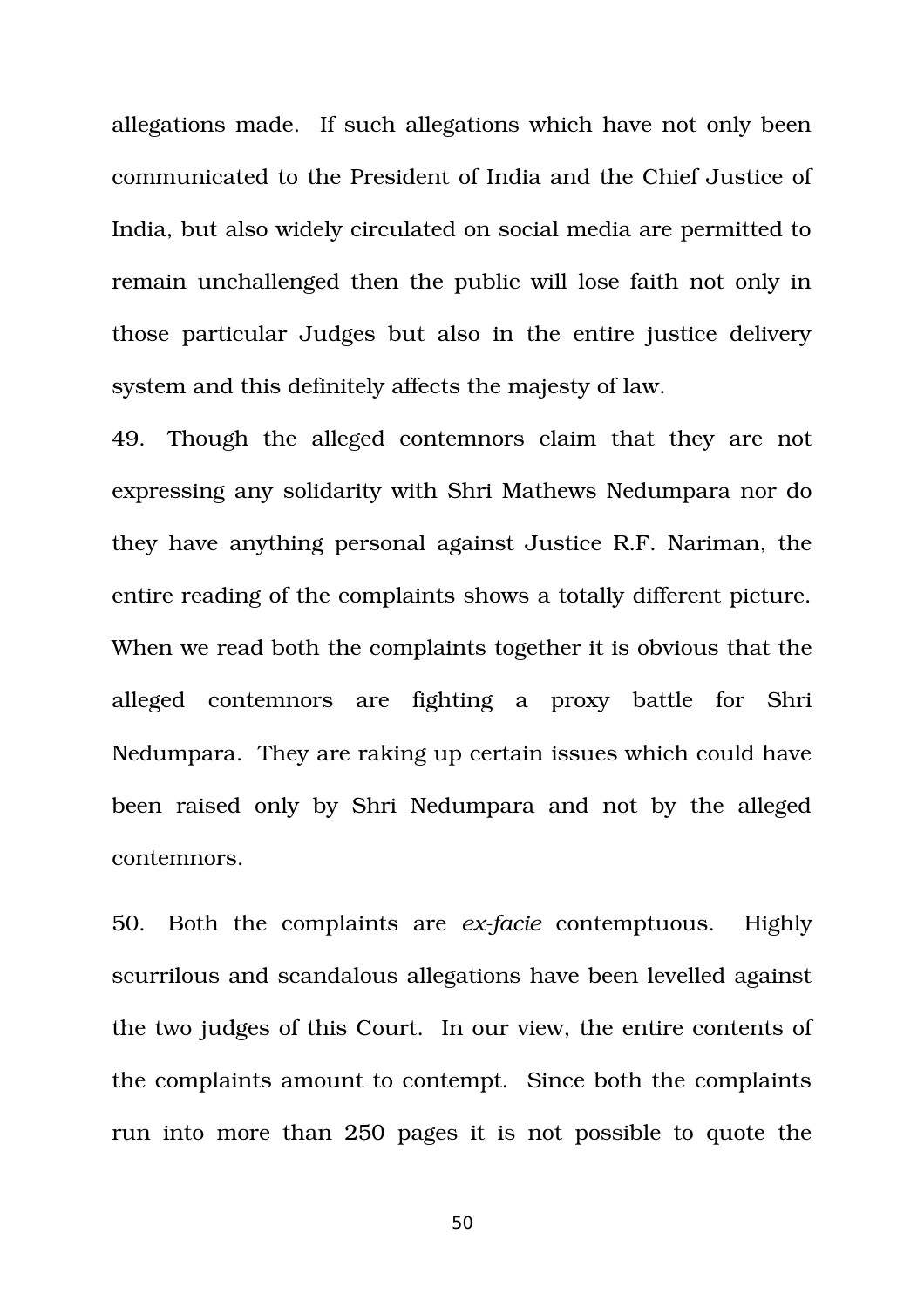entire complaints and we are dealing with some of the more scandalous allegations levelled in the said complaints. We have grouped certain allegations together.

# **1 st Complaint dt.20.03.2019 by Shri Vijay Kurle**

51. On pages  $49-51$  of the  $1<sup>st</sup>$  complaint, the following

allegations have been made:

# "**III) CHARGE #**  : **PERSONAL BIAS PROCEEDING VITIATED.**

The another illegality is regarding conflict of interest & violation of law laid down by Hon'ble Supreme Court in the case of **State of Punjab Vs. Davinder Pal Singh Bhullar & Ors. (2011) 14 SCC 770.**

That since last 2 years, Advocate Nedumpatra is posting articles against Advocate Fali S. Nariman. He also filed Writ Petition before Delhi High Court being W.P. (C) No.2019 of 2019, where he raised the issue of Advocate Fali Nariman practising in Supreme Court where his son Rohington Fali Nariman is a Judge.

Under these circumstances having direct conflict of interest and having prejudice with Advocate Nedumpara, Justice Rohington Fali Nariman was disqualified to hear the case and he should have recused himself from the cases where Advocate Nedumpara is appearing.

xxx xxx xxx xxx

But instead of maintaining dignity  $\&$  sobriety of the Supreme Court the Respondent Judge Rohington Fali Nariman heard the case and brought the dignity  $\&$ majesty of Hon'ble Supreme Court into disrepute."

The alleged contemnors have alleged that Shri Nedumpara was posting articles against Shri F. S. Nariman, a senior advocate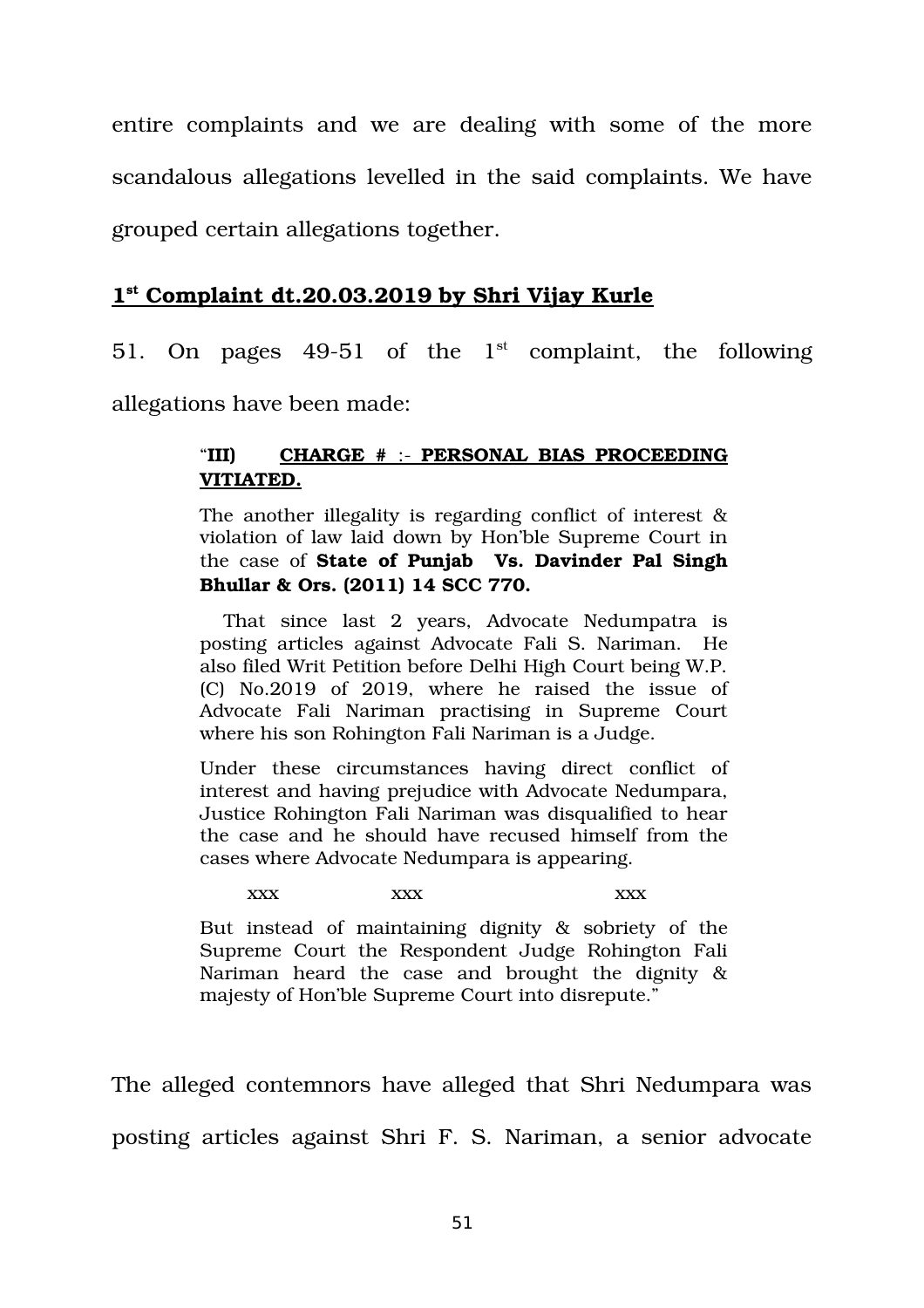who happens to be the father of Justice R. F. Nariman. It is alleged that therefore there was a direct conflict of interest and Justice R.F Nariman was disqualified from hearing the case involving Shri Nedumpara. We fail to see how there is any conflict of interest. Shri F.S. Nariman, Senior Advocate is a doyen of the Indian Bar and a legal luminary in his own right. Justice R.F. Nariman is his son and a Judge of this Court. That however would not create any conflict of interest between Justice Nariman and Shri Nedumpara because Shri F.S. Nariman and Justice R. F. Nariman are two different entities. The purported article has not been placed on record. In any event, it was Shri Nedumpara who could have raised this defence before the Bench and he, in fact, has filed an affidavit of apology accepting that he has committed contempt. The alleged contemnors have unnecessarily and without any reason questioned the impartiality of Judges of this Court.

52. As far as the allegations made at Page 55 of the first complaint are concerned, we find that the Shri Vijay Kurle could have said what he wanted to say in the first paragraph quoted hereinabove but what is totally unacceptable is the second part of the paragraph where Shri Vijay Kurle assumes the role of a judge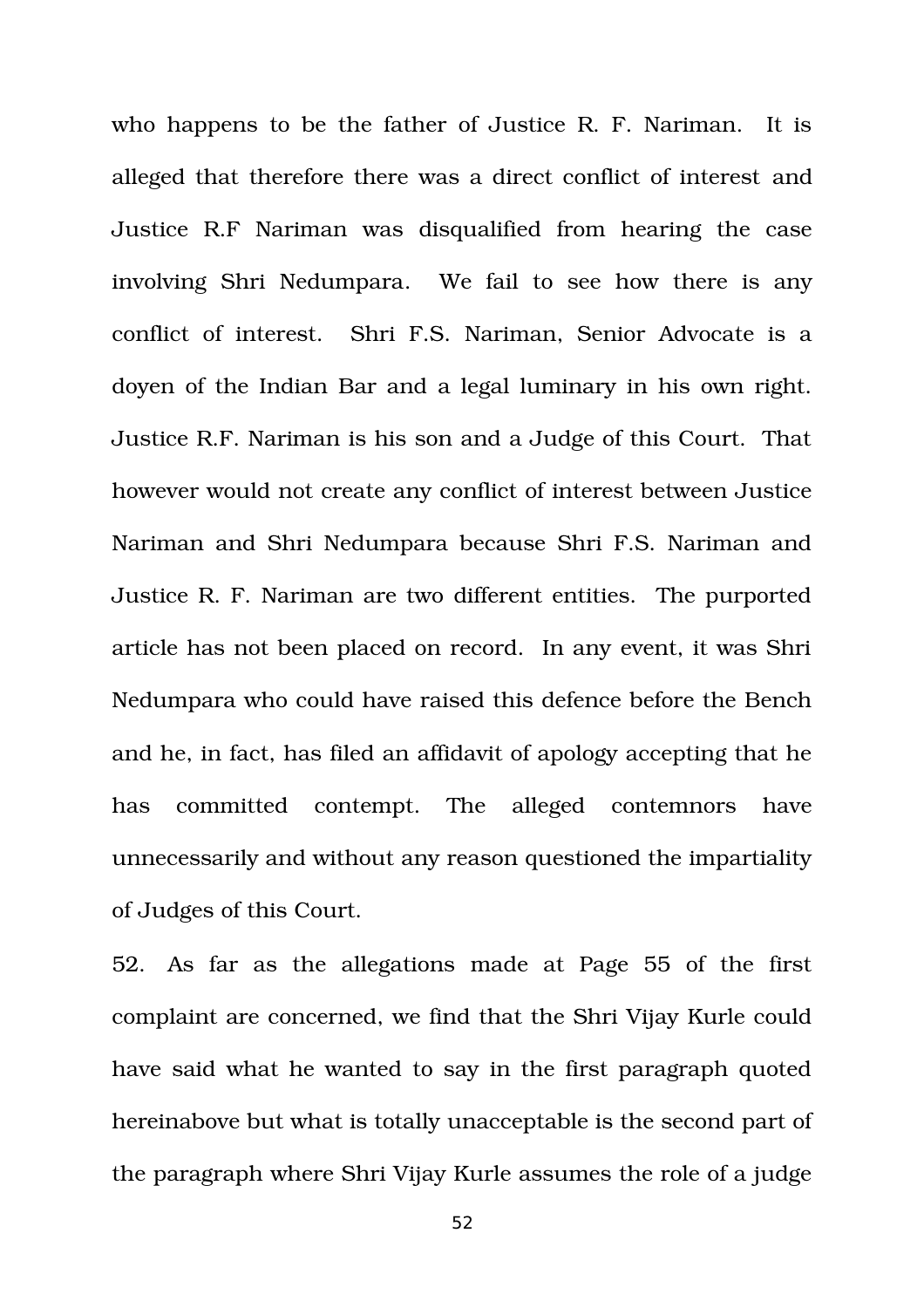and says that "*The only irresistible conclusion that can be drawn is that there were no malafides on the part of Advocate Nedumpara and if it were put in notice calling explanation in open Court then would have exposed Justice Nariman in front of advocates and public and that's why a very strange and different method is adopted by Justice Nariman by pronouncing conviction of advocate*." This shows that he is fighting a proxy battle for Mr. Nedumpara. What is even more objectionable is the language used thereafter that if Shri Nedumpara was put to notice then it would have exposed Justice Nariman in front of advocates and public. This allegation also is a scandalous allegation. We are not looking into the merits of the decisions. We cannot comment on the merits of the decisions of the Bench headed by Justice Nariman but we must note that after holding Shri Nedumpara guilty he was heard on the point of sentence and thereafter he filed an affidavit which reads as follows:

#### "AFFIDAVIT

I, Mathews J. Nedumpara, Advocate, aged 60 years, Indian Inhabitant, residing at Harbour Heights, "W" Wing, 12F, 12th Floor, Sassoon Docks, Colaba, Mumbai-400 005, now in Delhi, do hereby swear and state as follows: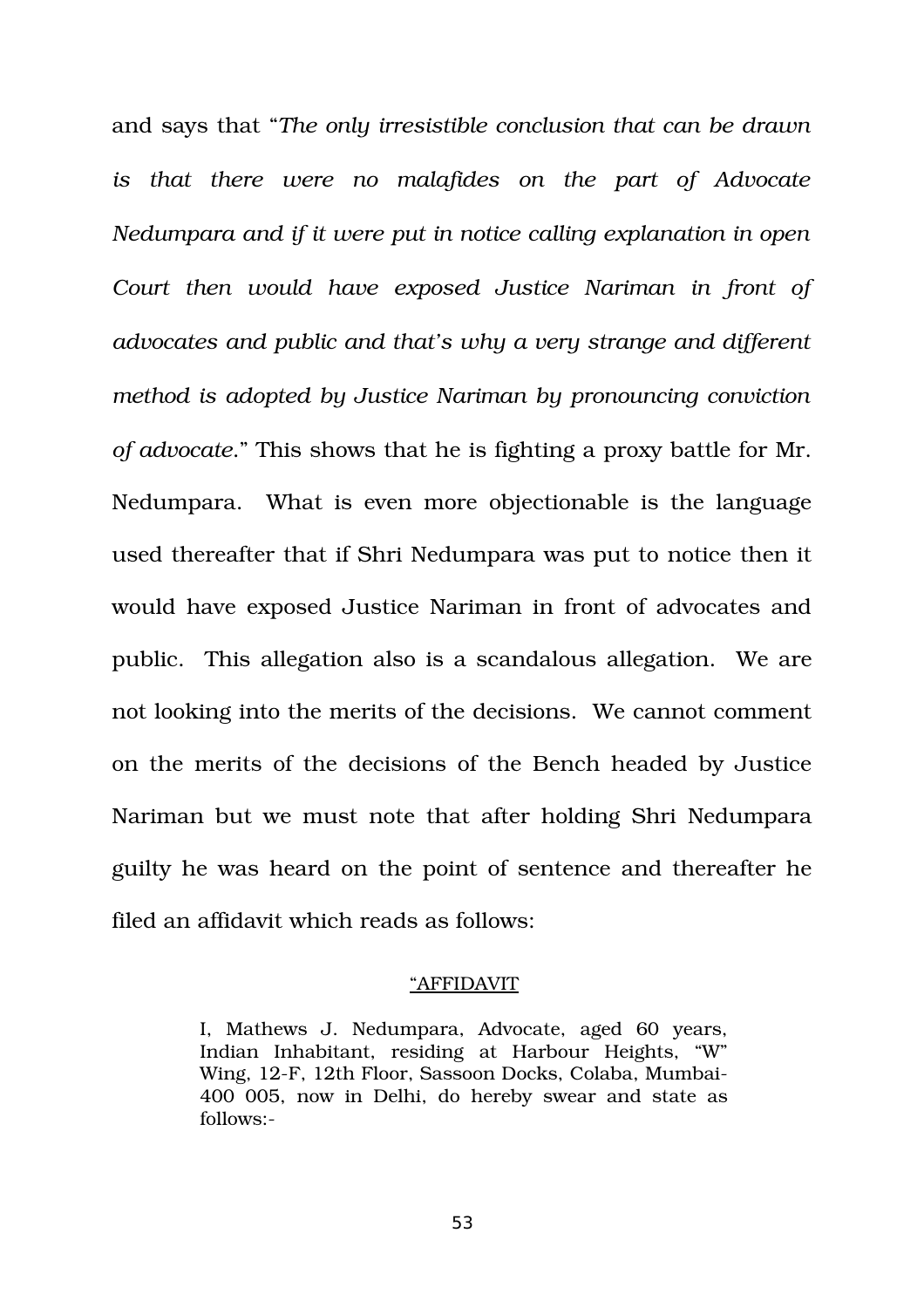1. A Bench of this Hon'ble Court comprising Hon'ble Shri Justice Rohinton F. Nariman and Hon'ble Shri Justice Vineet Saran, by judgment and order dated  $12<sup>th</sup>$  March, 2019, was pleased to hold me guilty for contempt in the face of the Court and list the case for hearing on the question of punishment.

2. I happened to mention the name of Shri Fali S. Nariman to buttress my proposition that even legendary Shri Fali Nariman is of the view that the seniority of a lawyer should be reckoned from the date of his enrolment and nothing else. However, I was misunderstood. I along with some office bearers of the National Lawyers' Campaign for Judicial Transparency and Reforms have instituted Writ Petition No.2199/2019 in the High Court of Delhi for a declaration that the Explanation to Rule 6 of the Bar Council of India Rules is void inasmuch as it explains that the word "Court" does not mean the entire Court, but the particular Court in which the relative of a lawyer is a Judge. I instituted the said petition only to raise the concern many lawyers share with me regarding the immediate relatives practising in the very same Court where their relative is a Judge. In retrospection I realize that it was an error on my part to have arrayed Shri Fali Nariman as a Respondent to the said petition. I regret the same; no words can sufficiently explain my contrition and regret. I also in retrospection realize that I have erred even during the conduct of the above case before this Hon'ble Court and I probably would not have kept upto what is expected of me as a lawyer in the Bar for 35 years and crossed the age of 60. I feel sorry, express my contrition and tender my unconditional apology, while maintaining that some of the accusations levelled against me in the judgment dated  $12<sup>th</sup>$  March,  $2019$  are absolutely wrong, which are, ex facie, black and white, and as incontrovertible as day and night.

3. The apology tendered by me hereinabove be accepted and I may be purged of the contempt.

Solemnly sworn at Delhi Sd/this 27th day of March, 2019 (Mathews J. Nedumpara)"

53. A close perusal of the affidavit filed by Mr. Nedumpara shows that in retrospect Shri Nedumpara felt that it was an error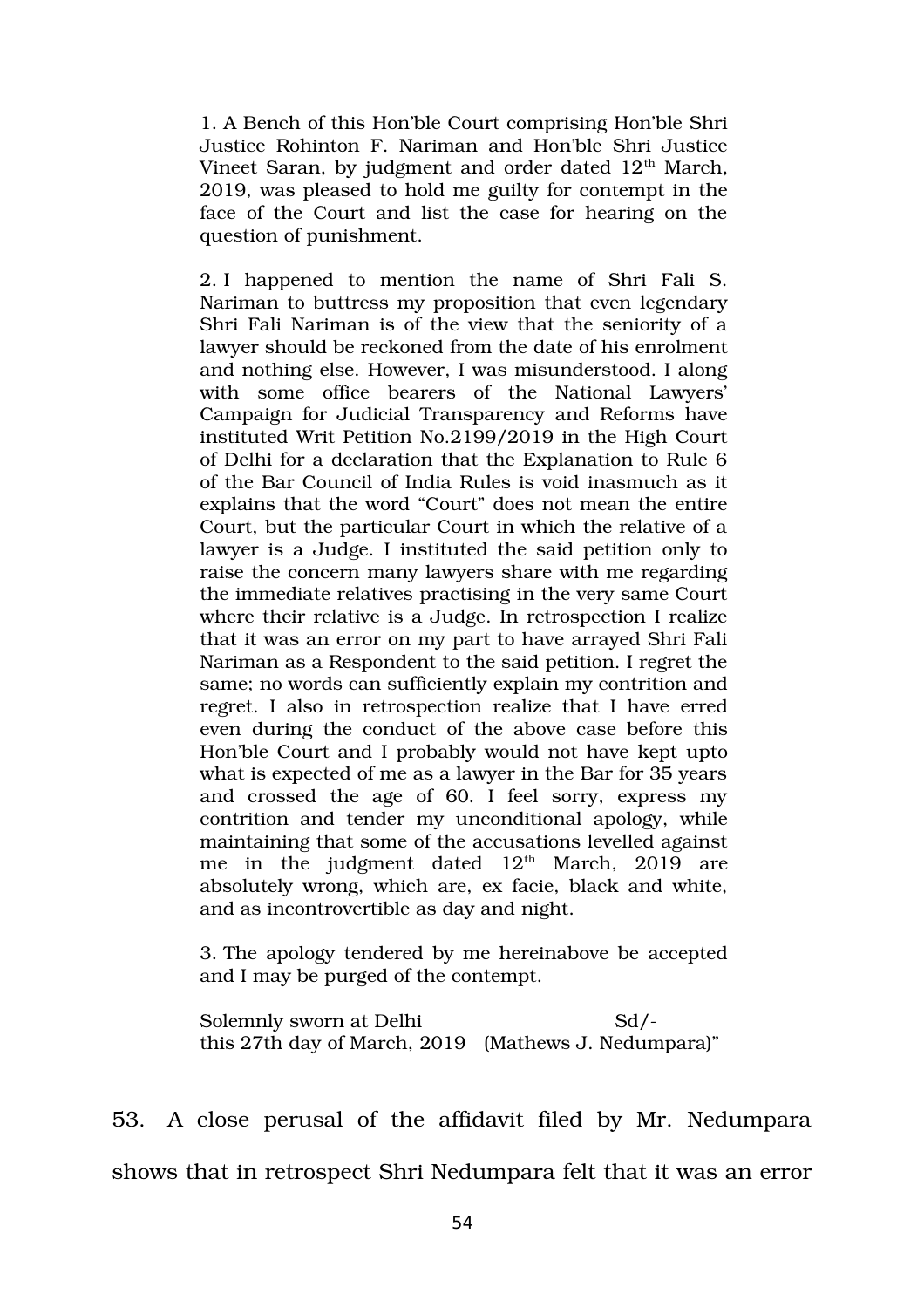on his part to have arrayed Shri F.S. Nariman as respondent in the writ petition filed by him in the Delhi High Court. He states that he regrets the same and no words can sufficiently explain his contrition and regret. He also states that he realises that he had erred during the conduct of the case before this Court. The two complaints filed by Shri Vijay Kurle and Shri Rashid Khan Pathan were sent even before Shri Nedumpara had been heard on the issue of sentence. What the complainants alleged in the complaints is disproved from the apology of Shri Nedumpara submitted to the Court. This unqualified apology of Shri Nedumpara was accepted by the Court. In this background we are unable to find any plausible explanation for Shri Vijay Kurle to have used the words "*exposed Justice Nariman in front of advocates and public*". No lawyer can threaten to expose a judge in front of the advocates and public on the basis of some vague and reckless allegations. This language is highly disrespectful and scandalises the Court and, therefore, amounts to committing contempt of the Court.

54. On Page 60 of the first complaint Shri Vijay Kurle has stated as follows: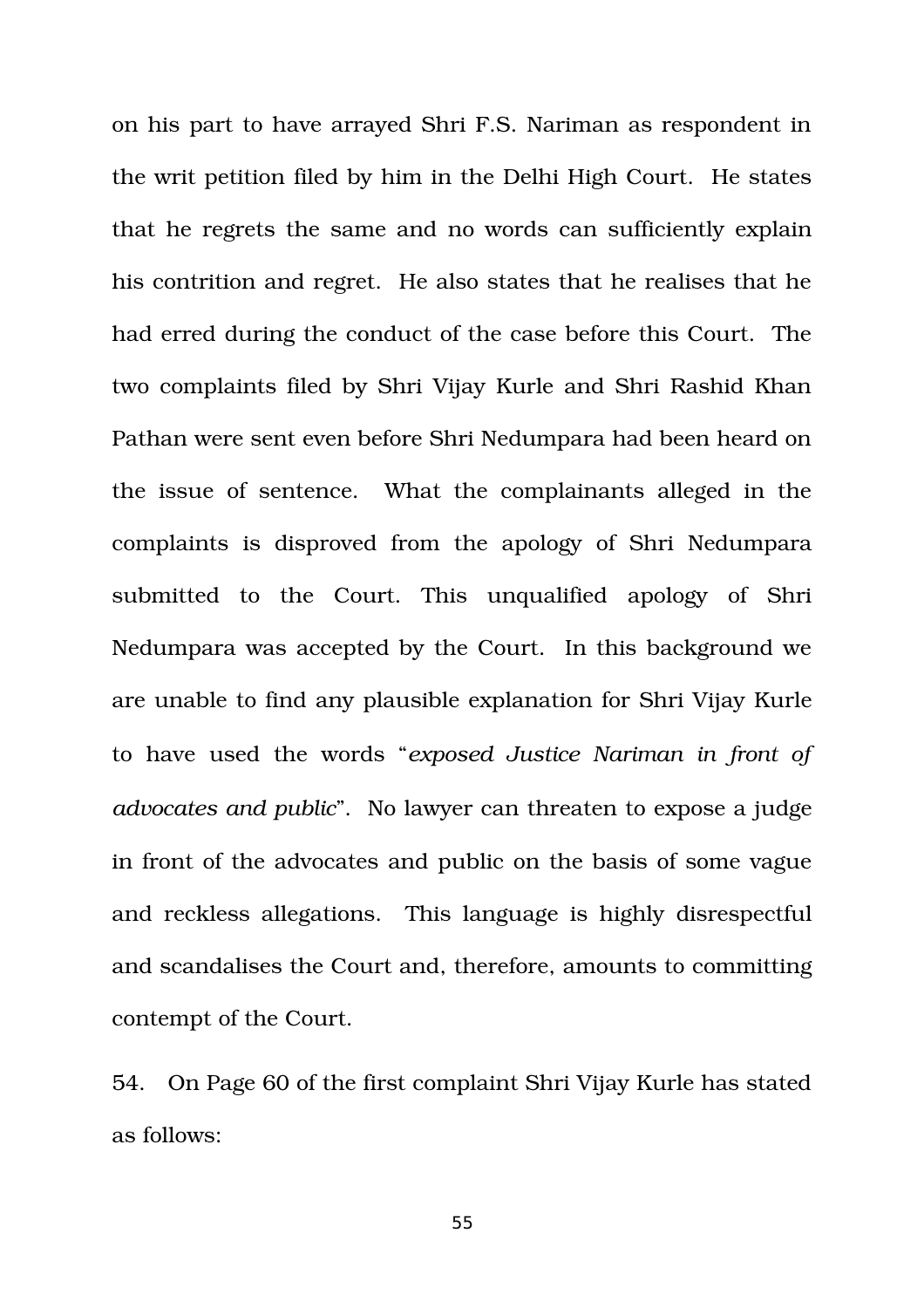"The threats given by Justice Nariman to Advocate Nedumpara on 5<sup>th</sup> March, as published in "Bar & Bench" is itself an offence of Contempt on the part of Justice Rohington Fali Nariman."

55. What has been published in Bar & Bench has not been placed on record. Shri Vijay Kurle has filed a large number of documents but has not stated on what basis he has alleged that Shri Nedumpara was threatened by Justice Nariman. Admonishment by a Judge cannot be said to be a threat. Since the alleged contemnors have not placed any material on record to show how Justice Nariman threatened Shri Nedumpara, this itself amounts to making a false accusation against a Judge. Shri Nedumpara in his affidavit has not made any reference to any threats given to him by any Member of the Bench. This clearly shows that the allegation made by Shri Vijay Kurle is false.

56. It is alleged by Shri Vijay Kurle, that Justice Nariman had "*misused his power to use material outside the court record and received by personal knowledge without disclosing its source*" and therefore, his action was against earlier judgments of this Court and amounted to contempt of this Court. Various judgments have been cited but most of them are not at all relevant to the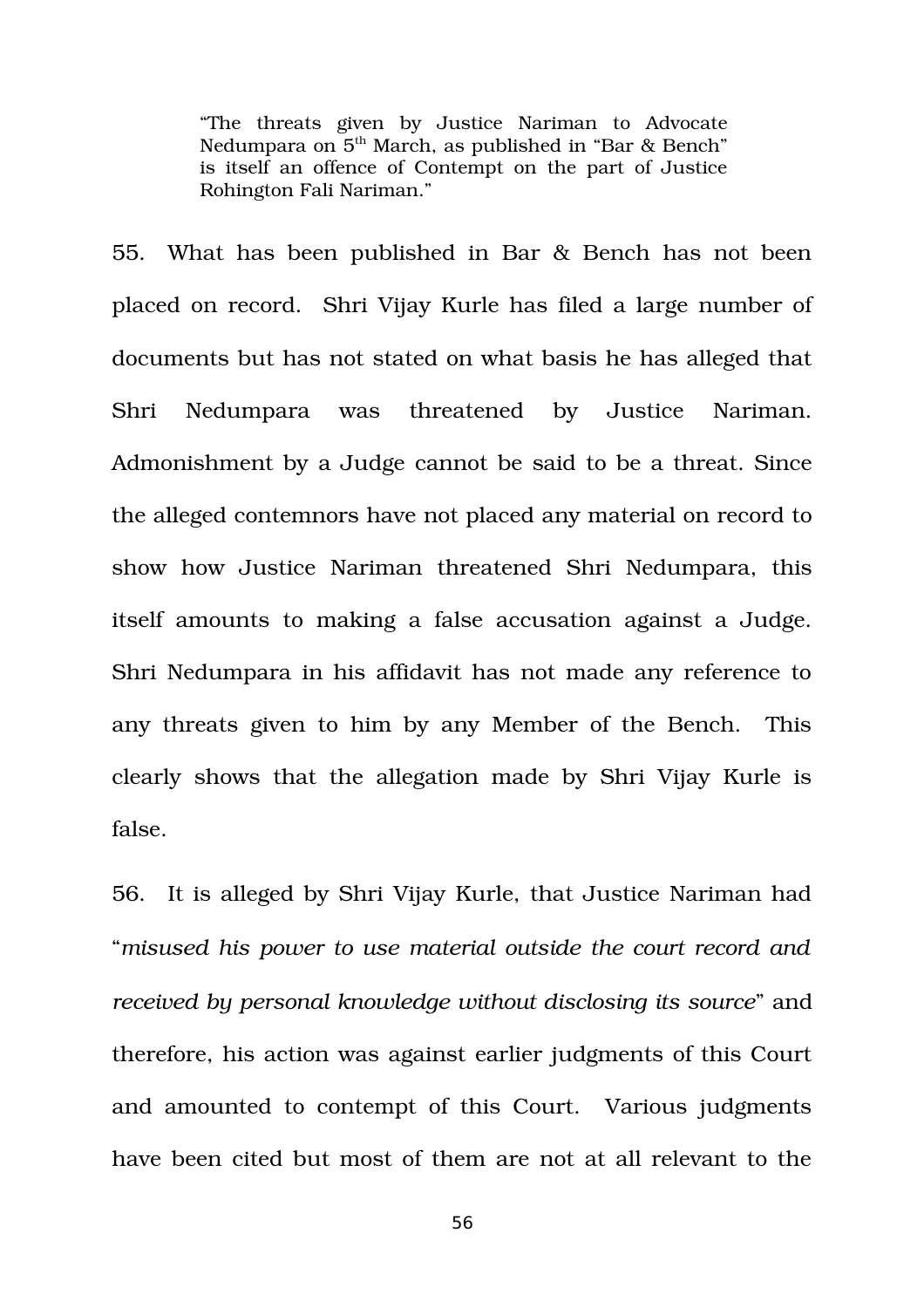case in hand. Furthermore, even if he wanted to criticise the judgment on this ground, Shri Vijay Kurle could have used temperate language but what has been said at Page 69 of the first letter is highly contemptuous. The said allegations read as follows:

> "The malafides of Justice Rohington Fali Nariman are writ large as can be seen from the fact that the materials relied by him in para 3,4,5,6,7,8 are totally the personal work of Justice Rohington Nariman and as can be easily inferred. It is clear that the most of the material supplied is from Justice S.J. Kathawala of Bombay High Court who in turn is Rohington's close and rival of Adv. Nedumpara."

57. A judge may be right or wrong and a party may criticise the judgment on any ground. However, in the allegations quoted hereinabove various serious charges of *malafide* have been levelled against a sitting Judge of this Court. Further, it is stated that material relied upon by Justice Nariman was supplied by Justice Kathawala of Bombay High Court, who is close to Justice Nariman and also happens to be a rival of Shri Nedumpara. Shri Vijay Kurle has failed to place any material on record to show that the material relied upon by Justice Nariman was supplied by Justice Kathawala. In fact, a perusal of the material shows that the materials relied upon were a matter of public record and were part of orders passed in cases that Shri Nedumpara appeared in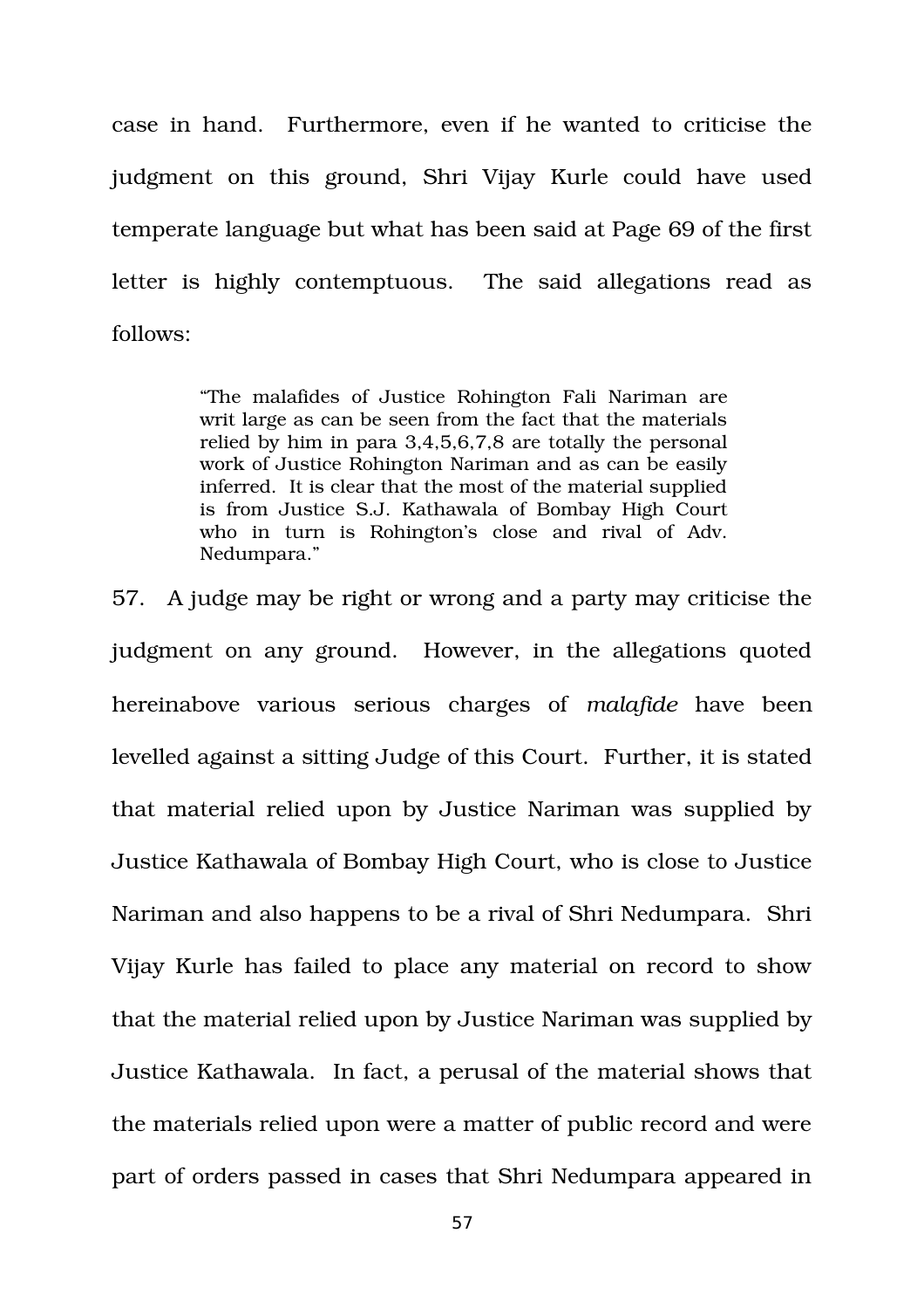or part of petitions filed by Shri Nedumpara himself. There is not an iota of evidence on record to show that Justice Kathawala is close to Justice Nariman. We also fail to understand on what basis the Shri Vijay Kurle has stated that Justice Kathawala is a rival of Shri Nedumpara. There is no question of rivalry between the Bar and the Bench or between a Judge and a lawyer. Justice Nariman in his judgment has relied upon the orders passed by the Bombay High Court in various cases. These are all public documents and we fail to understand how the alleged contemnors assumed that these documents were supplied by Justice Kathawala.

58. Some allegations made on Pages 2-3 of the first complaint are as follows:

> **"CHARGE 2 #** Lack of basic knowledge to interpret the ratio decidendi of any case law.

> > xxx xxx xxx xxx

**CHARGE 3 #** Don't know the basic law of criminal jurisprudence and basic law of evidence and acted in denial of whole basis of indian constitutional."

59. Similarly, the allegations made at Pages 71-72 of the first complaint are as follows: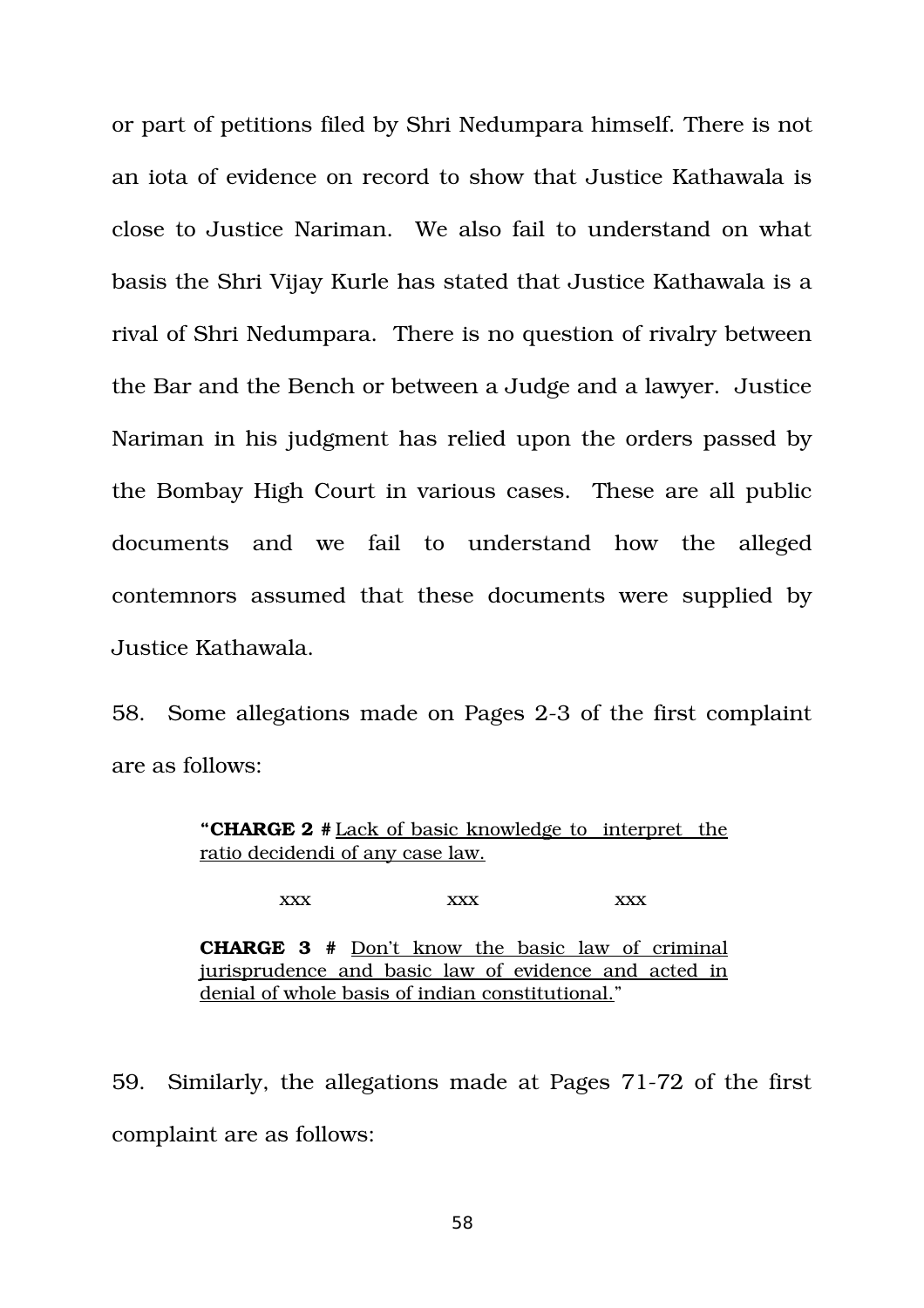"Hence Justice Rohington Fali Nariman by placing reliance on the Notice in Contempt proceeding, and making it as a basis to draw conclusion of conduct of an advocate knowing fully well that the said matter is still subjudice before sub-ordinate court, have violated Fundamental rights of Advocate Nedumpara and acted against the Constitutional mandate and thereby breached the oath taken as a Supreme Court Judge and is unbecoming of a Judicial officers.

Therefore reliance placed by Justice Rohington Fali Nariman on show cause Contempt notice is illegal and shows his lack of knowledge.

Hence the one-sided blanket reliance by some illiterate Judges having half-backed knowledge of law will broke the fabric of cardinal principles of criminal and civil jurisprudence.

# **VI) CONSPIRACY TO DISTROY IMAGE AND KEEP ADVOCATE AWAY FROM HIS CLIENTS CAUSING SERIOUS PREJUDICES TO THEIR SUBJUDICE CAUSE EXFACE PROVED:**

In the present case Justice Nariman is being aggrieved by Petitions filed by Nedumpara against his father Fali Nariman and also against his close Justice Kathawalla and therefore had taken reference of different irrelevant cases and inadmissible evidences. The object of the Justice Nariman as stated eatlier, is not really to cleanse and purify the legal profession, or to protect dignity and majesty of justice but to silence the advocates who appear for his opponents, so that litigation could be won on a different turf."

As far as these allegations are concerned, the Bench was only referring to various cases where action had been initiated against Shri Nedumpara and noted that he is in a "*habit of terrorising Tribunal members and using intemperate language to achieve his ends before several Judges of the Bombay High Court*". Shri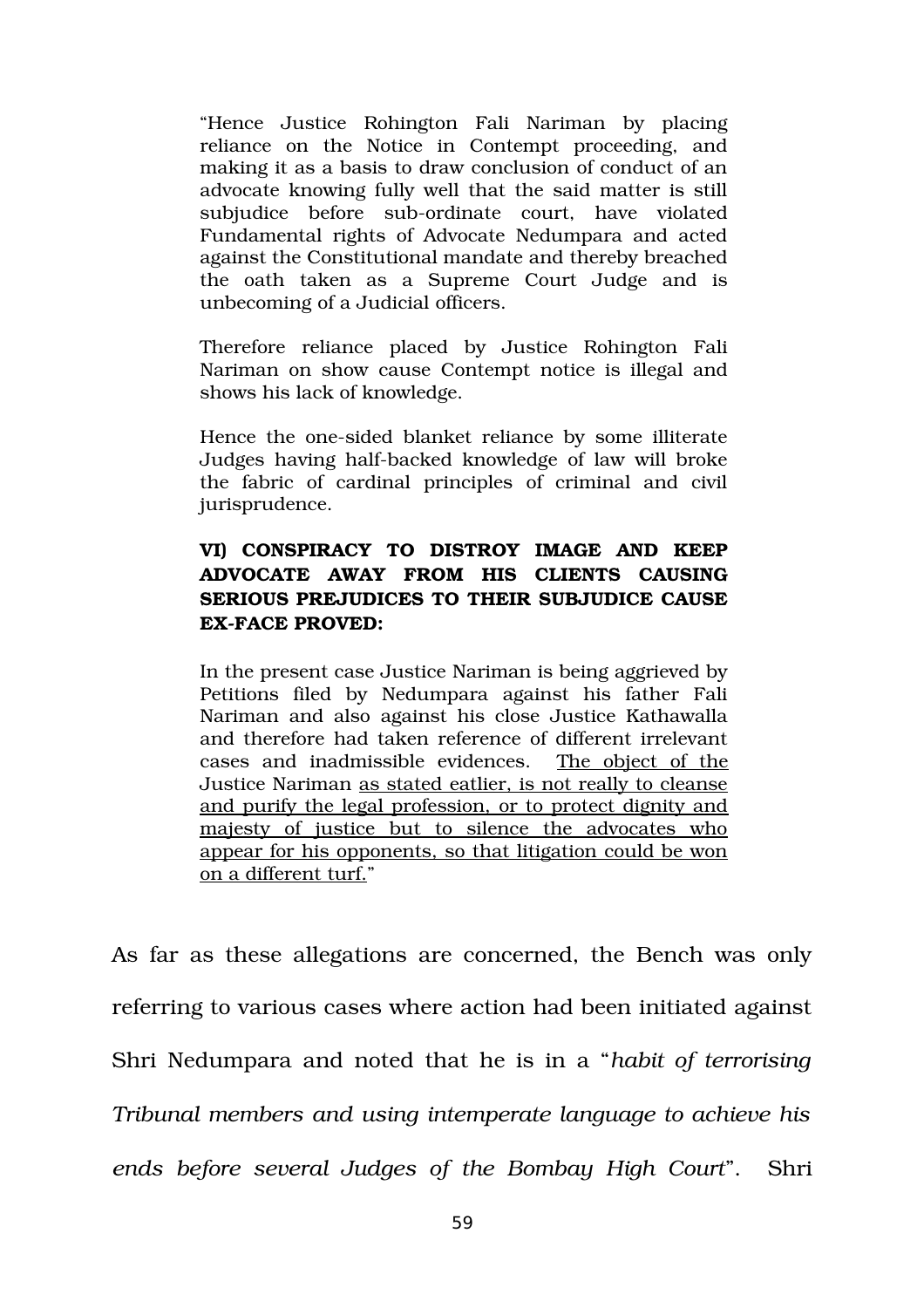Nedumpara filed a discharge application in these proceedings stating that he has nothing to do with these complaints. Therefore, how can the alleged contemnors now raise issues which were never raised by Shri Nedumpara. On Page 71 of the first complaint it has been alleged that by placing reliance on the notice issued in contempt proceedings the learned Judge has violated fundamental rights of Shri Nedumpara and therefore breached his oath taken as a Judge of this Court.

60. The allegations made at Page 72 of the first letter are highly derogatory and scandalous. The Bench placed reliance on a show cause notice in reference to Shri Nedumpara to show that the "*advocate has embarked on a course of conduct which is calculated to defeat the administration of justice in this country*". This in no way reflects lack of knowledge. The language used in the latter portion quoted hereinabove indicating that Justice Nariman is an illiterate Judge having half baked knowledge of law is a scandalous and scurrilous allegation which definitely amounts to contempt of Court.

61. In Charge VI at Page 72, Shri Vijay Kurle has alleged that Justice Nariman wanted to keep advocates away from his Court.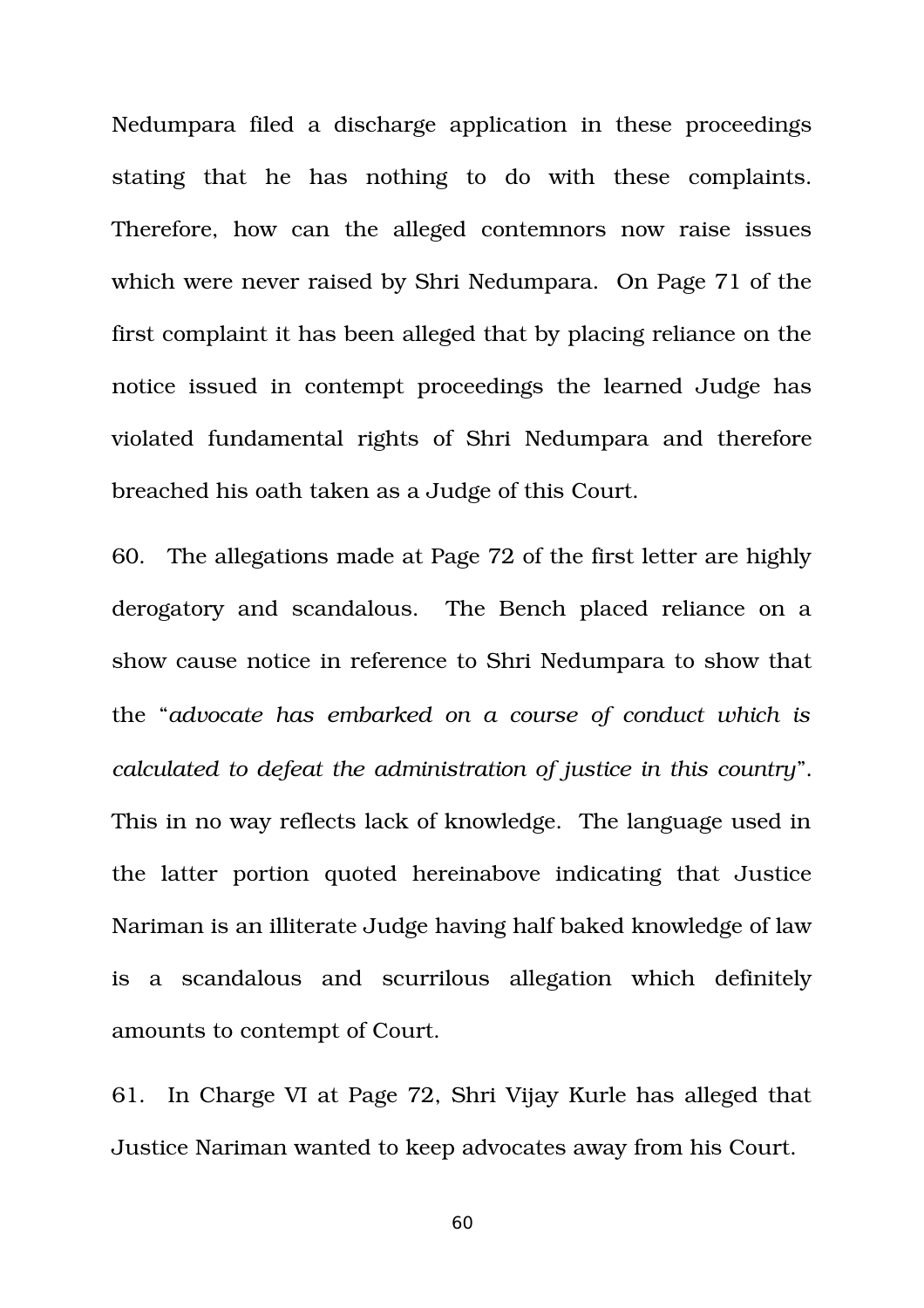62. The alleged contemnors by saying that the object of Justice Nariman while taking action against Shri Nedumpara was "*not really to cleanse or purify legal profession or to protect the dignity and majesty of justice but to silence the advocates who appear for his opponents, so that the litigation could be won on a different turf*" have made allegations that are scandalous and challenge the impartiality of Judges of this Court.

63. Again, in Para 79 for the first letter, the alleged contemnors have stated as follows:

> "**However Justice Nariman is trying to create an atmosphere of prejudice against some clients so that no advocate will accept their brief and they will be denied their constitutional right of being represented by a Lawyer of their choice.**"

These allegations that Justice Nariman is wanting to create an atmosphere of prejudice against some clients is a false allegation for which no supporting material has been given by the alleged contemnors in their reply. We do not even understand how the order passed in Writ Petition (C) No. 191 of 2019 or in Suo Motu Contempt Petition No. 1 of 2019 would lead to the conclusion that some clients would be prejudiced as no advocate would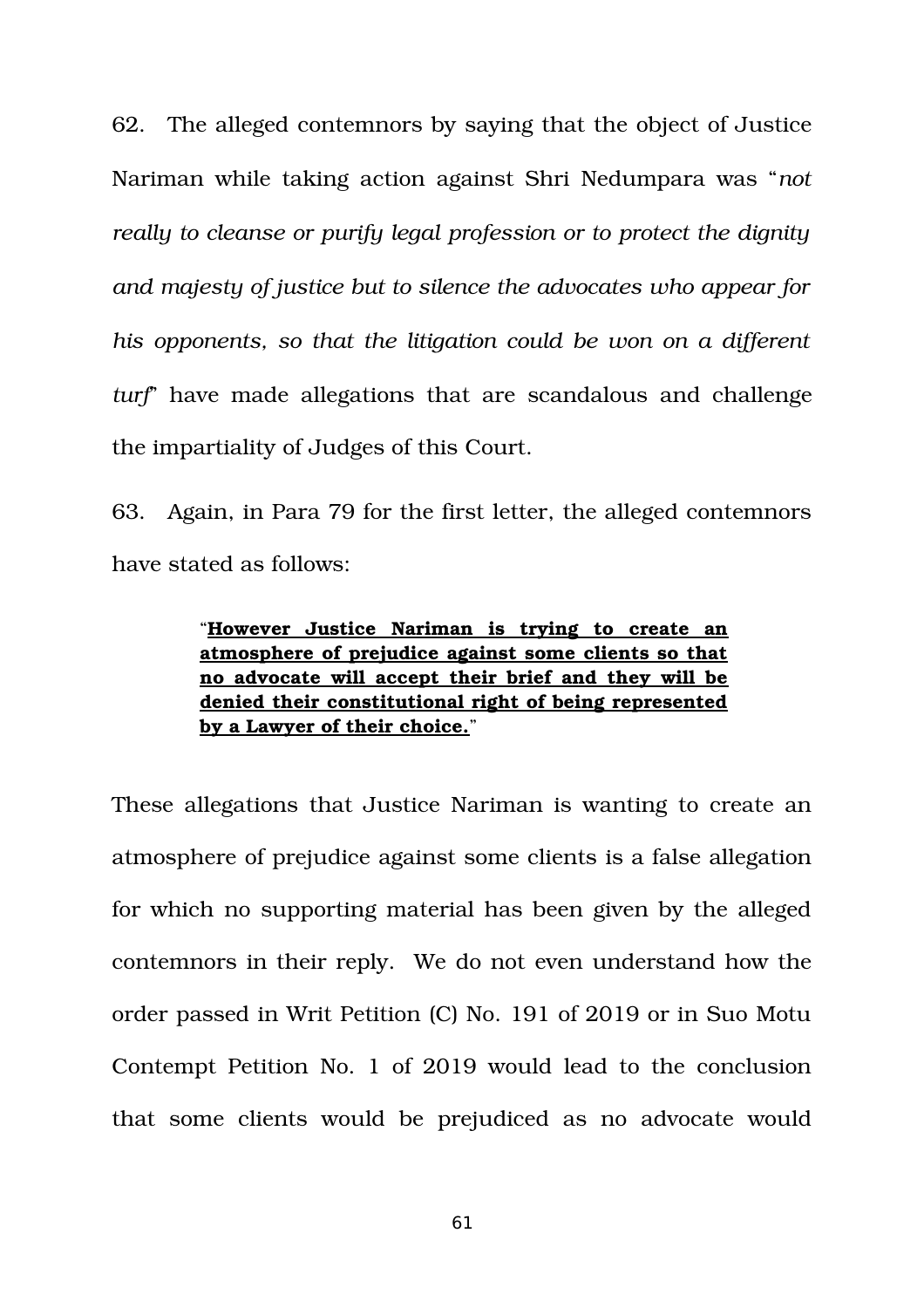accept their brief. There is no basis for this absolutely false

allegation which also amounts to contempt of Court.

64. On Page 81 of the first complaint Shri Vijay Kurle has stated as follows:

> "It is settled law that person having half backed knowledge of law should not be allowed to participate in court proceedings [**Vide:N. Natarajan Vs. B.K. Subba Rao AIR 2003 SC 541**]

> Then how the person having half backed knowledge will be allowed to hold the post of Judges in the of the Highest Court of Country i.e. Supreme Court.

> This Country had seen the activities of Justice Karnan, where he had passed sentence of punishment against the Judges of Supreme Court. In the present case, the advocate, who is also officer of the Court is being punished by Justice Rohington Nariman & Justice Vineet Saran (both are Justice Karnan in making) in an arbitrary manner at their whim & fancies, rather to satisfy their personal grudges and settle the scores of people who are interested to see Adv. Nedumpara is out of his mission of Transparency. If this is not checked in time then this evil get propagated as tolerance will boost their confidence."

These allegations on the face of it are highly contemptuous. Shri Vijay Kurle is saying that both the Judges who comprised the Bench have half baked knowledge of law and they could not have been allowed to hold the post of Judges in the Supreme Court of India. The language used is highly intemperate and scandalises the Court and, therefore, amounts to contempt.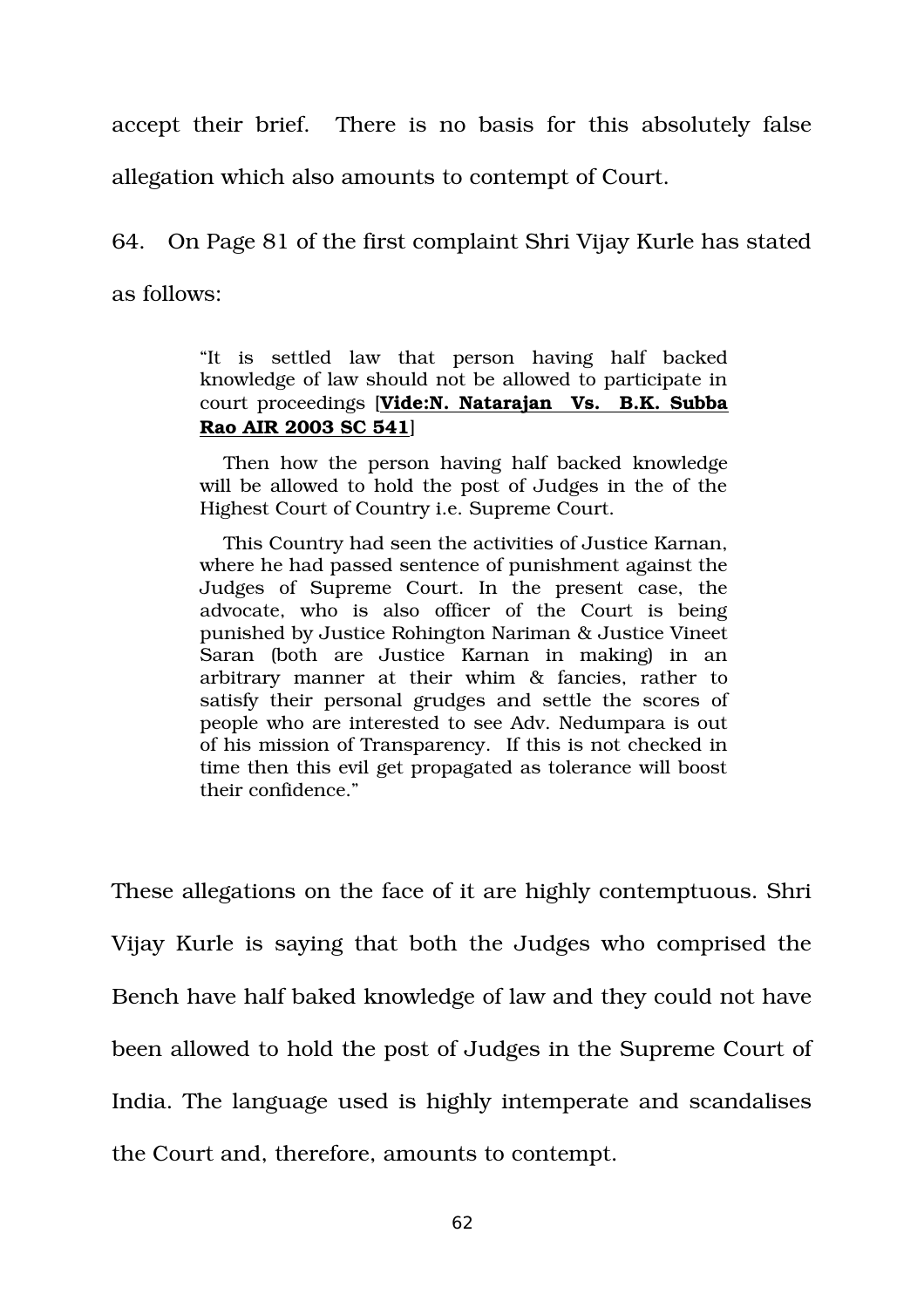# 65. The next allegations on Pages 86-87 are as follows:

"Hence the Observation by Justice Rohington Fali Nariman are Unconstitutional and is Contempt of Supreme Court and also reflects their poor level of understanding and lack of basic knowledge of law.

As per section 52 of Indian Penal Code Justice Rohington Fali Nariman is not entitled for any protection of good faith.

**Section 52** reads as under;

*"Good faith. Nothing is said to be done or believed in "good faith" which is done or believed without due care and attention."*

**33.** Furthermore in para 8 of the Judgment dated  $12<sup>th</sup>$  March, 2019 Justice Rohington Fali Nariman as he felt aggrieved of case against his close Judge of Bombay High Court (Justice S.J. Kathawala) had observed that the prayers of W.P.(L) No.1180 of 2018 are contemptuous. This is again travesty of Law on two counts:

**(i)** Said Petition was decided by Division Bench of High Court vide order dated 26.07.2018 and at that time High Court did not find it contemptuous then how Justice Rohington Fali Nariman after a period of 8 months can not comment it to be contemptuous. **(ii)** Secondly the prayers were regarding initiation of Criminal proceeding against Justice S.J. Kathawalla who acted against various Supreme Court Judgments and making such prayers is fundamental right of the victim it cannot be termed as Contempt."

66. Further on Page 124 of the first complaint it is alleged as

follows:

"Hence it is clear that Justice Rohington Fali Nariman is a person who neither knows the law nor knows its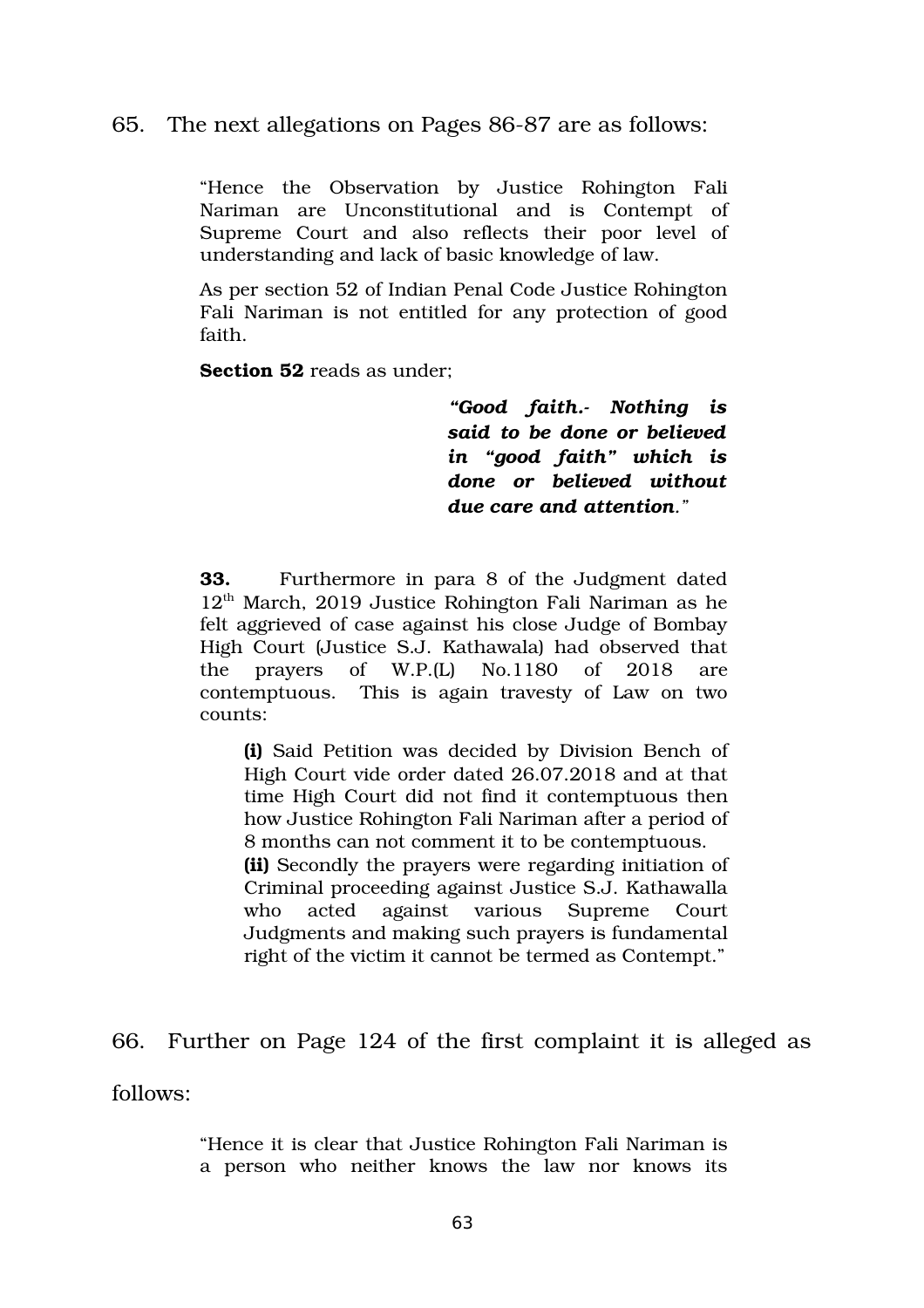application i.e. neither Command over shastras nor put it into practice."

The alleged contemnors could have criticised the correctness of the judgment, but the allegation that observations of Justice Nariman amount to contempt of Court or show his poor level of understanding and lack of basic understanding of law is not language which a lawyer is expected to use against a sitting Judge of the Supreme Court. Again, in this very quoted portion a totally unfounded allegation has been made that Justice Nariman was aggrieved since allegations had been levelled against his close Judge of the Bombay High Court (Justice S.J. Kathawala). The conclusion drawn by Shri Vijay Kurle is not only incorrect but totally false and appears to have been done with the *mala fide* intention of harming the reputation of Justice Nariman and raising questions with regard to his impartiality or ability. In fact, Writ Petition No.(L)-1180 of 2018 was filed by Shri Nedumpara before the Bombay High Court praying that criminal action under Contempt of Courts Act be initiated against Justice Kathawala. This writ petition was dismissed by the Bombay High Court. The Bombay High Court did not decide whether Shri Nedumpara had committed contempt of Court or not. But the allegations made by Shri Nedumpara were not accepted. This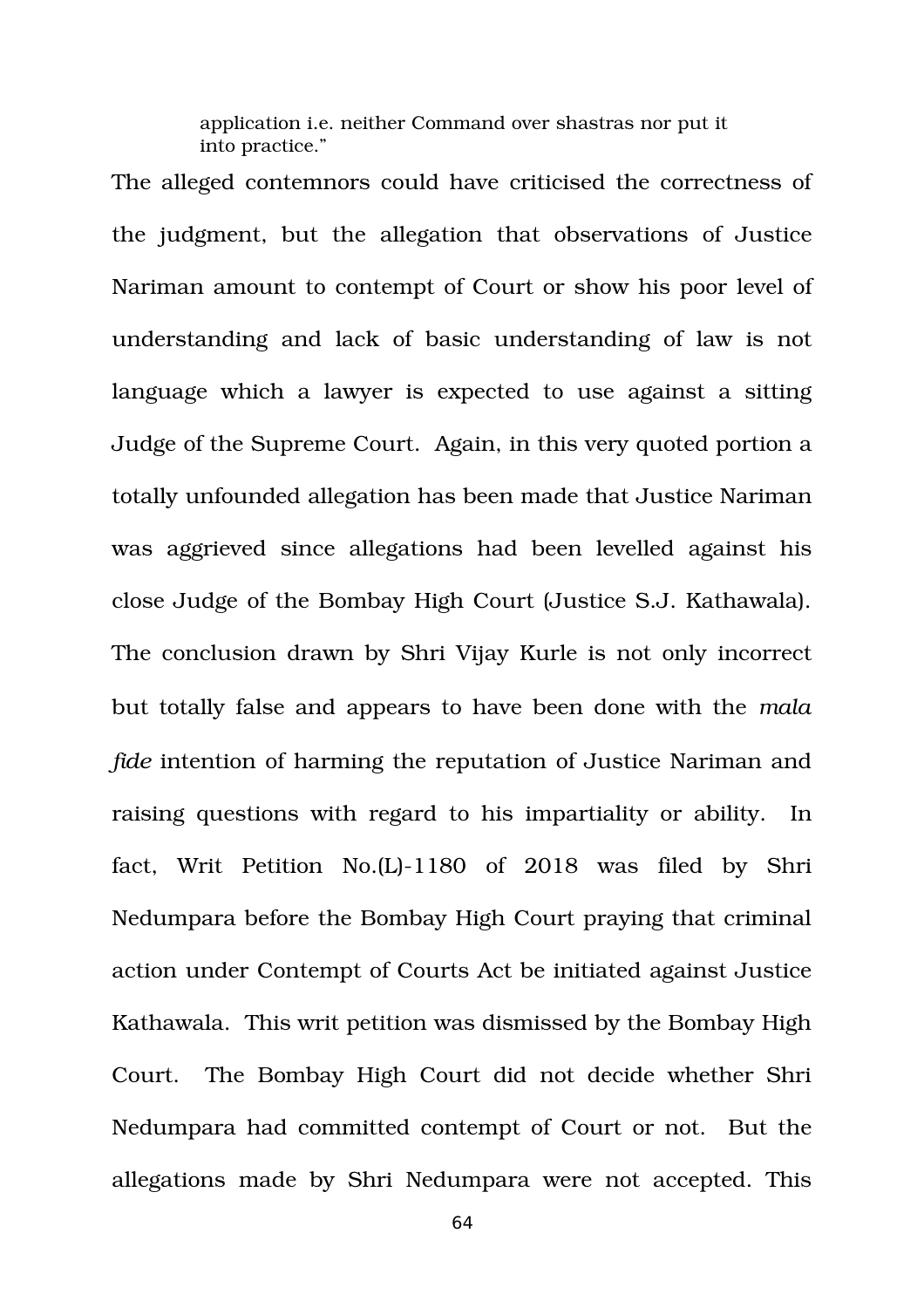means that the Bombay High Court did not find any merit in the petition of Shri Nedumpara and dismissed the same. Nothing has been placed on record to show that this judgment is under challenge before this Court. The Bombay High Court was not dealing with the contempt proceedings. The Bench has only relied upon the judgment to support his observation that Shri Nedumpara was in the habit of making such accusations against sitting Judges of the Court.

67. We also fail to understand how Shri Vijay Kurle who is a lawyer claims that it is his fundamental right to initiate criminal proceedings against Judges. Some members of the Bar cannot hold the judiciary to ransom by threatening Judges of initiating criminal action. If this trend is not dealt with firmly then any party against whom a case is decided will start filing criminal cases against judges.

68. The relationship between the Bench and the Bar should be a cordial relationship with mutual respect for each other. Lawyers who try to browbeat or threaten judges have to be dealt with firmly and there can be no ill-founded sympathy for such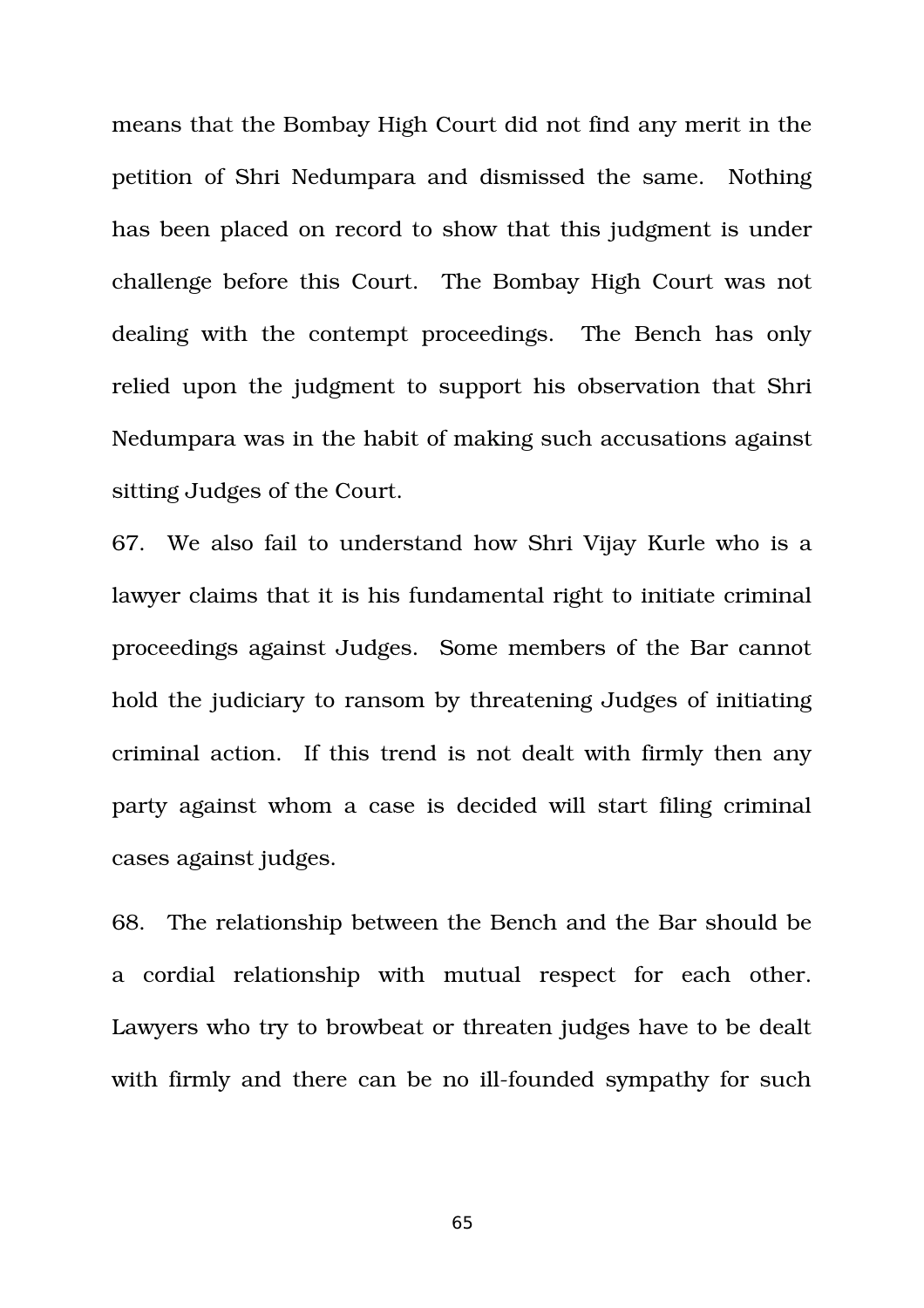lawyers. Such lawyers do nothing to help the legal fraternity much less the Bar.

69. Shri Vijay Kurle has further made the following observations in Para 35 on page 103 of the first complaint:

> "**35.** In view of the above settled law it is clear that Justice Rohington Fali Nariman is not having basic knowledge of law or he has a tendency to lower down the authority of Hon'ble Supreme Court by treating him above law."

Again, these allegations are not only totally baseless but the allegations themselves lower the majesty of this Court.

70. Shri Vijay Kurle in Para 36 on page 112 of his letter has

stated as follows:

"**36.** Worst part is that Justice Justice Rohington Fali Nariman in para 8 of his order tried give a certificate to Justice Kathawalla that he is being attacked for lawful order. In fact the petition was filed by advocate for observations against an advocate without issuing any notice to him which is are prima-facie illegal and against the settled legal principle by various Supreme Judgments and more particularly in **Sarwan Singh Lamba's Case (Supra).** Said matter being subjudice should not be commented by Justice Rohington Fali Nariman.

So the Criminal minded Judges by twisting material facts, by misleading legal position and by misinterpreting the settled law of Hon'ble Supreme Court are trying to make the Court as their personal property. **Absolute Power corrupts Absolutely.** And such type of Judge are running syndicate to extort money for giving favourable orders to the underserving people."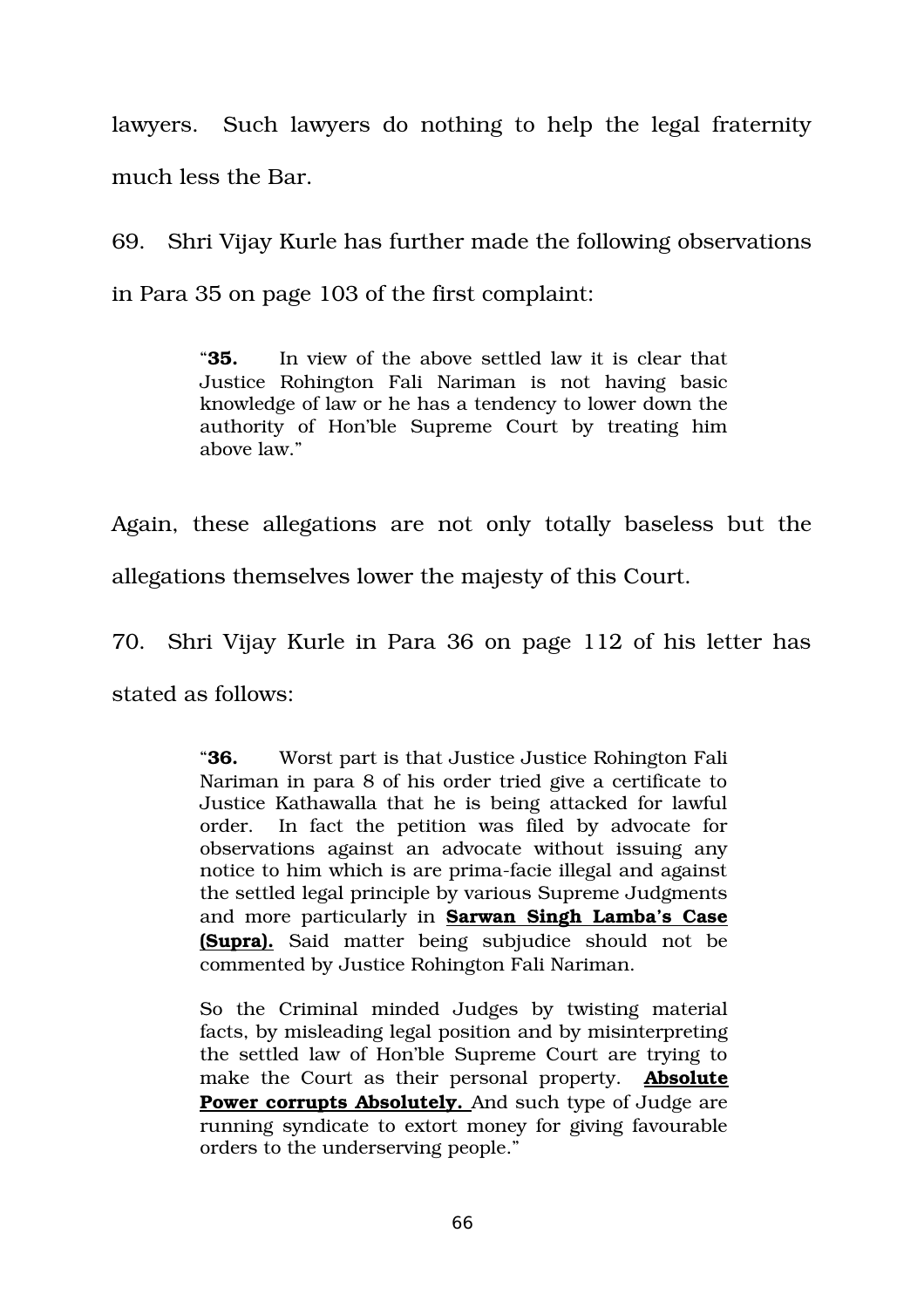We are constrained to observe that Shri Vijay Kurle has totally misread and misquoted the order of Justice R.F. Nariman. In Para 8 of the said order in Writ Petition (C) No. 191 of 2019 after referring to the order passed by a learned Single Judge of the Bombay High Court it is recorded that Shri Nedumpara filed Writ Petition No.L-1180 of 2018 in his own name against the learned Single Judge of the Bombay High Court who has passed the order and the learned Single Judge was arrayed as the sole respondent in the said writ petition. The Court records that the petition was dismissed as not maintainable. Therefore, the allegations made, that the matter was *subjudice* are totally false and misleading. The Court has noted that the matter has been finally decided and no material has been placed on record to show that this judgment has been challenged.

71. What is even more shocking is the next paragraph where it is stated that criminal minded judges by twisting facts and by misleading legal position and misinterpreting the laws of this Court are trying to make the Court as their personal property. In the context in which these allegations have been made it is apparent that though not named, these allegations are against the Judges who constitute the Bench which decided Writ Petition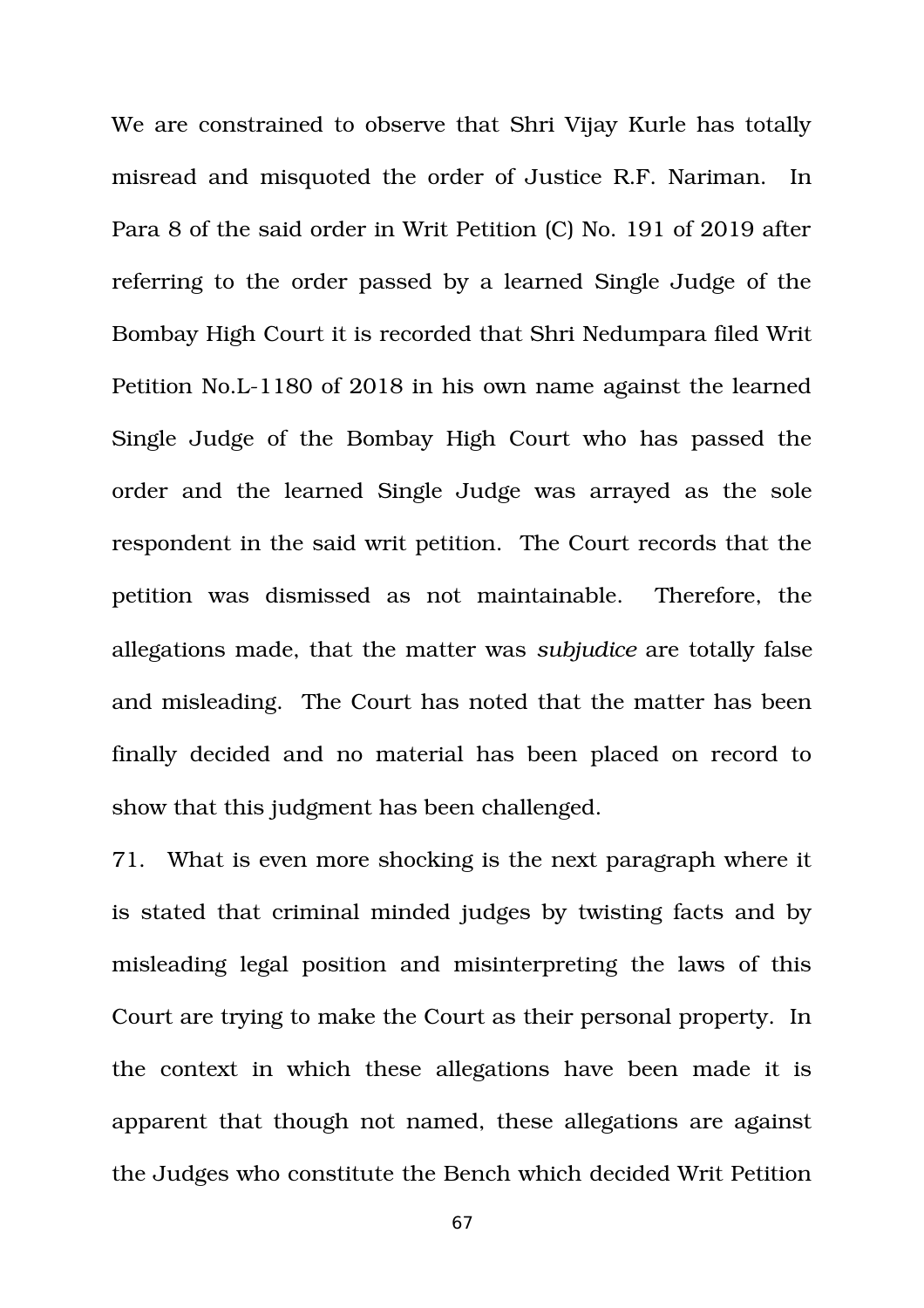(C) 191 of 2019. No discussion is required to hold that such allegations are scandalous and amount to contempt of Court. Shri Vijay Kurle has the temerity and gall to make the accusations against 2 sitting Judges of this Court alleging that they are criminal minded Judges, that they have twisted material facts and have misinterpreted the settled laws of this Court. We fail to understand what is meant by 'misleading legal position'. The allegations that these Judges are trying to make the Court their personal property and are running a syndicate and passing favourable orders to undeserving people to extort money are scandalous and scurrilous and no great discussion is required to hold that they amount to contempt of Court.

72. In Para 37, on page 113 of the first complaint, Shri Vijay Kurle alleges that Shri Nedumpara wanted prosecution of a learned Judge of the Bombay High Court and also wanted compensation for violation of his fundamental rights. That petition has been dismissed by the Bombay High Court. As far as we know that judgment has not been challenged which clearly indicates that the Bombay High Court did not accept the contention of Shri Nedumpara that the judge was liable to be prosecuted or that Shri Nedumpara was entitled to any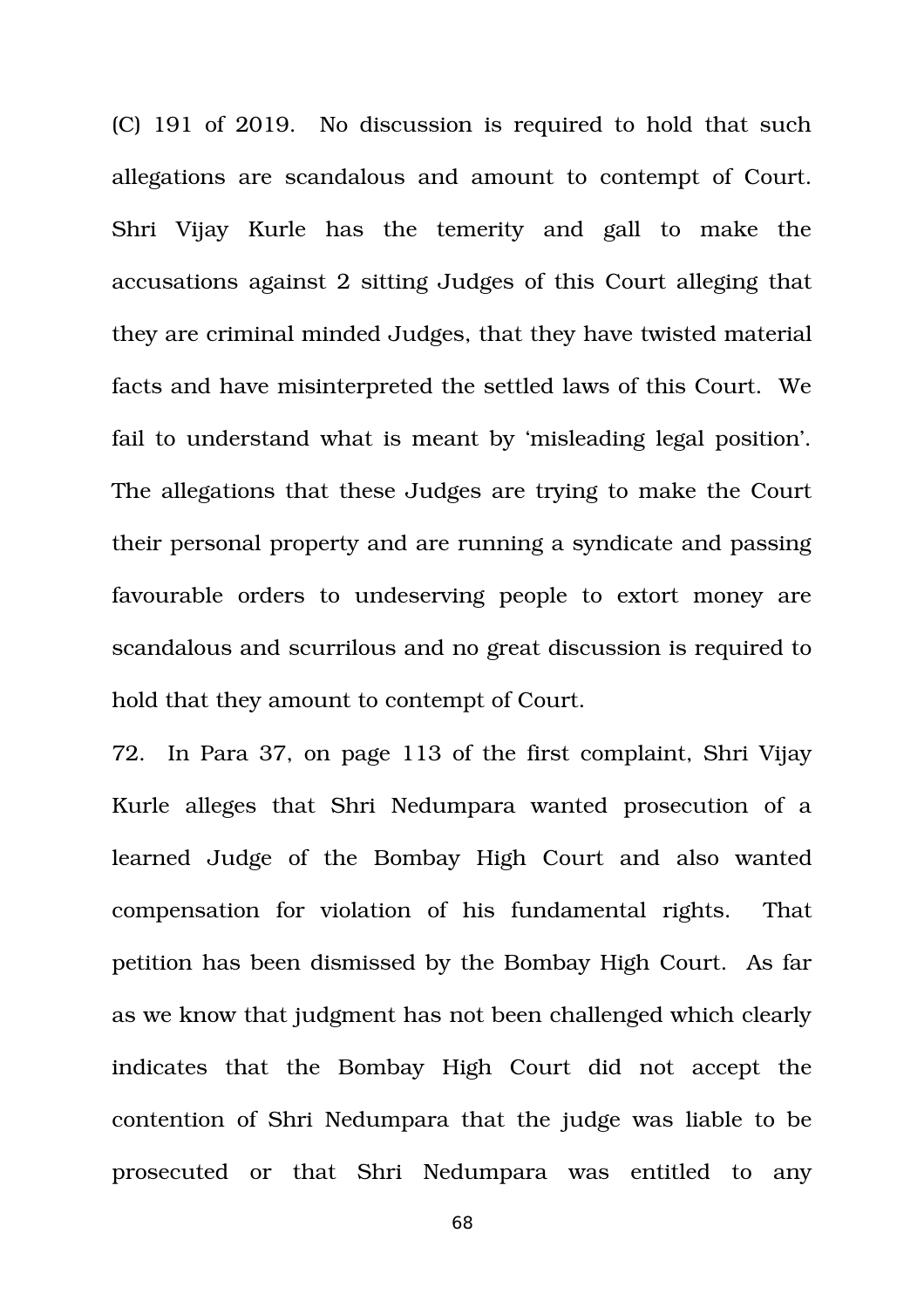compensation. It is surprising that thereafter the alleged contemnors made the following submissions on page 114 of the first letter:

> "So observation of Justice Justice Rohington Fali Nariman are prima-facie seems to be the outcome of his frustrated mind or done to help Justice Kathawala of Bombay High Court whose orders are set aside by Higher Benches for his misuse of power with strict  $\&$  harsh observation.**[Trident Steel and Engineering Co. Vs.** Vallourec 2018 SCC OnLine Bom 4060]. The said Justice Kathawala who is caught in sting opertation & his corrupt practices are under scrutiny before **(Five – Judge Bench of Hon'ble Bombay High Court).** Hence it is clear that Justice Rohington Fali Nariman tried to save an accused Judge and in both the eventuality he is unfit to work as a Judge of a Highest Court and is liable to be removed forthwith by using powers under "In-House-**Procedure'** as done in Justice Karnan's case."

Again, the allegations made are totally scandalous. Alleging that a judge has passed an order as an outcome of his frustrated mind is, in our opinion, a highly scandalous allegation. The other allegation that the order was passed with a view to help Justice Kathawala is equally scandalous. These allegations also amount to contempt.

73. On Page 93 of the first letter the following allegations have been made:

> "So Division Bench of Hon'ble Bombay High Court which decided the Writ Petition of Mr. Nedumpara did not find it as Contempt. Full Bench of Supreme Court did not find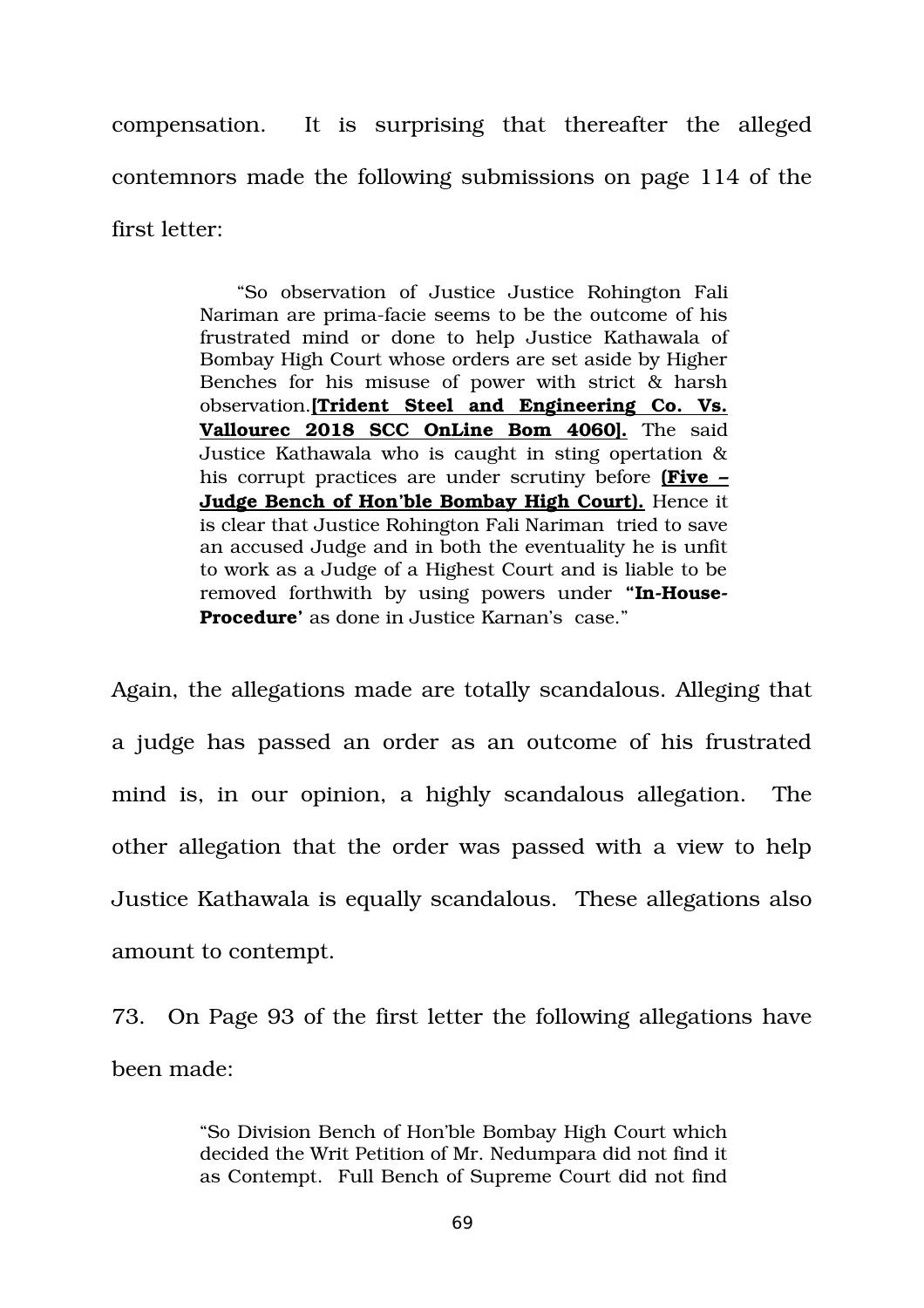it as Contempt but after 8 months Justice Rohington Fali Nariman call it as contemptuous it not only being judicial impropriety to be abide by views of larger bench but even by brother Judges but also proves ulterior motive of Justice Nariman.

The Petition for prosecution of Judge can never be contempt if not being frivolous. Rather it is duty of the advocate to make complaint of corrupt Judges."

74. Further on Page 134 of the first letter the alleged

contemnors have made the following allegations:

 "In present case Justice Nariman had done the same wrong. It is done with malafide intention and for ulterior purposes as ex-facie proved from the record and explanation given in the proceeding prasa.

**XOXO)** Under these circumstances since Justice Nariman is Judge of a Supreme Court, he does not deserve any leniency..."

75. On Page 135 of the first letter, Shri Vijay Kurle has made

the following allegations:

 "In the present case when Justice Rohington Fali Nariman had not taken any action on the spot i.e. on  $5<sup>th</sup>$  March, 2019 then there was no such urgency to bot to follow the procedure of Section 14 & Section 15 of Contempt of Courts Act 1971 as ruled by Full Bench of Hon'ble Supreme Court in **Dr. L.P. Mishra Vs. State of U.P. (1998) 7 SCC 379** *(Supra).*

But Justice Rohington Fali Nariman had acted against the procedure without any explanation as to what is the urgency to not to follow the procedures mandated under the law. This itself is a ground to infer that he have been actuated by an oblique motive or corrupt practice.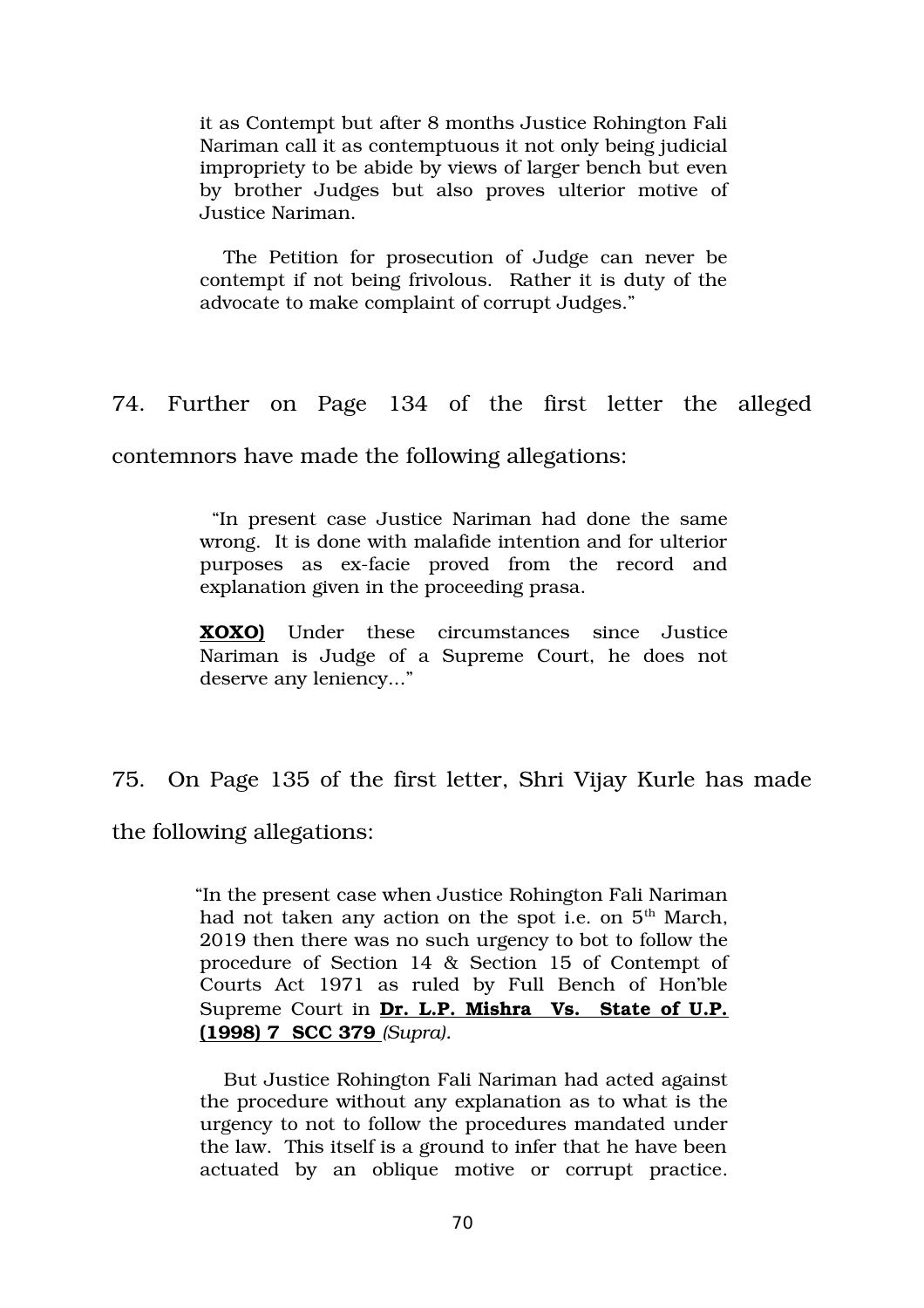# **[Vide : R.R. Parekh Vs. High Court of Gujarat (2016) 14 SCC 1]**"

The allegations that "*this itself is a ground to infer that he have been actuated by an oblique motive or corrupt practice*" is a totally baseless and unfounded allegation which scandalises this Court and lowers the majesty of this Court. When any person whether he be a party to the proceedings or not criticizes a judgment of a court he could do so as long as that party does not level allegations of malafide, ulterior motives, extraneous reasons etc. In the portions quoted above Shri Vijay Kurle has levelled allegations challenging the impartiality of Judges of this Court and he has also stated that the orders were passed with malafide intention and ulterior purpose. These allegations amount to scandalising the court and therefore there can be no manner of doubt that Shri Vijay Kurle is guilty of having committed contempt of this Court.

76. On Pages 150-154 of the first complaint Shri Vijay Kurle has stated as follows:

|                                                  | "XIII) $\#CHARGE#$ |  | <b>PASSING</b> |  | <b>ORDER</b> |  | <b>WITH</b> |  |
|--------------------------------------------------|--------------------|--|----------------|--|--------------|--|-------------|--|
| ULTERIOR MOTIVE TO SAVE ACCUSED JUDGE            |                    |  |                |  |              |  |             |  |
| S.J.KATHWALA AGAINST WHOM "INDIAN BAR            |                    |  |                |  |              |  |             |  |
| ASSOCIATION" GOT DEEMED SANCTION MAKES           |                    |  |                |  |              |  |             |  |
| <b>JUSTICE ROHINGTON FALI NARIMAN LIABLE FOR</b> |                    |  |                |  |              |  |             |  |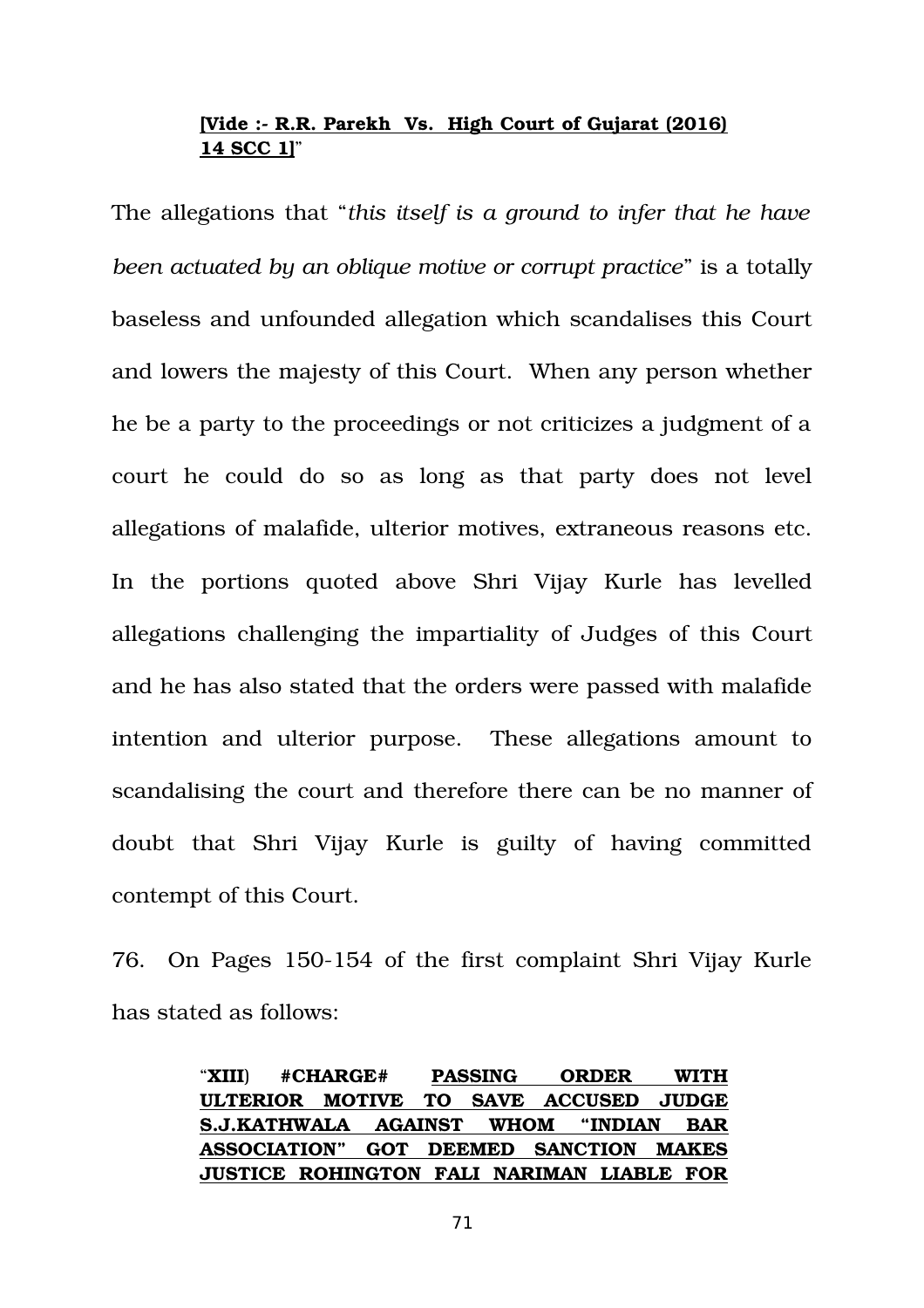# **PROSECUTION UNDER SECTION 218 OF INDIAN PENAL CODE.**

 $\bf XXX$   $\bf XXX$   $\bf XXX$ 

 This being the position, there was no occasion or reason for Justice Rohington Fali Nariman to make such irrelevant, unlawful and uncalled for observation. It is clear that said observations are made with ulterior motive to save his friend Justice S.J. Kathawalla and therefore liable to be prosecuted under section 218 of Indian Penal Code.

# **XIV) CHARGE # INABILITY TO INTERPRET THE SUPREME COURT JUDGMENT:**

In para 9 of the judgment Justice Rohington Fali Nariman relied upon the Constitution Bench judgment in the case of **Sukhdev Singh Sodhi v. Chief Justice S. Teja Singh, 1954 SCR 454** to interpret that as per said ruling the Judge who is personally attacked has to hear the matter himself. In fact the law laid down in the said judgment is exactly contrary."

The allegation that Justice Nariman acted with ulterior motive to save his friend Justice Kathawala for the reasons stated above is a totally scandalous and contemptuous allegation. The next allegation is that Justice Nariman acted in violation of a judgment of this Court in *Sukhdev Singh Sodhi's case* (supra). Without commenting on the correctness or otherwise of the allegations, the following observations under this heading are totally contemptuous:

> "This ex-facie proved very poor level of understanding of Justice Rohington Fali Nariman. ….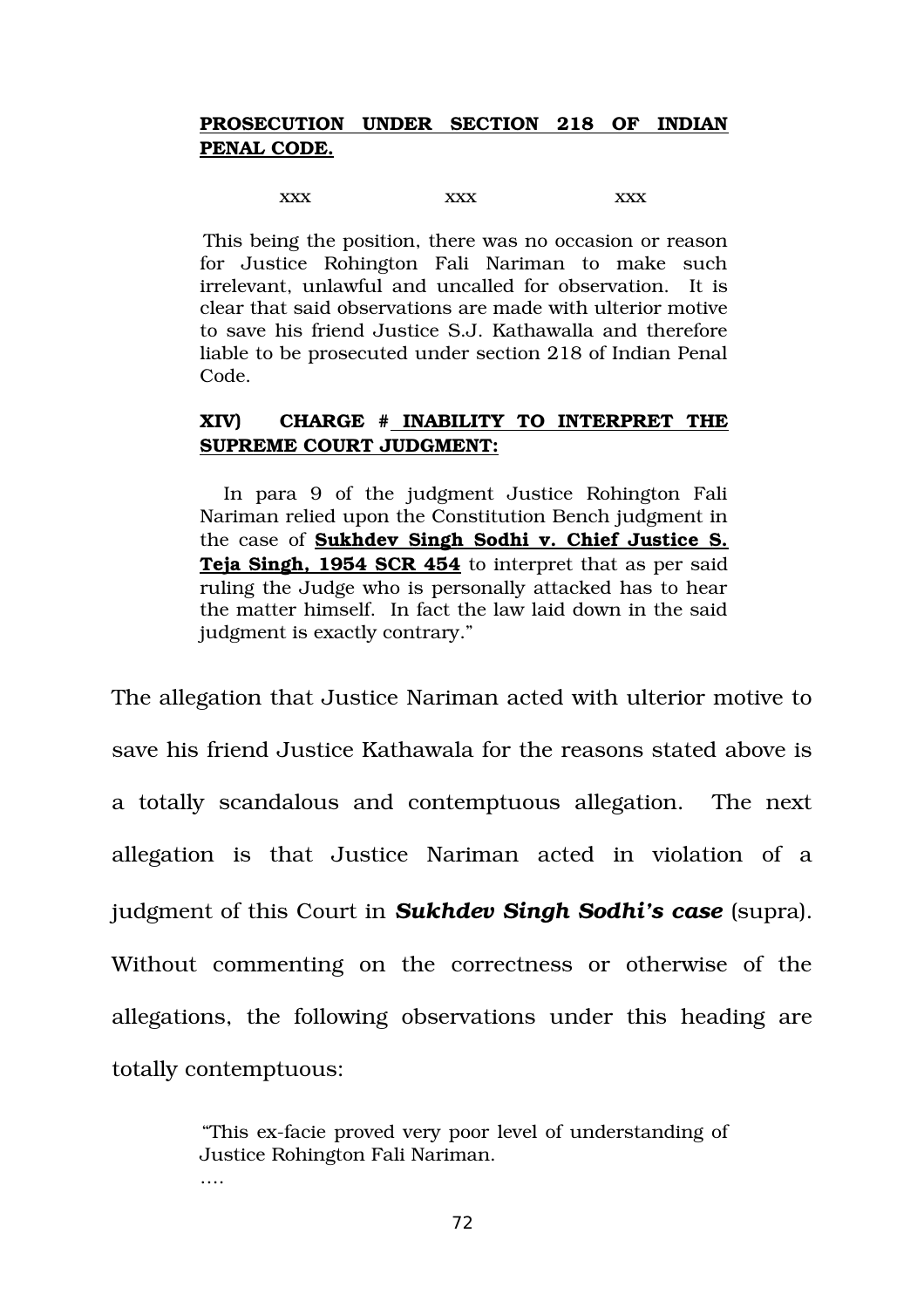But this provision and judgment was conveniently, deliberately ignored by Justice Rohington Fali Nariman or he may not know this basic law which is sufficient to prove his incapacity and poor level of understanding which is sufficient to remove him forthwith from judiciary."

The language used by Shri Vijay Kurle that Justice Nariman does not even know the basic law and, therefore, is incapacitated due to his poor level of understanding to be removed forthwith from the judiciary is highly intemperate language which amounts to gross contempt of Court.

77. At Page133 of the first complaint it is alleged as follows:

"In **Kapol Co-op. Bank Ltd. Vs. State of Maharashtra 2005 Cri.L.J.765** it is ruled that the term **"Abuse of Process of Court**" means act of bringing frivolous, vexations and oppressive proceedings.

The same is the act of Justice Rohington Fali Nariman by bringing Contempt case against Advocate Nedumpara."

78. Again, at Pages 167-168 of the first complaint following has been observed:

> "So it is clear that the process of law is being grossly abused by Justice Rohington Fali Nariman & Justice Vineet Saran under impressin that the Court is their personal & private property.

xxx xxx xxx xxx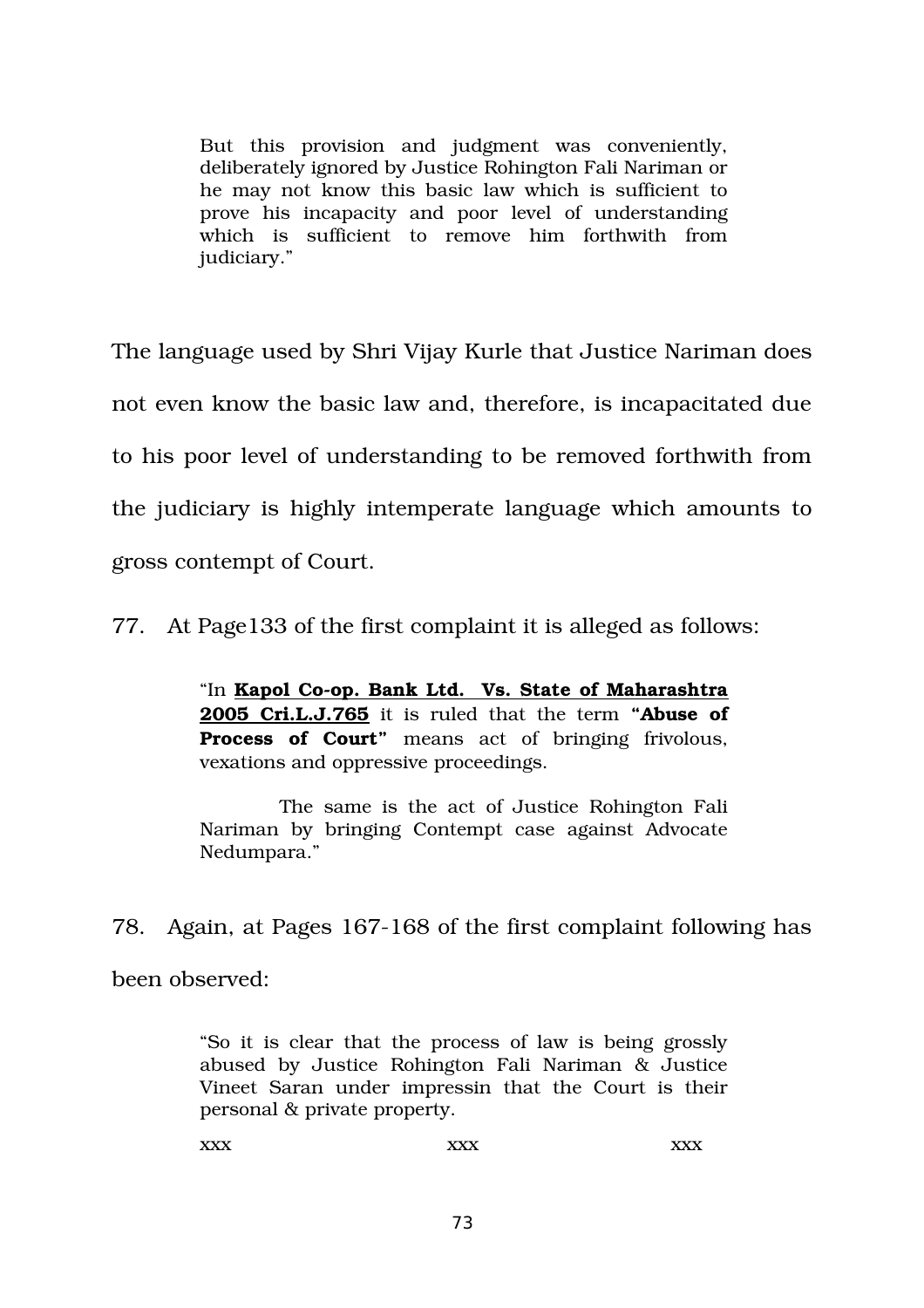# **CHARGE # BREACH OF OATH TAKEN AS A HON'BLE SUPREME COURT JUDGE BY ACTING PARTIALLY, WITH ILLWILL AND NOT**  UPHOLDING **THE CONSTITUTION AND LAW.**"

For the reasons stated above the allegation that 2 Judges consider this Court as their personal property is a scandalous allegation and amounts to contempt.

79. In the complaint filed by Shri Vijay Kurle in Para 49 on pages 171173, there is a reference to the complaint filed by Shri Rashid Khan Pathan and it is stated that the other complaint filed by Human Rights NGO is self-explanatory. The allegations read as follows:

> "That the another complaint by Human Right (N.G.O.) in other matter against Justice Rohington Fali Nariman & Justice Vineet Saran, is self-explanatory about incapacity, poor level of understanding, tendency to undermine the authority of Supreme Court and bringing the rule of law into disrepute and committing fraud on power to grant unwarranted relief to the undeserving accused and denying relief to the deserving victim woman.

> > $\bf XXX$   $\bf XXX$   $\bf XXX$

 That accused Justice Rohington Fali Nariman & Vineet Saran in Criminal Appeal No.387 of 2019 **[Aarish Asgar Qureshi vs. Fareed Ahmed Qureshi 2019 SCC OnLine SC 306]** had with malafide intention to help accused had observed that police report have no evidentiary value for directing enquiry against the accused husband on the application given by wife.

| <b>XXX</b> | <b>xxx</b><br>↗ | vvv<br>↗<br>$\Delta$ |
|------------|-----------------|----------------------|
|------------|-----------------|----------------------|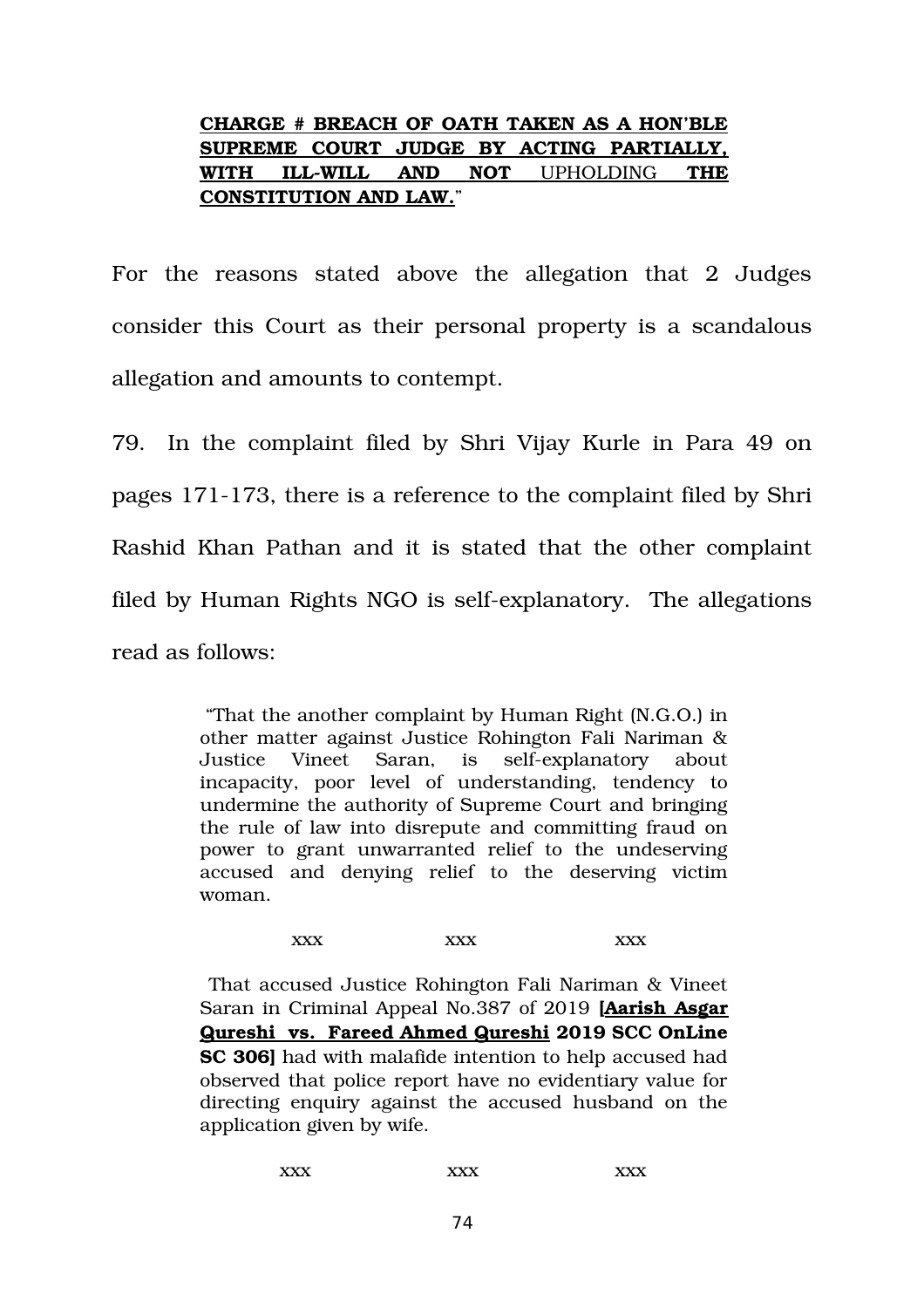But accused Judges in a hurry to help accused entertained the appeal against the order directing the compliant and passed order in utter disregard and defiance of law laid down by Hon'ble Supreme Court and also against the statutory provisions of Section 341 of Criminal Procedure Code and acted unconstitutionally."

Not only are these allegations scandalous and contemptuous and undermine the authority of this Court, but this clearly shows that the Shri Vijay Kurle was aware of the complaint filed by Shri Rashid Khan Pathan. This clearly indicates that Shri Rashid Khan Pathan had not only sent the complaint to the Hon'ble President of India and the Chief Justice of India but had communicated the same to others including Shri Vijay Kurle and therefore, this complaint was available in the public domain.

# **2 nd Complaint dt.19.03.2019 by Shri Rashid Khan Pathan**

80. We now take up the complaint filed by Shri Rashid Khan Pathan, who is said to be the National Secretary of the Human Right Security Council (N.G.O). The basis of the complaint is an order passed by two Judges of this Court (Justice R. F. Nariman and Justice Vineet Saran) in Criminal Appeal No.387 of 2019. In paragraphs 4 and 6 of this complaint, the complainant made the following allegations: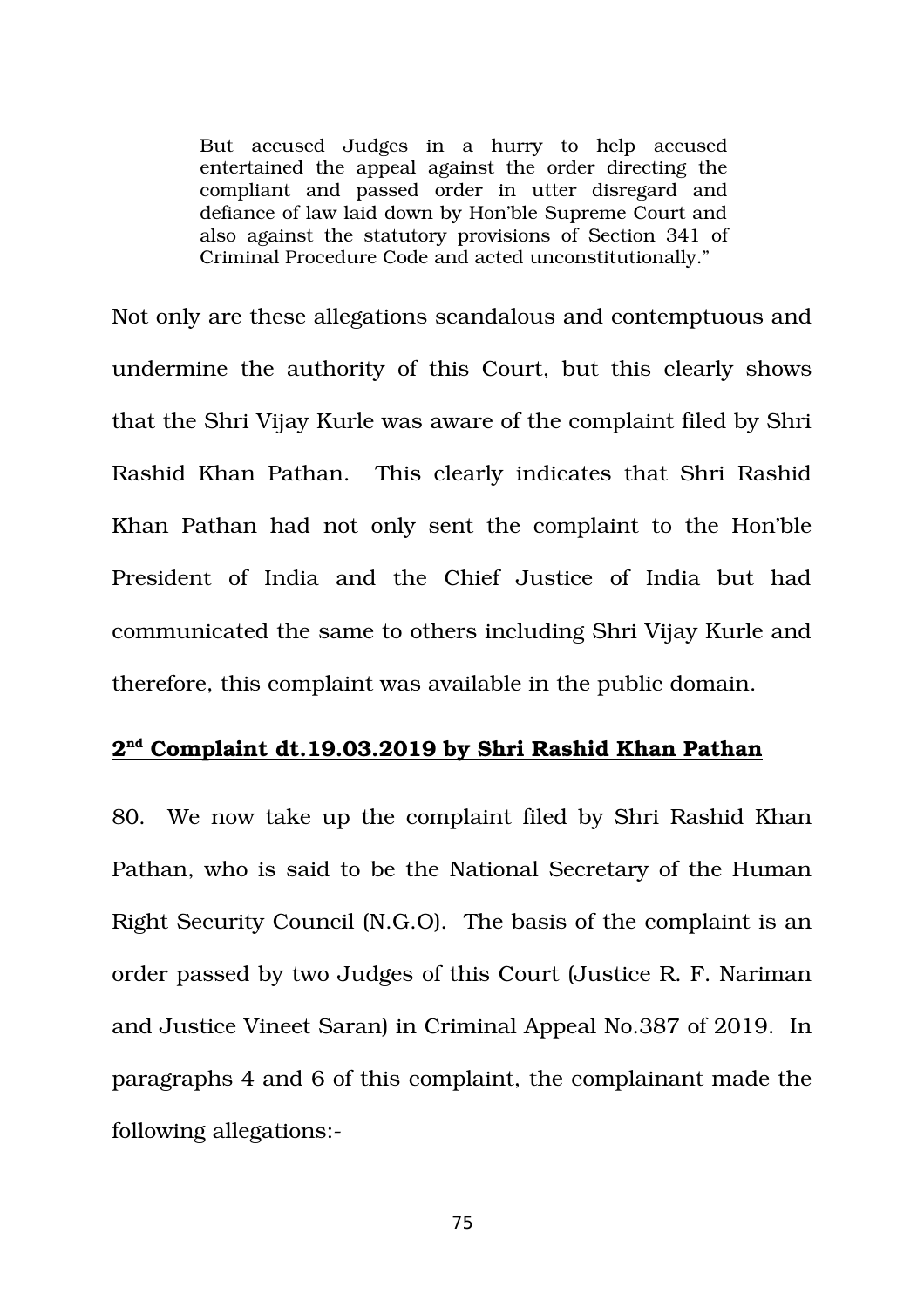Pgs.  $4-5$ 

"**4.** The present Complaint is regarding the misuse of power of Justice Rohinton Fali Nariman & Justice Vineet Saran while quashing the prosecution ordered by Hon'ble Bombay High Court against accused Under Section 340 of Criminal Procedure Code."

xxx xxx xxx xxx **6.** The reasoned and lawful order of High Court was set aside by accused Judge for extraneous consideration and in contempt of Constitution Bench judgment of Hon'ble Supreme Court."

81. Criminal Appeal No. 387 of 2019 was filed by a person who was aggrieved by the order whereby the High Court had directed that action be taken against him under Section 340 of the Cr.PC. Vide judgment dt. 26.02.2019 in *Aarish Asgar Qureshi* v.

*Fareed Ahmed Qureshi and Anr.[16](#page-75-0)* this court set aside the said order. In that case the respondent before this Court was represented by Shri Nilesh Ojha, alleged contemnor no.3 herein. It was virtually a private case between two parties having no element of public interest and therefore we do not understand as to why Shri Rashid Khan Pathan was so upset by this order that he filed a complaint in his capacity as National Secretary of the Human Rights Security Council.

<span id="page-75-0"></span><sup>&</sup>lt;sup>16</sup> 2019 (4) SCALE 606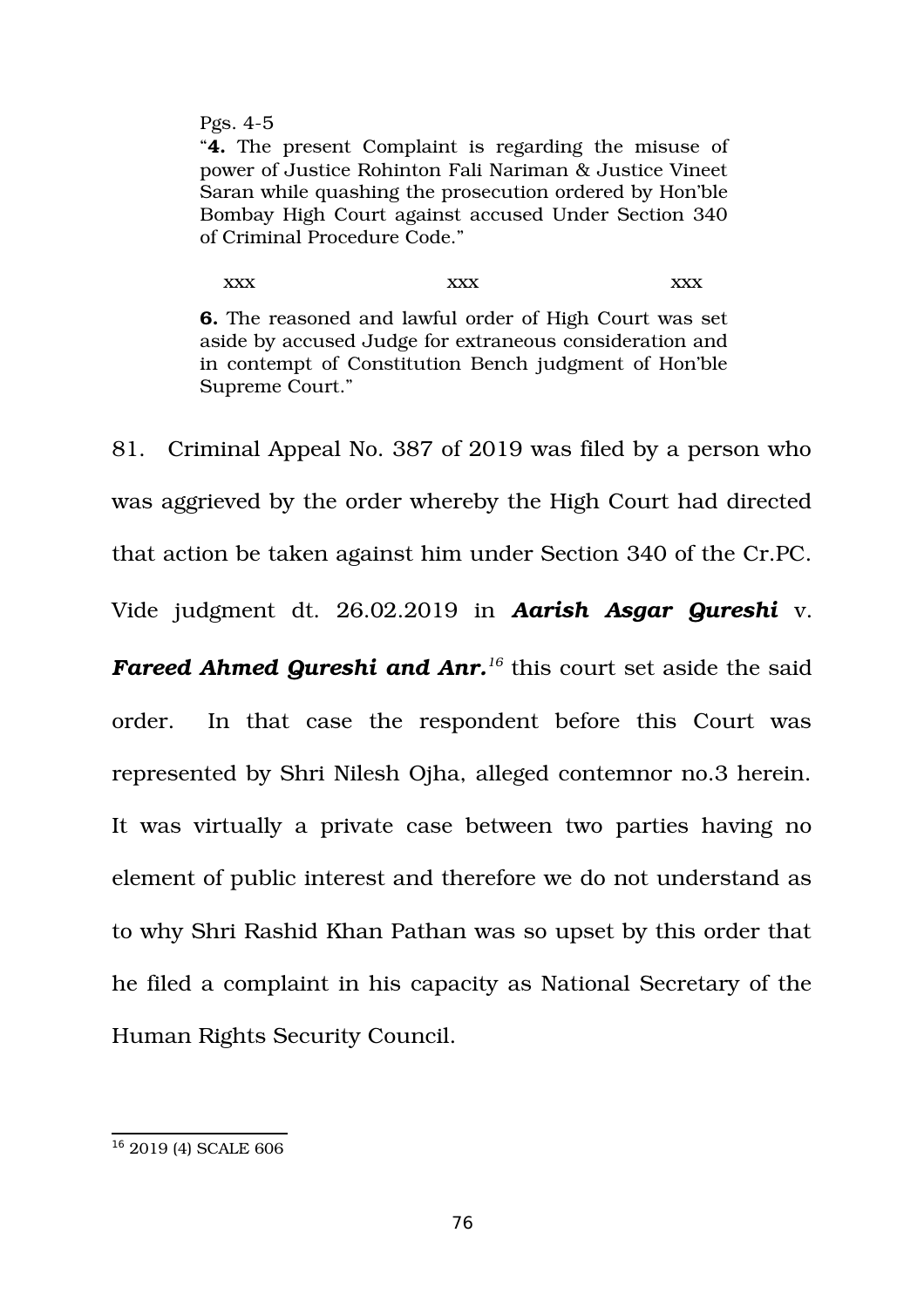82. Even assuming that Shri Rashid Khan Pathan, could criticise the judgment he should have stopped there. But in this case, Shri Rashid Khan Pathan did not stop at criticising the judgment. He has unambiguously attributed motives to the Judges by using phrases such as "*judges deliberately ignored the settled legal position*" or "*deliberately and conveniently ignored*" reference to certain observations, and "*deliberately* misinterpreted" certain judgments cited before the Court. Further, it is alleged that the fact that the Bench acted in defiance of the Constitution Bench judgment of the Court is sufficient to prove the *mala fide* of the accused Judges. First of all, it is not for Shri Rashid Khan Pathan to decide whether the judgment is correct or not. There is a legal procedure established whereby a review petition or a curative petition could be filed. We cannot go into the merits of the judgment but even assuming that the judgment is not in consonance with the judgment of the Constitution Bench then also that is no ground to allege *mala fide* against the Judges comprising the Bench. He has also made allegations that the Judges have breached the oath of office and acted in a biased manner.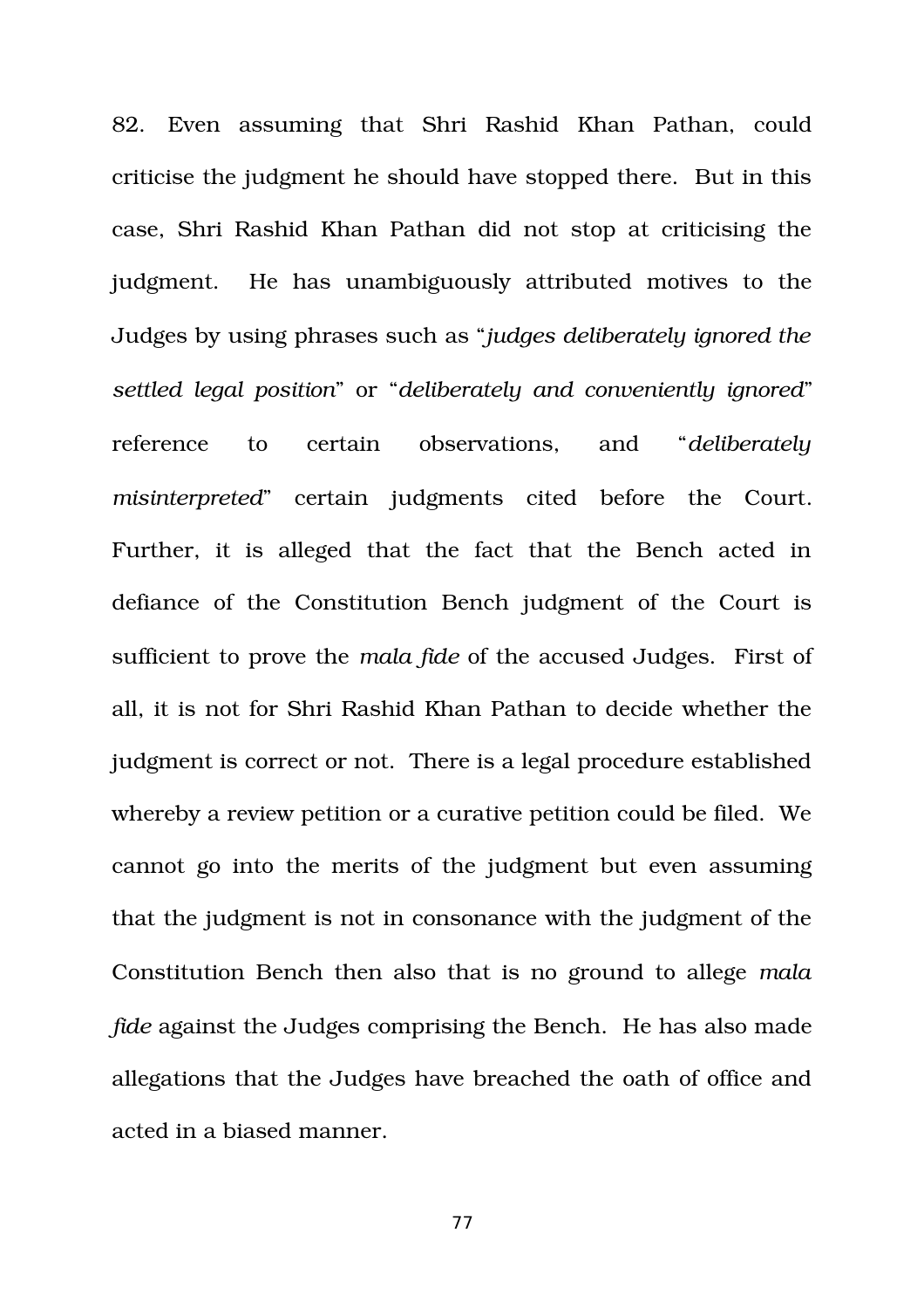83. One of the reasons given by Shri Rashid Khan Pathan for filing the complaint is that he had filed a complaint against Shri Fali S. Nariman, Senior Advocate of this Court, alleging antinational activities being committed by Shri Fali S. Nariman. In that case, Shri Rashid Khan Pathan was represented by Shri Nilesh Ojha, alleged contemnor no.3. On this ground, it is averred that Justice Nariman should not have heard the matter. The complaint in question is stated to have been filed on 19.02.2019. No material has been placed on record to show whether notice, if any, was issued on this complaint. The judgment in question was delivered on 26.02.2019 and there was no request by Shri Nilesh Ojha that any of the Judges should recuse from the hearing of the matter. There is no material to show that the factum of this complaint was brought to the notice of the Hon'ble Bench. Even if that had been brought to the notice, we find that this should not be a sufficient ground for recusal. If Judges start recusing on any such frivolous grounds, it would lead to forum hunting. If a litigant wants to avoid any Judge, he can easily ensure that a complaint, frivolous or otherwise, is filed against a Judge or a member of his family and then ask for recusal of the Judge. We cannot permit the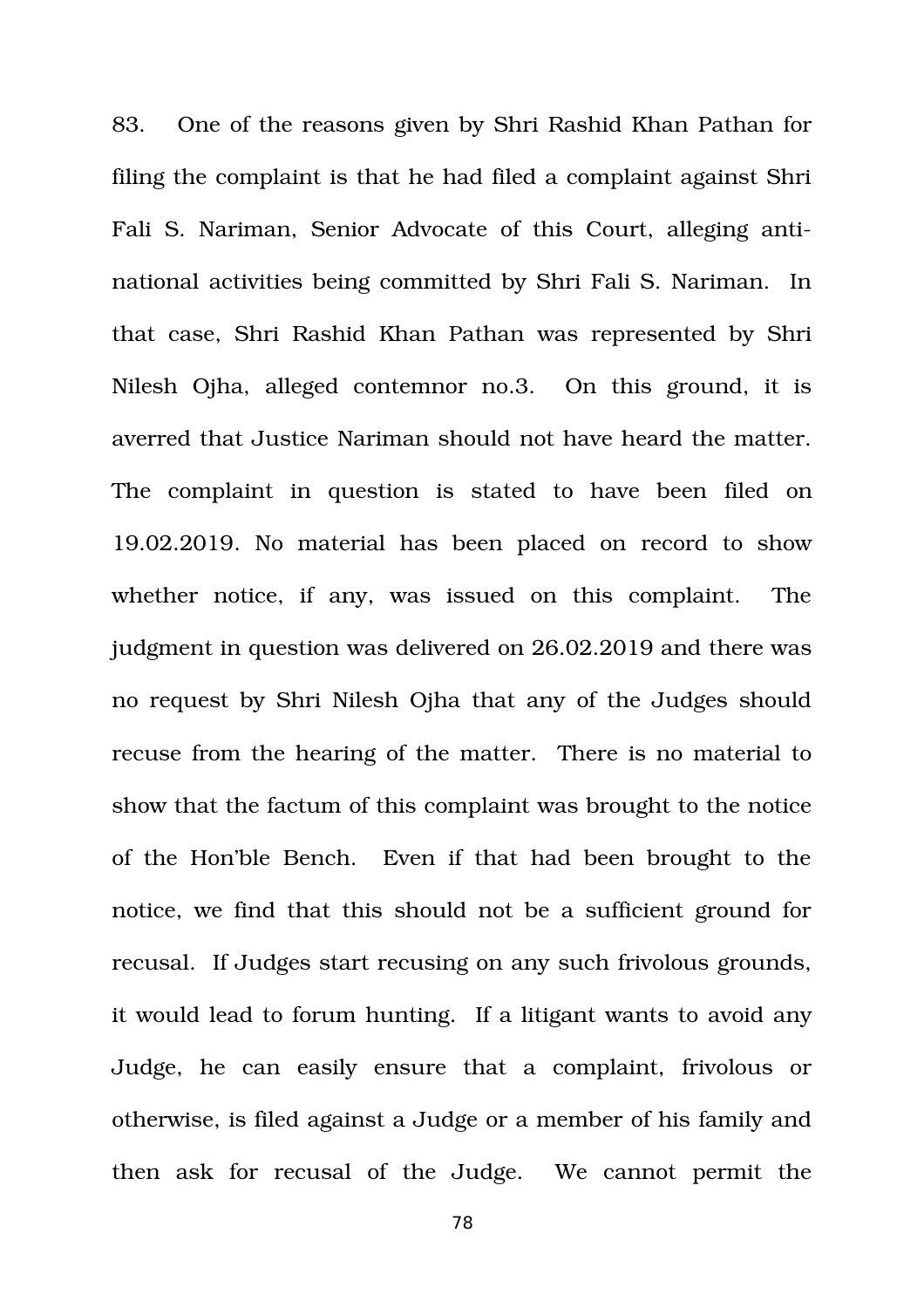judiciary to be held ransom at the hands of such litigants or lawyers.

84. There are other parts of the complaint by Shri Rashid Khan Pathan that we would like to highlight:

## Pg.16

## "11) xxx

So the observations of Justice Rohinton Fali Nariman & Justice Vineet Sareen are not only perincuriam but Contempt of law laid down by Full Bench of Hon'ble Supreme Court and also reflects their lack of basic knowledge."

## Pg. 20

"But while passing the final order, the reference to said observations were deliberately and conveniently ignored by the accused Judges more particularly by Justice Rohinton Fali Nariman."

## Pg. 33

"This judgement was relied and referred by respondent Judges in their judgment dated 26<sup>th</sup> February, 2019 but deliberately misinterpreted it with a view to set aside the lawful order thereby giving undue advantage to accused."

## Pg. 34

"But the Respondent Judges deliberately ignored the settled legal position by Supreme Court and various High Courts."

# Pg. 39

"Both these judgments were relied by Counsel for wife and are in the compilation filed in the Supreme Court. These judgments are also referred by Ld. Sessions Judge in its order dated  $12<sup>th</sup>$  December, 2018. Said order is annexed with Appeal before Hon'ble Supreme Court at Page No.172- 194 and abovesaid two judgments are referred in para 21 (**Page No.** 185 of S.L.P.) & Para 22 (**Page No.** 186 of S.L.P.)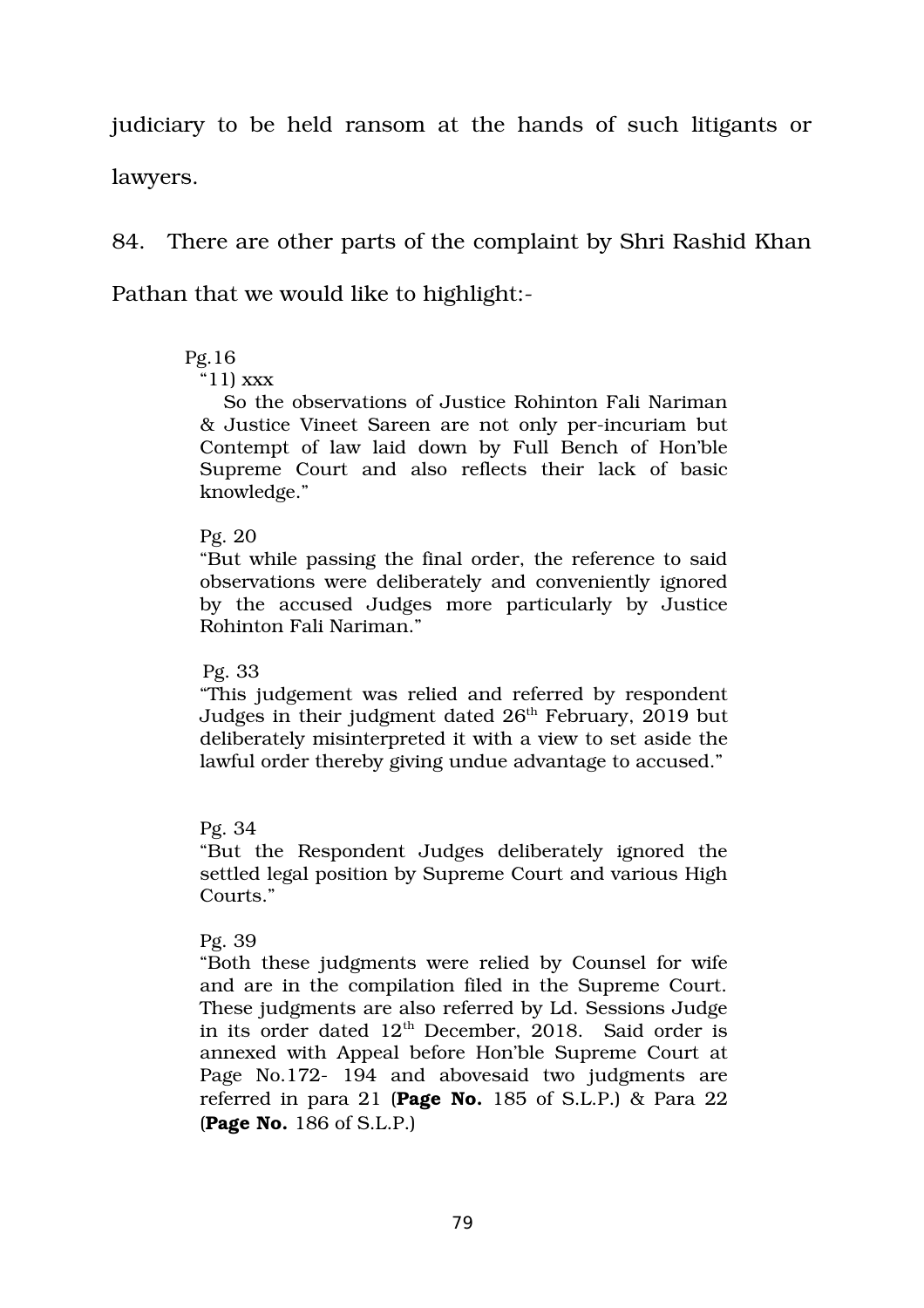But Respondent Judges deliberately ignored the said legal position settled by Hon'ble Supreme Court and Therefore the said order dated  $26<sup>th</sup>$  February, 2019 is not only per-incurriam but Contempt of Hon'ble Supreme Court."

#### Pg. 43

"But the Respondent Judges deliberately ignored to reproduce these paras in their order with ulterior motive to help the accused.

Moreover how the said case law is either applicable or not applicable is not discussed in the judgment except referring it in a cursory manner."

#### Pg. 52

"But Justice Rohinton Fali Nariman acted in utter disregard and difiance of Constitution Bench's judgment even if it was brought to his notice.

This is sufficient to prove the malafides of the accused Judges i.e. Justice Rohinton Fali Nariman & Justice Vineet Saran."

#### Pg. 62

"But here the Respondent Judges breach the oath taken as a Judge by acting contrary to law and in a biased manner and therefore they forfeited their right to sit on the chair of highest Court of the Country."

### Pg. 71

## "**38). POOR LEVEL OF UNDERSTANDING OF A JUDGE:**

xxx xxx xxx"

### Pg. 77

"**45).** Under these circumstance Justice Rohington Fali Nariman having knowledge of personal enmity between his father and Adv. Nilesh Ojha, instead of recusing himself, heard the case represented by Adv. Nilesh Ojha and out of his earlier prejudices passed the illegal order by willful disregard and defiance of the various law laid down by the Hon'ble Supreme Court."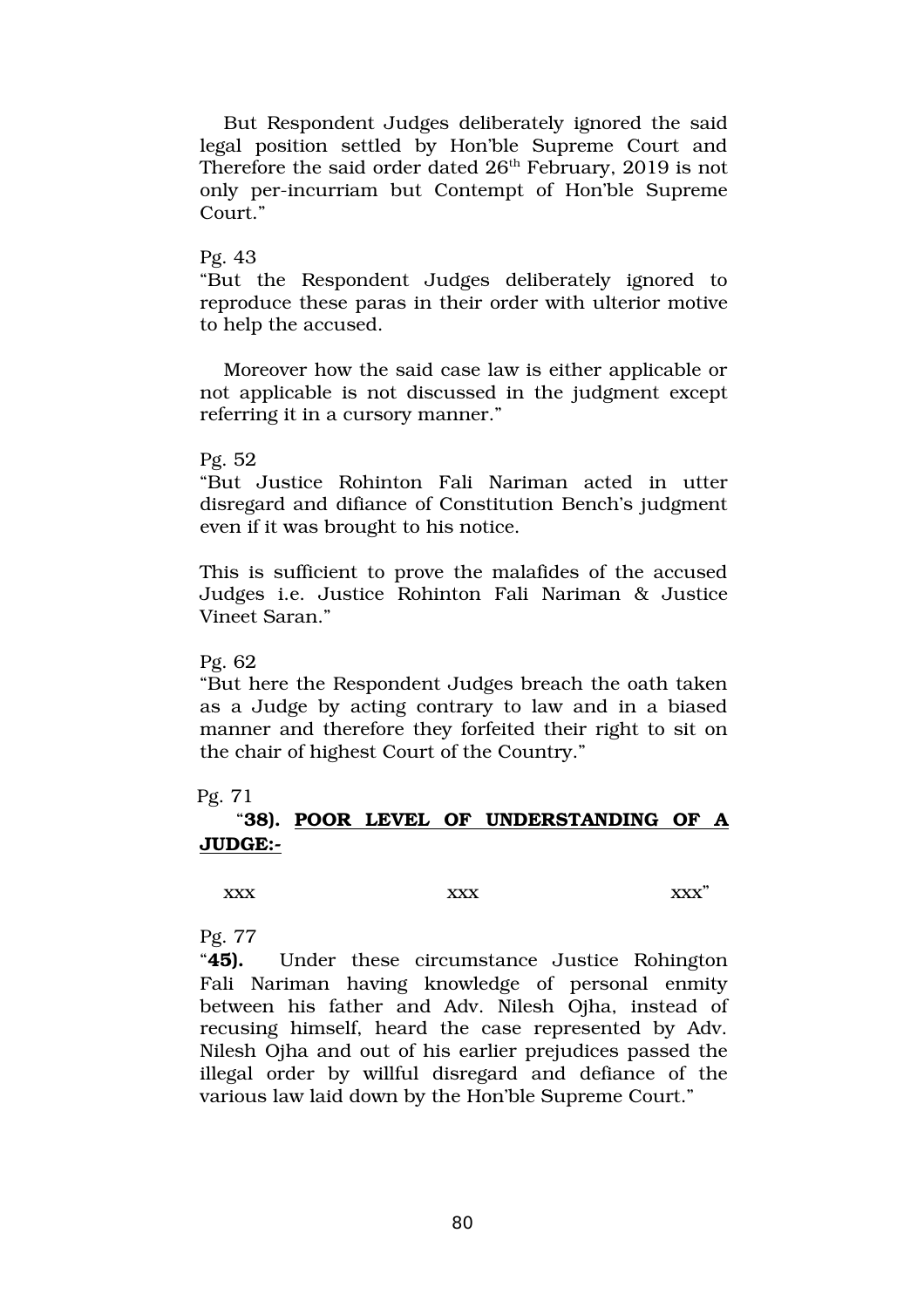85. The allegations in the portions which have been quoted above allege that the Bench passed orders in wilful disobedience of law and committed contempt of court, that the iudges deliberately and conveniently ignored certain portions of the judgment cited, that they deliberately misinterpreted the orders, that they deliberately ignored the settled legal position, that the judges acted with ulterior motive to help the accused, and that all this is sufficient to prove the *malafides* of the two judges whom Shri Rashid Khan Pathan describes as accused. These allegations are not only false but have been made only with a view to ensure that Justice Nariman should have recused himself from hearing the case in which he was still to hear Shri Nedumpara on the question of punishment. Further there is an allegation that Justice Nariman had the knowledge of personal enmity between his father and Shri Nilesh Ojha. The language used is not only objectionable, but by questioning the impartiality, integrity, ability of the Judges and by saying that the judges deliberately acted in a particular manner and raising allegations of malafide against them Shri Rashid Khan Pathan has also committed contempt of Court.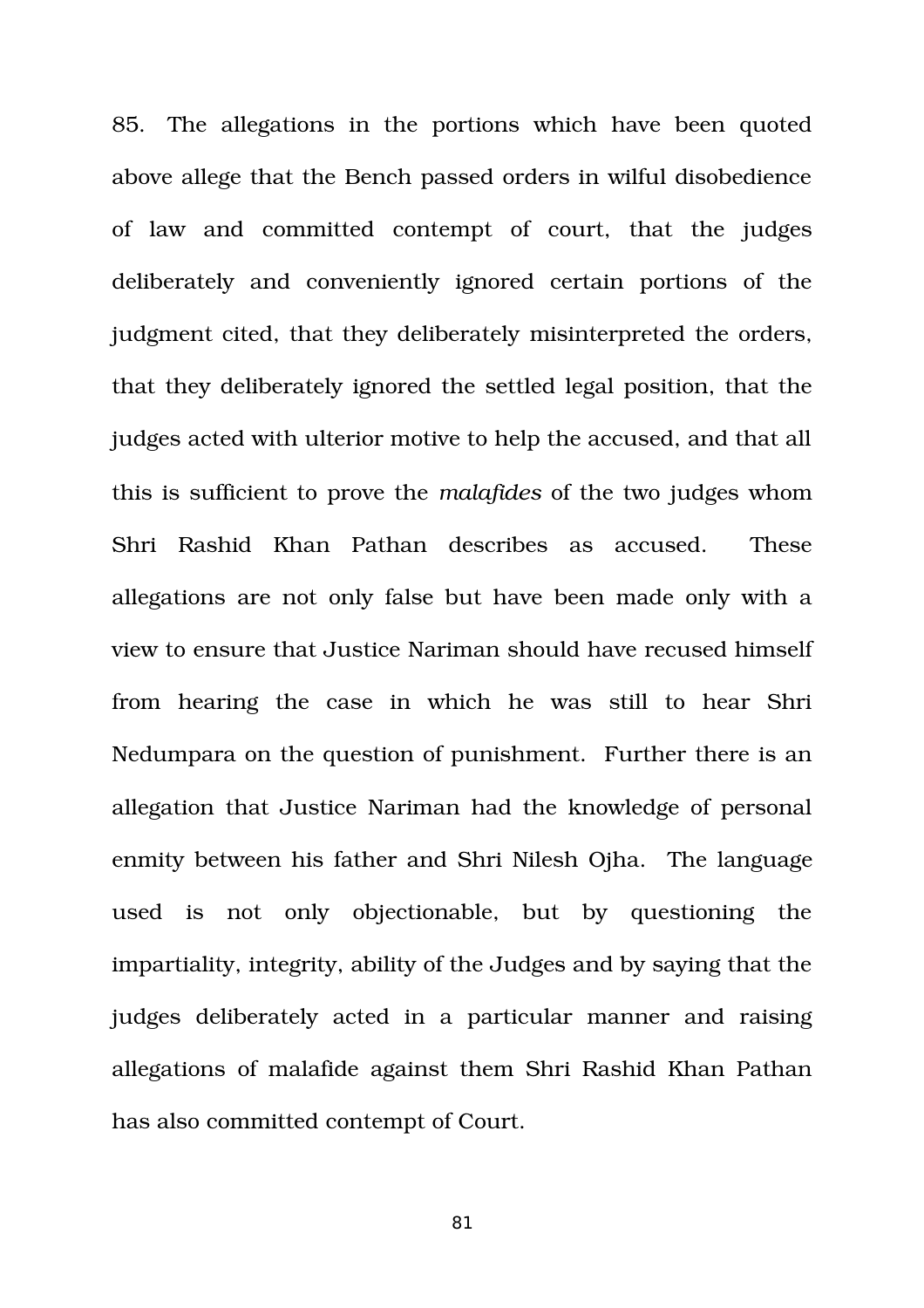86. We have already extracted large portions of the letters. Both the letters on their face are totally contemptuous in nature. No litigant has a right to attribute motives to a Judge. No litigant has a right to question the integrity of a Judge. No litigant has a right to even question the ability of a Judge. When the ability, integrity and dignity of the Judges are questioned, this is an attack on the institution. It is an attack on the majesty of law and lowers the impression of the Courts in the public eye. The allegations in the complaints are scurrilous and scandalous. Shri Vijay Kurle and Shri Rashid Khan Pathan do not deny that they have sent these letters. They, in fact, justify the sending of these letters. There is not even a word of regret in any of the affidavits filed by them.

87. We now examine the context in which these allegations have been made. The first complaint by Shri Vijay Kurle dated 20.03.2019 is basically in relation to the order dated 12.03.2019. Shri Nedumpara was held guilty of contempt vide order dated 12.03.2019. Notice was issued to him for being heard on the issue of punishment. This notice was made returnable within two weeks and the record shows that this notice was actually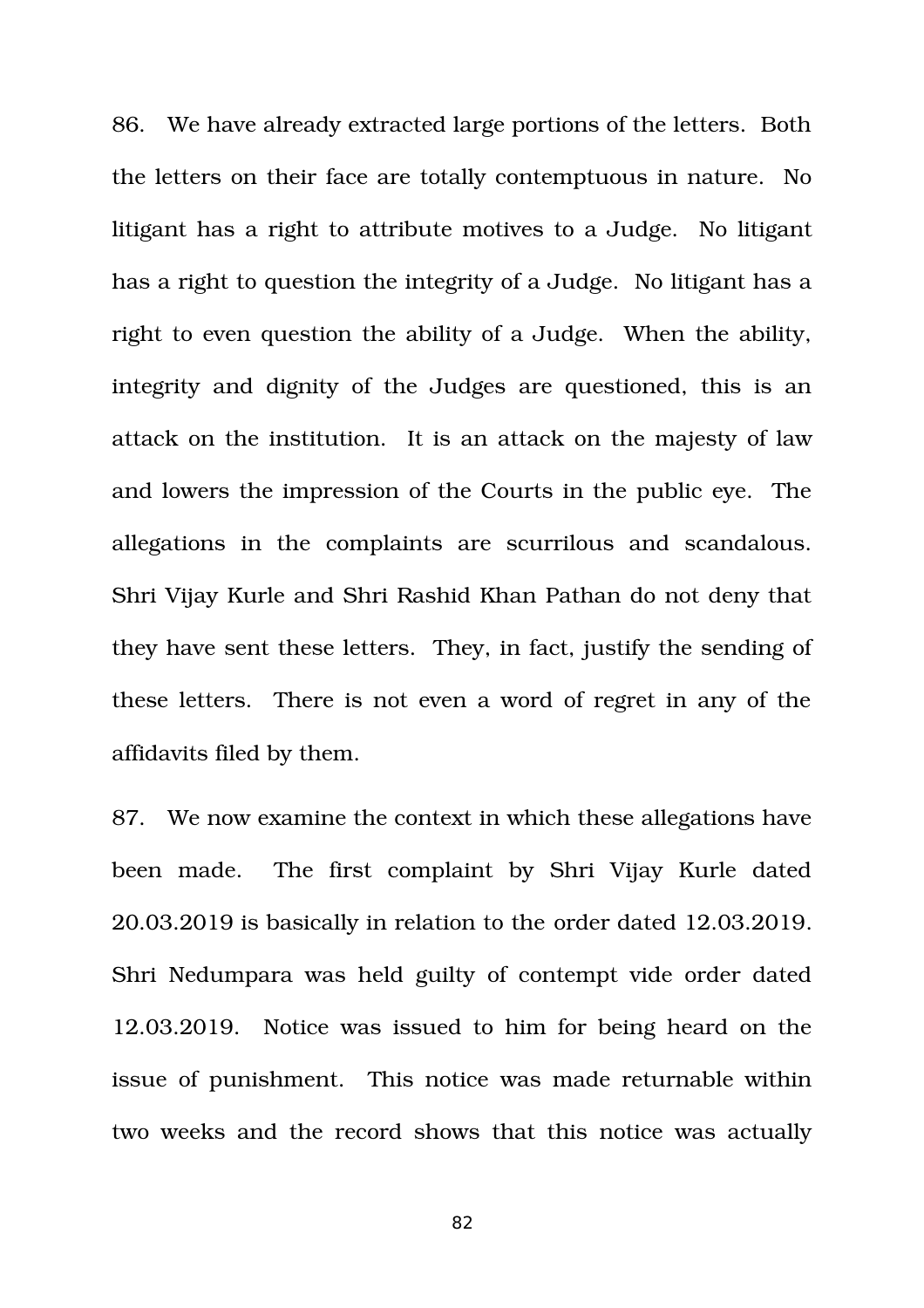made returnable on 27.03.2019. In the meantime, both Shri Vijay Kurle and Shri Rashid Khan Pathan sent these complaints praying that action be taken against the Members of the Bench. This, in our opinion, is the grossest form of contempt because the intention was to intimidate the Judges so that they should desist from taking action against Shri Nedumpara. Shri Nedumpara in his affidavit filed in this Court stated that he barely knew Shri Vijay Kurle and Shri Nilesh Ojha. According to him, he did not know Shri Rashid Khan Pathan at all. On the basis of the statement we have discharged Shri Nedumpara. He, in fact, stated that he came to know about these complaints only after notice was issued and his colleague Mrs. Amin took out the complaints filed by Shri Vijay Kurle and Shri Rashid Khan Pathan from the social media.

88. In the complaint filed by Shri Vijay Kurle there are references to many documents and allegations that certain issues raised in the Court were ignored. The order dated 12.03.2019 convicting Shri Nedumpara which is the fulcrum of the complaint of Shri Vijay Kurle was passed without issuing notice to Shri Nedumpara. Shri Vijay Kurle alleges ignorance of law and failure to comply with various Constitution Bench judgments without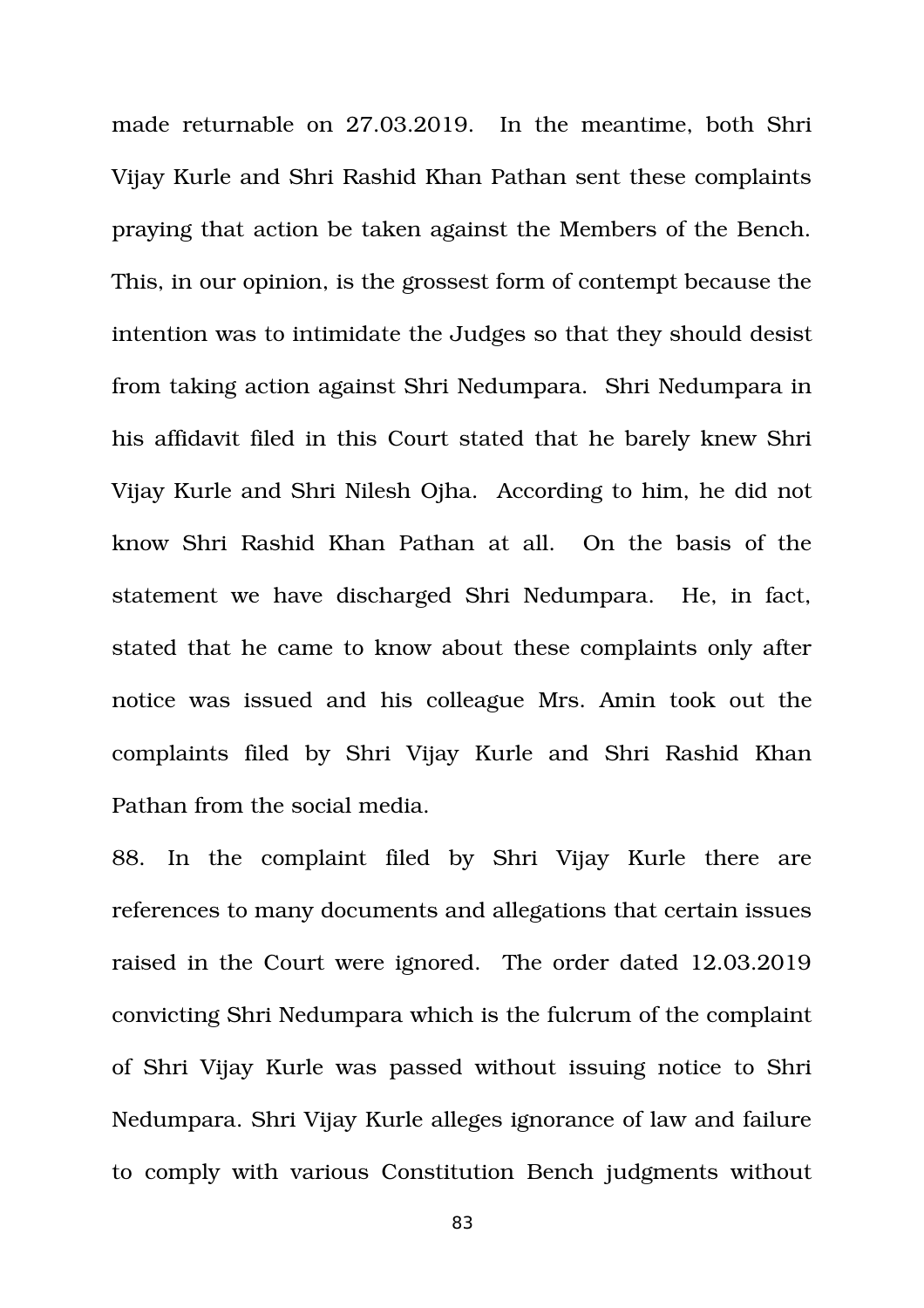even caring to ascertain whether these judgments were actually cited before the Bench or not. There can be no manner of doubt that this complaint by Shri Vijay Kurle was filed with a view to intimidate the Judges so that no action against Shri Nedumpara is taken.

89. Coming to the complaint of Shri Rashid Khan Pathan. The same relates to the case in which Shri Nilesh Ojha was a counsel for the respondent. Any party who loses a matter in a Court may turn out to be disgruntled and may feel that justice had not been done to it. The judgment in *Aarish Asgar Qureshi* (supra) was delivered on 26.02.2019. Shri Rashid Khan Pathan in his complaint made reference to various cases which, according to him, were cited before the Bench. He urges that these cases were ignored or misinterpreted by the Bench. The question is as to how Shri Rashid Khan Pathan came to know about these facts. The only source of information could be Shri Nilesh Ojha.

90. No doubt, any citizen can comment or criticise the judgment of this Court. However, that citizen must have some standing or knowledge before challenging the ability, capability, knowledge, honesty, integrity, and impartiality of a Judge of the highest court of the land. We are informed that Shri Vijay Kurle has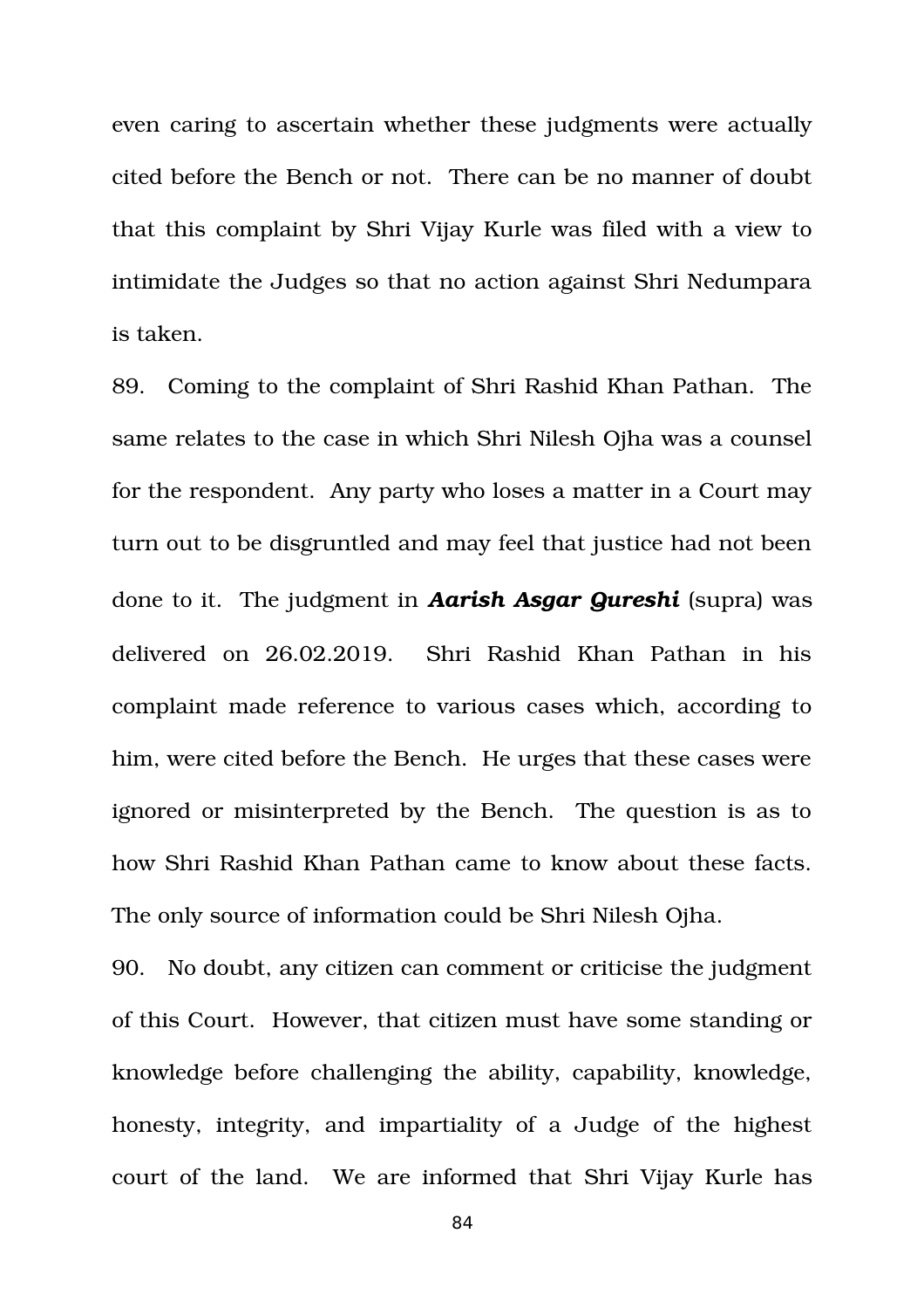hardly 7 years standing at the Bar. His complaint is full of mistakes and he has not even cared to check the spelling of the name of the Judge who he claims has no knowledge of law. His professional credentials are not known and we fail to understand how can he adorn the robes of a Judge to pass judgment on the Judges of the highest court, that too by using highly intemperate language and language which casts a doubt not only on the ability of the Judges but scandalises the Court and lowers the dignity and reputation of this Court in the eyes of the general public. These sort of scandalous allegations have to be dealt with sternly and nipped in the bud. As far as Shri Rashid Khan Pathan is concerned, he professes to be the National Secretary of an NGO. Other than that, it does not even appear that he is a lawyer. What was the public interest in raking up issues with regard to a litigation which had no element of public interest? It deals mainly with quashing of the proceedings initiated by the Bombay High Court against a party under Section 340 of the CrPC. There is no explanation as to what the case of *Aarish Asgar Qureshi* (supra) has got to do with this case. It is not as if somebody has been put behind bars or the human rights of any person had been violated. Shri Rashid Khan Pathan is basically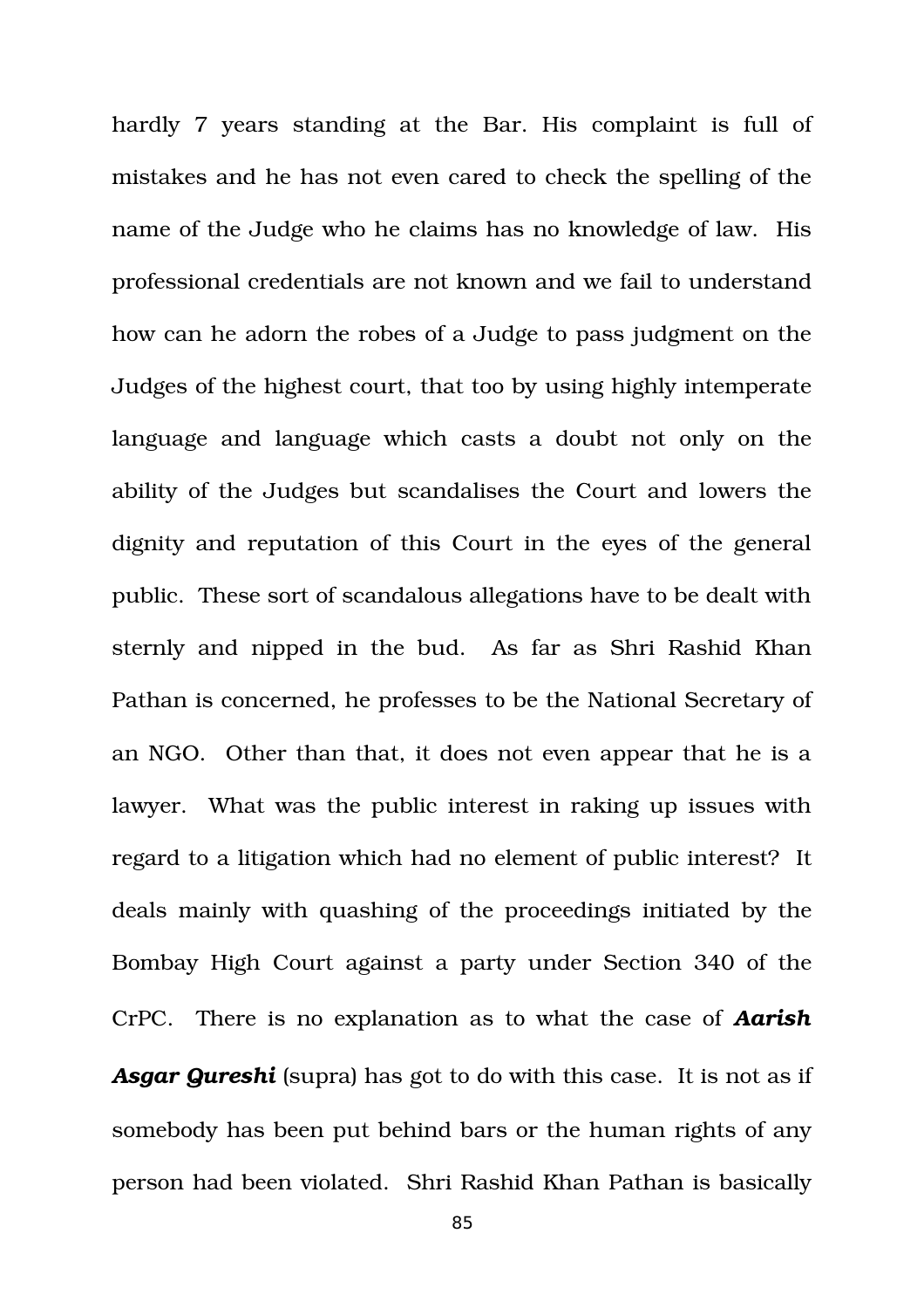waging a war against the Members of the Bench and against this Court at the instance of Shri Nilesh Ojha, if not Shri Nedumpara because in his complaint he states that Shri Nilesh Ojha was the lawyer for the respondent before the Court and could be the only person who could have supplied the material to Shri Rashid Khan Pathan.

## **Alleged Contemnor No. 3Shri Nilesh Ojha**

91. This brings us to Shri Nilesh Ojha, alleged contemnor no. 3. At the outset, we may point out that Mr. Nedumpara in his discharge application has very clearly disassociated himself from the letters and has stated that he barely knows Shri Vijay Kurle and Shri Nilesh Ojha and has also stated that he has no concern with the communication sent by them. This is not the stand of alleged contemnor no. 3, Mr. Nilesh Ojha. He is the National President of the Indian Bar Association of which Mr. Vijay Kurle is the State President. During these entire proceedings he has relied upon a technical objection that he has not signed the letters, but the tenor of his written submission as well as the various affidavits again show that he has not disassociated from what has been said in the complaint. In fact, he has tried to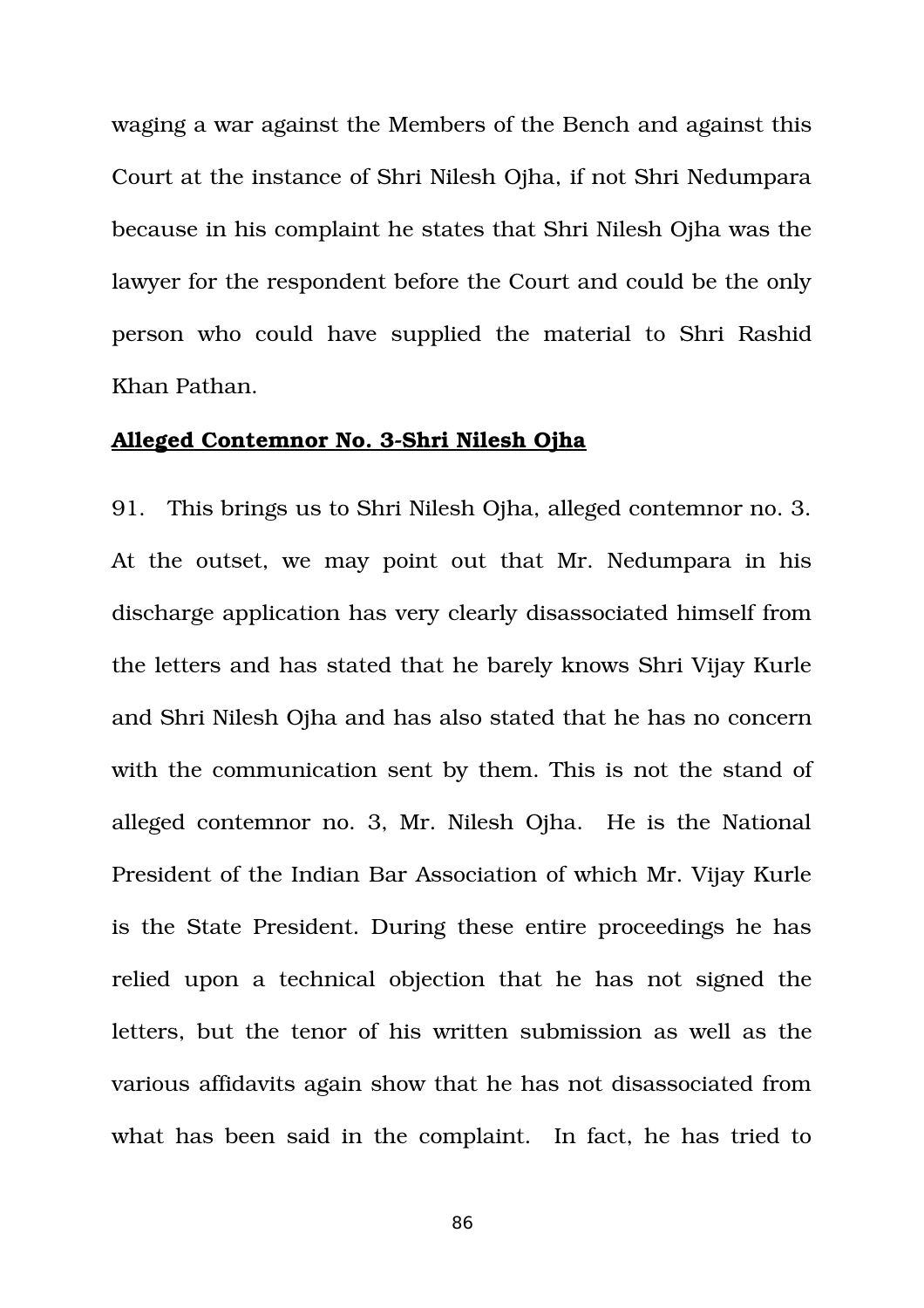justify the same. The cat comes out of the bag when we go through Para 12.41 of the discharge application filed by Shri Nilesh Oiha. The following averments are extremely relevant:

> "**12.41.** That, the entire letter dated 23.03.2019 sent by Adv. Milind Sathe nowhere states that which part of Complaint given by me, Adv. Vijay Kurle,& Rashid Khan Pathan is wrong or incorrect…"

This clearly indicates that the letters sent by Shri Vijay Kurle and Rashid Khan Pathan were sent with the knowledge and consent of Shri Nilesh Ojha.

92. We may also now refer to some other facts. The complaint of Rashid Khan Pathan is based on the case which was argued by Shri Nilesh Ojha. He has made various allegations that some arguments were raised by Shri Nilesh Ojha which were not considered by the Bench or were brushed aside. He could have come to know about this only if Shri Nilesh Ojha had told him and therefore, it cannot be believed that Shri Nilesh Ojha was not aware or did not support what was said in the complaint of Shri Rashid Khan Pathan. The conduct of Shri Nilesh Ojha even while arguing the matter was to support each and every thing said in the complaints filed by Shri Vijay Kurle and Shri Rashid Khan Pathan. He may not have signed the complaint but we have no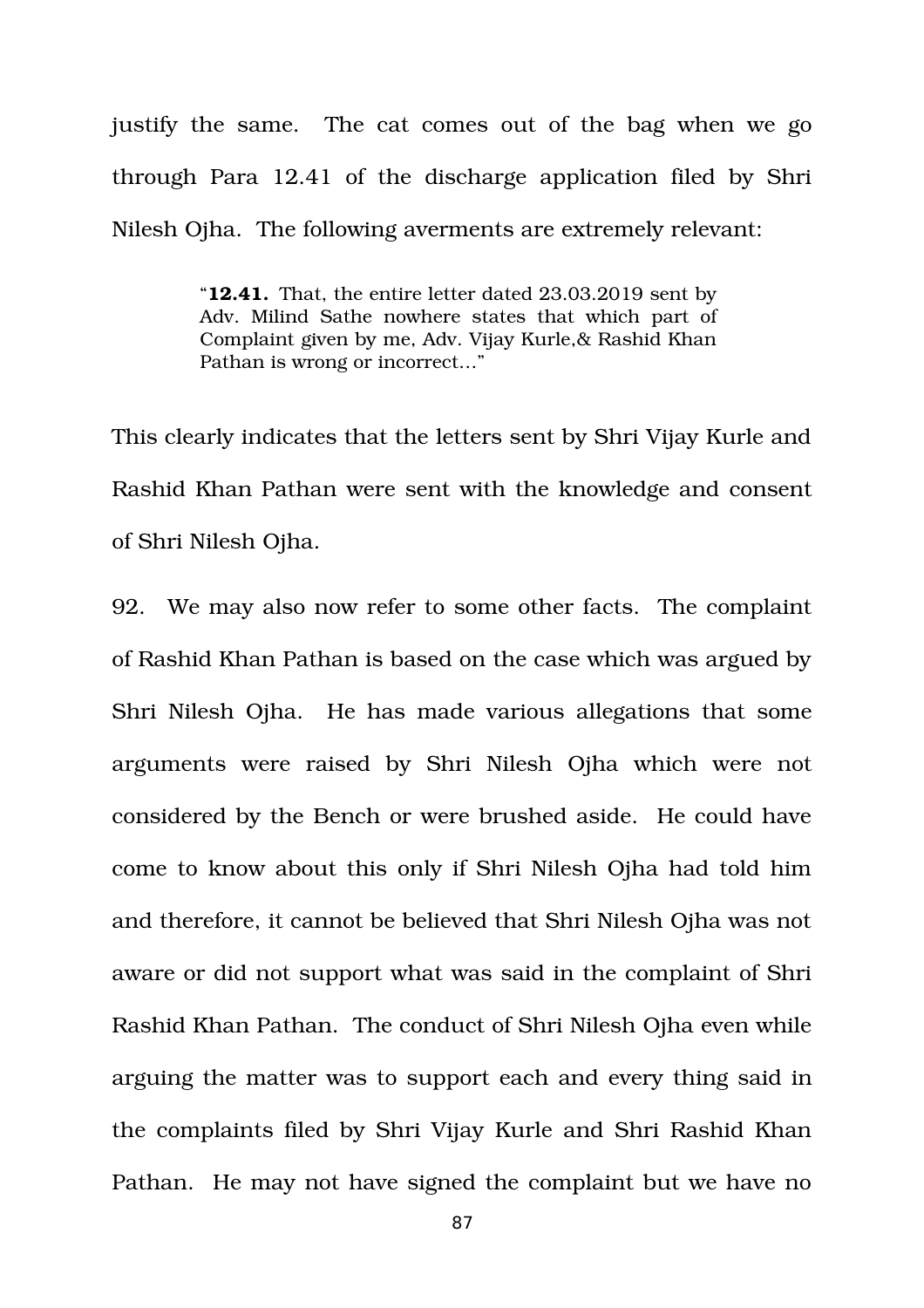doubt in our mind that both these complaints were sent in coordination with each other. In fact, Shri Vijay Kurle in his complaint refers to the complaint made by Shri Rashid Khan Pathan. If the complaint of Shri Rashid Khan Pathan is addressed only to the President of India and the Chief Justice of India, which was sent on 19.03.2019 how could Shri Vijay Kurle on 20.03.2019 make reference to the allegations in the complaint made by Shri Rashid Khan Pathan and support the same unless he had read them.

93. As far as the complaint of Shri Vijay Kurle is concerned, it is nothing but a proxy battle for Shri Nedumpara. If Shri Nedumpara did not know Shri Vijay Kurle, how could such a detailed complaint running into 183 pages have been filed by Shri Vijay Kurle on 20.03.2019 when the matter of Shri Nedumpara was still pending in this Court. This Court convicted Shri Nedumpara for contempt of Court by judgment dated 12.03.2019 and directed Shri Nedumpara to appear so that punishment could be imposed on him for contempt of Court. The matter was listed on 27.03.2019. In our opinion, both these complaints were sent to the President of India with a view to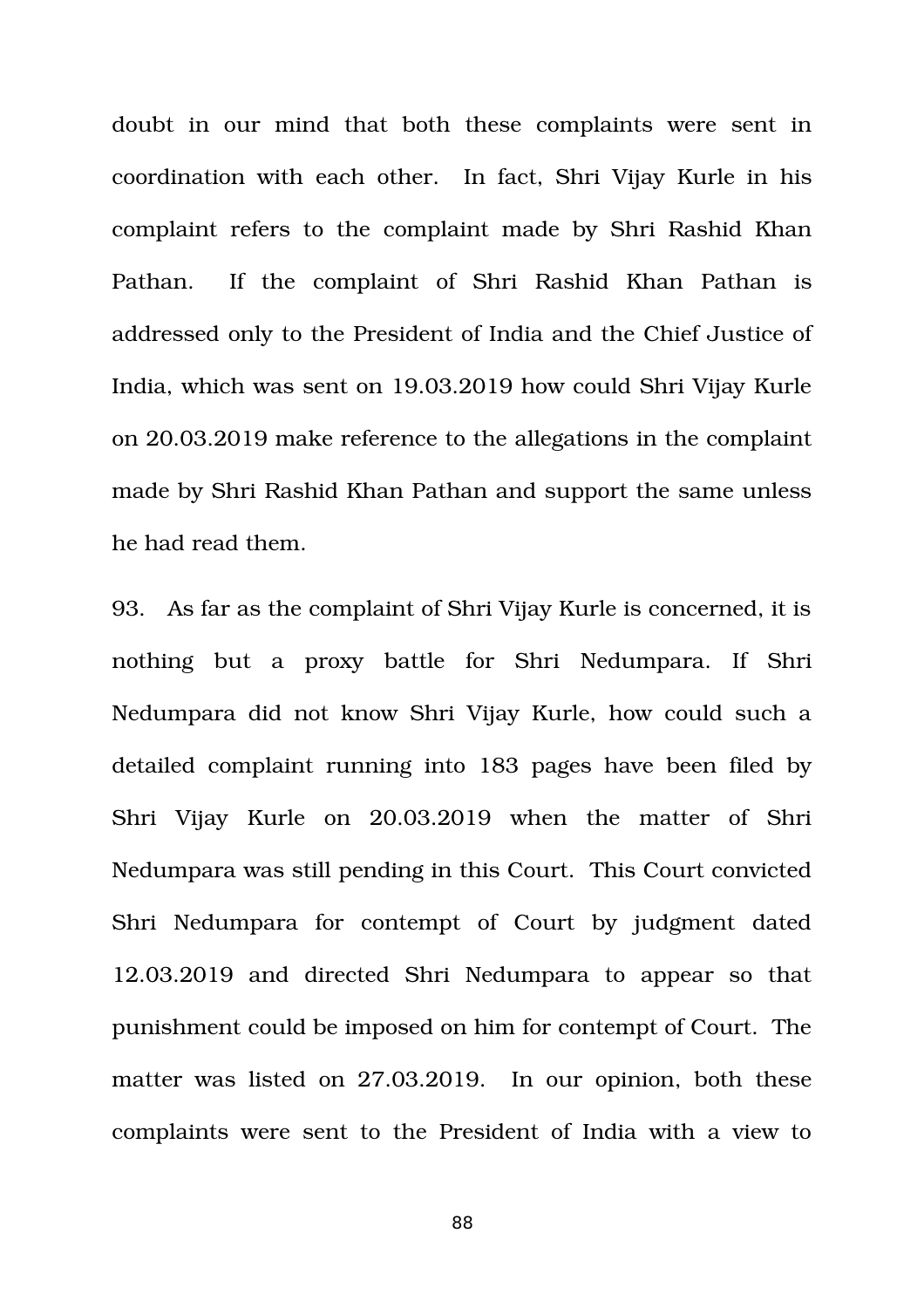browbeat this Court so that this Court is terrorised into not taking action against Shri Nedumpara. In a matter which was still pending in so far as imposition of punishment was concerned, Shri Vijay Kurle and Shri Rashid Khan Pathan had no business sending these communications. These communications were widely circulated on social media, as is apparent from the affidavit of Mrs. Rohini M. Amin filed in the present case where she has stated that she obtained a copy of the complaint from the social media. Shri Rashid Khan Pathan had addressed his complaint only to the President of India and the Chief Justice of India. As far as the complaint of Shri Vijay Kurle is concerned, it is addressed to many other persons including all Judges of the Supreme Court, all Judges of all the High Courts, all State Bar Councils and the Bar Council of India. Obviously, the President of India or the Chief Justice of India did not put this complaint on social media and only Shri Rashid Khan Pathan could have done so. It was also obvious that this was done only with the active connivance and with the consent of Shri Nilesh Ojha since he is the President of the Indian Bar Association. It is only when notice of contempt was issued, that Shri Nedumpara stated that he does not know Shri Vijay Kurle, Shri Nilesh Ojha and Shri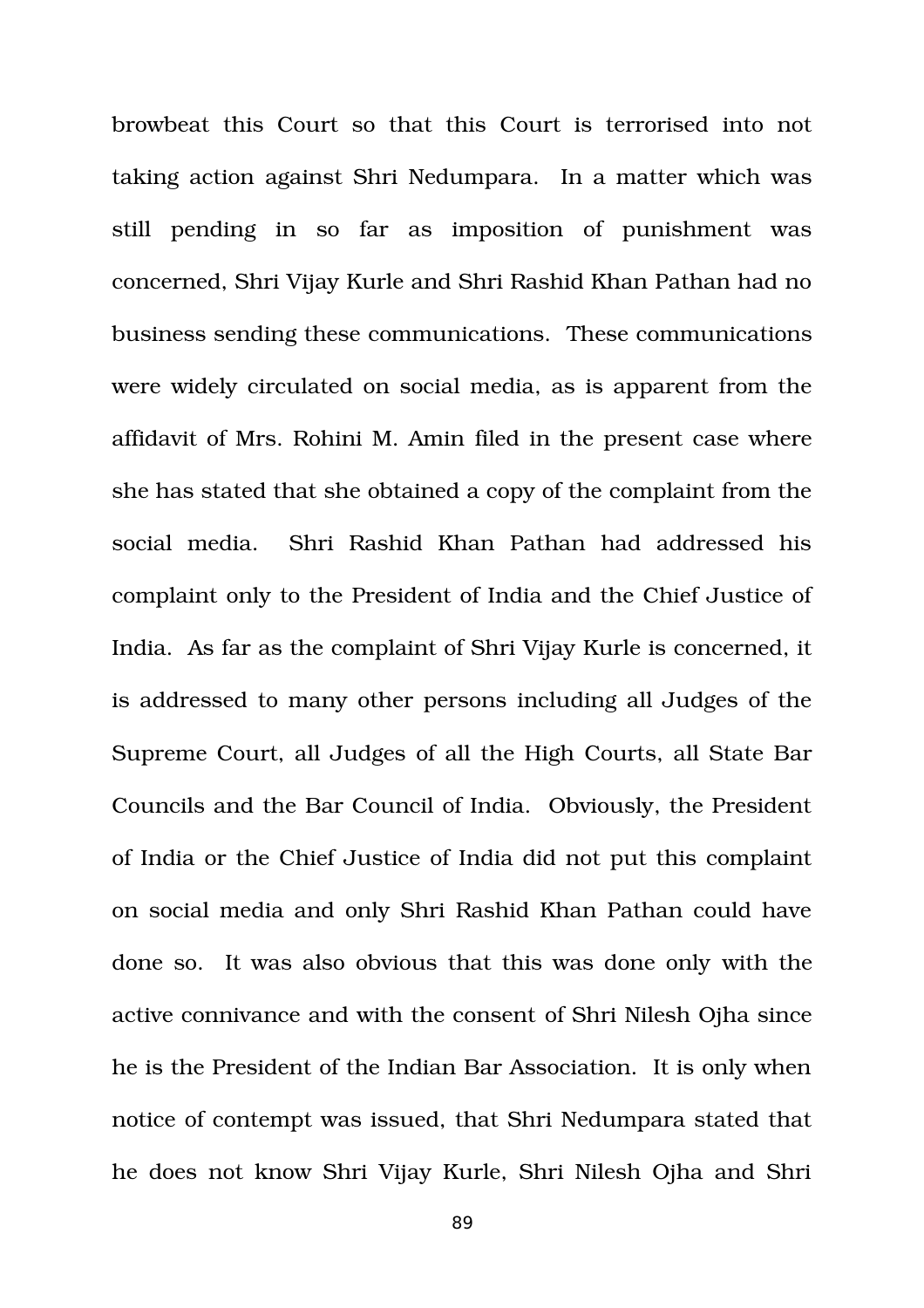Rashid Khan Pathan and totally disassociated himself from the complaints. As far as Shri Nilesh Ojha is concerned, he says that he has not sent the complaint nor the same was issued with his knowledge. However, till date Shri Nilesh Ojha has not sent any communication to anybody or in the public domain that he has disassociated himself with the complaint of Shri Vijay Kurle. Shri Nilesh Ojha is the President of the Indian Bar Association. The complaint is sent by Shri Vijay Kurle who is the State President of the Maharashtra and Goa Unit of Indian Bar Association. This was a complaint by Shri Vijay Kurle not in person but in his official capacity as State President of the Maharashtra and Goa Unit of the Indian Bar Association. Shri Nilesh Ojha is the President of the Indian Bar Association. When a member of the body of lawyers sends such a vitriolic communication making scandalous allegations against Judges the head of such body cannot shirk responsibility for the same. The head should either immediately send a contradiction or otherwise it has to be presumed that the complaint has been sent with his knowledge, consent and approval.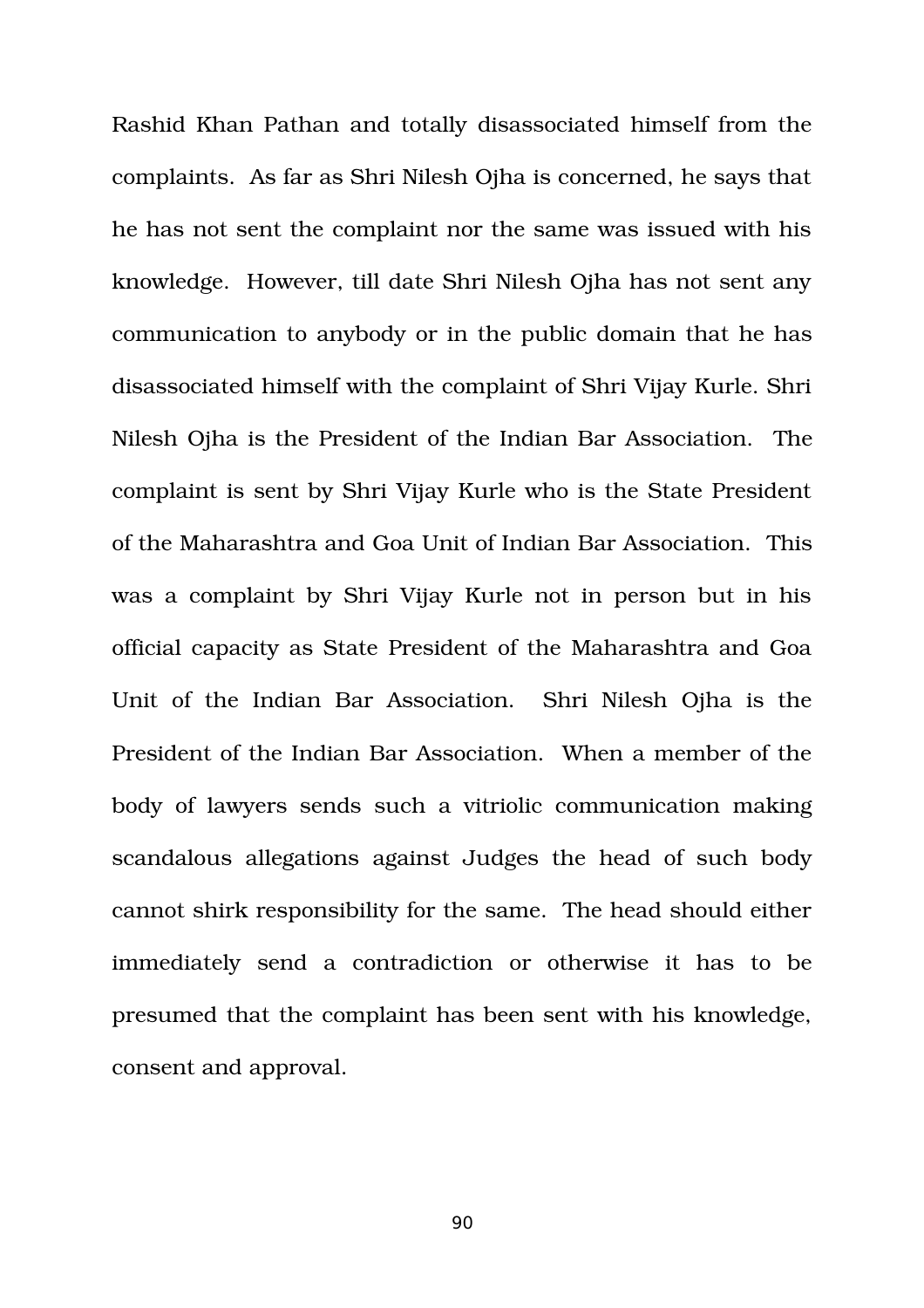94. In view of the facts discussed above, we are of the clear view that the complaint sent by Shri Vijay Kurle was in connivance and at the behest of Shri Nilesh Ojha. Therefore, we have no doubt in our mind that all three i.e. Shri Vijay Kurle, Shri Rashid Khan Pathan and Shri Nilesh Oiha were working in tandem and making scurrilous and scandalous allegations against the Members of the Bench, probably with the intention that the Members of the Bench would thereafter not take action against Shri Nedumpara.

## **Defence of Truth**

95. Though not so much in the oral arguments but in the written arguments the alleged contemnors have also raised the plea of truth as a defence. Truth as a defence is available to any person charged with contempt of Court. However, on going through all the written arguments and the pleadings, other than saying that the Judges had misinterpreted the judgments of this Court or had ignored them or that Justice R.F. Nariman was biased, there is no material placed on record to support this defence. The allegations are also scurrilous and scandalous and